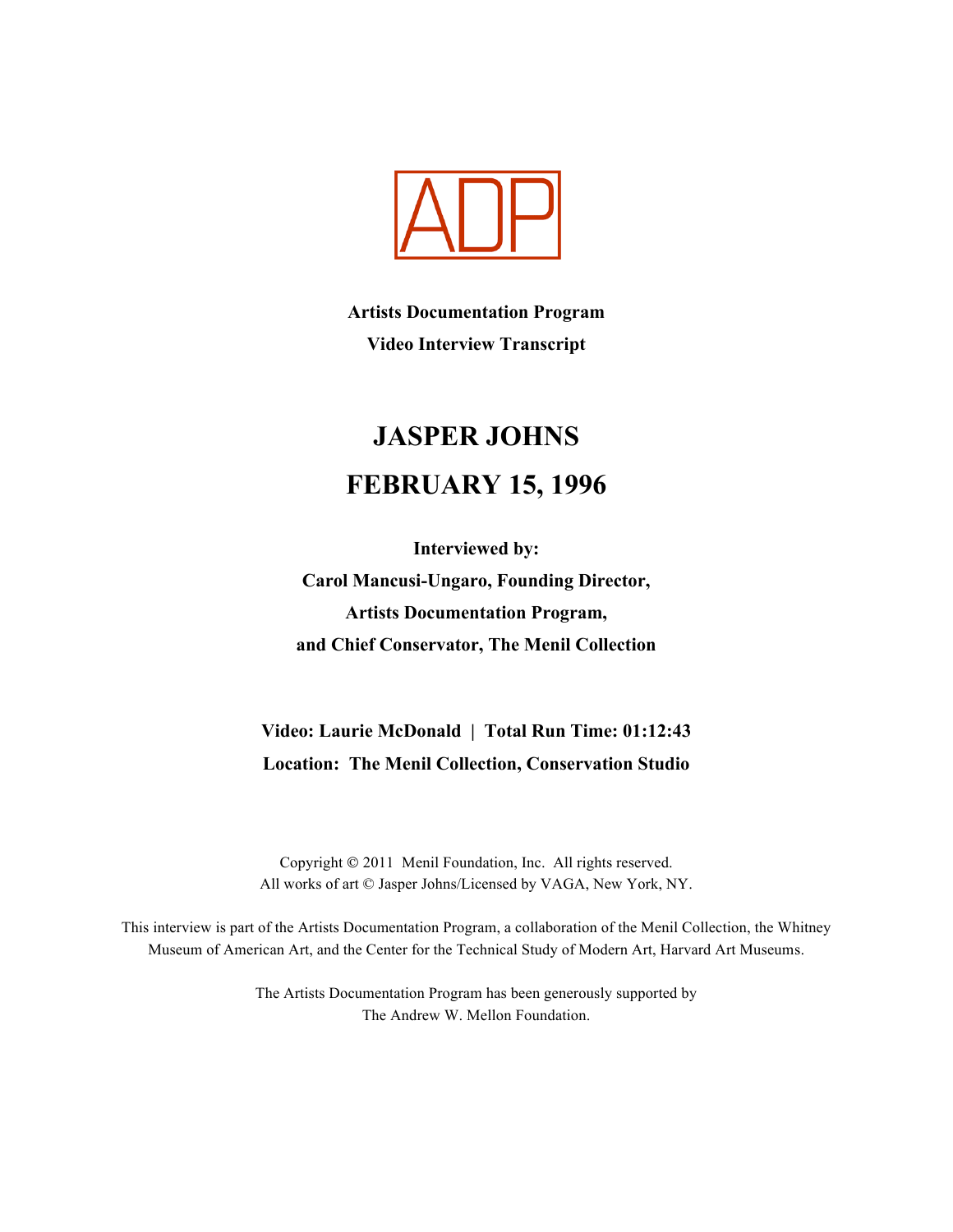#### **About the Artists Documentation Program**

Throughout the twentieth and twenty-first centuries, artists have experimented with an unprecedented range of new materials and technologies. The conceptual concerns underlying much of contemporary art render its conservation more complex than simply arresting physical change. As such, the artist's voice is essential to future conservation and presentation of his or her work.

In 1990, The Andrew W. Mellon Foundation awarded a grant to the Menil Collection for Carol Mancusi-Ungaro, then Chief Conservator, to establish the Artists Documentation Program (ADP). Since that time, the ADP has recorded artists speaking candidly with conservators in front of their works. These engaging and informative interviews capture artists' attitudes toward the aging of their art and those aspects of its preservation that are of paramount importance to them.

The ADP has recorded interviews with such important artists as Frank Stella, Jasper Johns, and Cy Twombly. Originally designed for use by conservators and scholars at the Menil, the ADP has begun to appeal to a broader audience outside the Menil, and the collection has grown to include interviews from two partner institutions: the Whitney Museum of American Art and the Center for the Technical Study of Modern Art, Harvard Art Museums. In 2009, The Andrew W. Mellon Foundation awarded a grant to the Menil Collection to establish the ADP Archive, formalizing the multi-institutional partnership and making ADP interviews more widely available to researchers.

#### **Acceptable Use**

All uses of this transcript are covered by a legal agreement between the Menil Collection and Jasper Johns.

This interview is made available for non-commercial research purposes only and may not be duplicated or distributed without express written permission from:

## **ADP Archive Menil Archives, The Menil Collection 1511 Branard Street Houston, TX 77006 adparchive@menil.org**

Copyright © 2011 Menil Foundation, Inc. All rights reserved. This interview is made available for non-commercial research purposes only and may not be duplicated or distributed without express written permission from ADP A

Jasper Johns Interview Transcript, Artists Documentation Program, The Menil Collection, 02/15/1996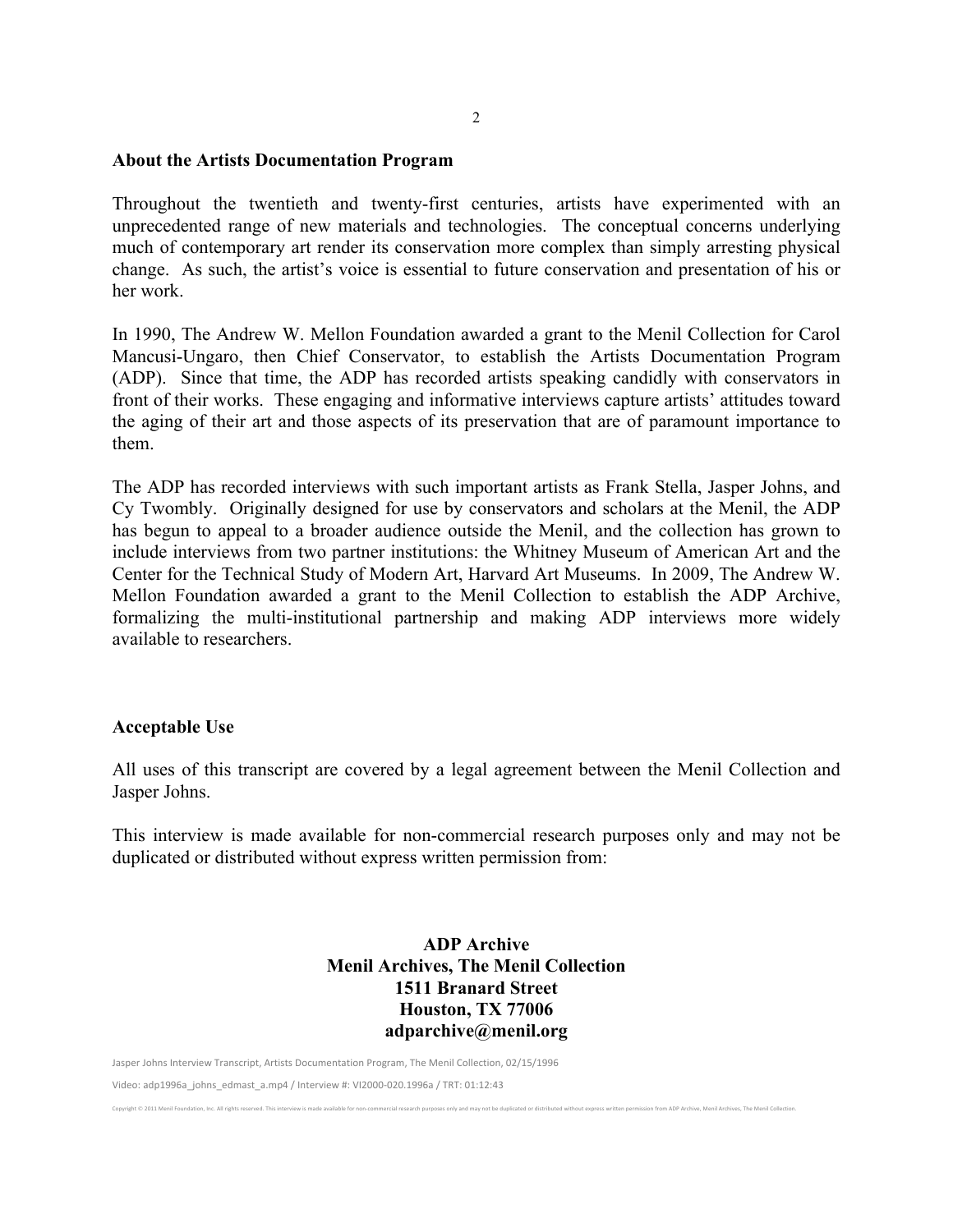**[Speakers (in order of appearance): Carol Mancusi-Ungaro, Founding Director, Artists Documentation Program and Chief Conservator, The Menil Collection; Jasper Johns, Artist; Elizabeth Lunning, Associate Paper Conservator, The Menil Collection; Roberta Bernstein, Art Historian; David Whitney Collector.]**

**[Transcriptionist's note: Occasionally the voices of individuals speaking off camera cannot be identified and/or their words cannot be understood.]**

## **[BEGIN RECORDING]**

#### **[00:00:50]**

- CM-U: Today is February 15, 1996, and I am here today with Jasper Johns on the occasion of his opening of an exhibition of Jasper Johns' sculpture. Thank you for agreeing to come…
- Jasper Johns: Thank you.
- CM-U: …and to talk about your paintings that we have treated. And I'd like to review with you sort of what I did, and decisions we made, and sort of how they sit with you.

#### **[00:01:13]**

CM-U: I'd like to start with *Gray Alphabets* [1956, The Menil Collection, Houston] which entered the collection in 1968. Actually, Dominique and John [de Menil] bought it directly from [art consultant] Ben Heller, who I think was the first owner.

Jasper Johns: Um-hum.

- CM-U: So we've just been really the second owners of it. My first encounter with the picture, in terms of treatment, was in '85. At that time, we were looking at the picture because of certain issues that had come up, and part of it was sort of determining what materials were used in it. Our feeling was, what we saw primarily, was newsprint and an encaustic mixture.
- Jasper Johns: Um-hum.

Jasper Johns Interview Transcript, Artists Documentation Program, The Menil Collection, 02/15/1996

Video: adp1996a\_johns\_edmast\_a.mp4 / Interview #: VI2000-020.1996a / TRT: 01:12:43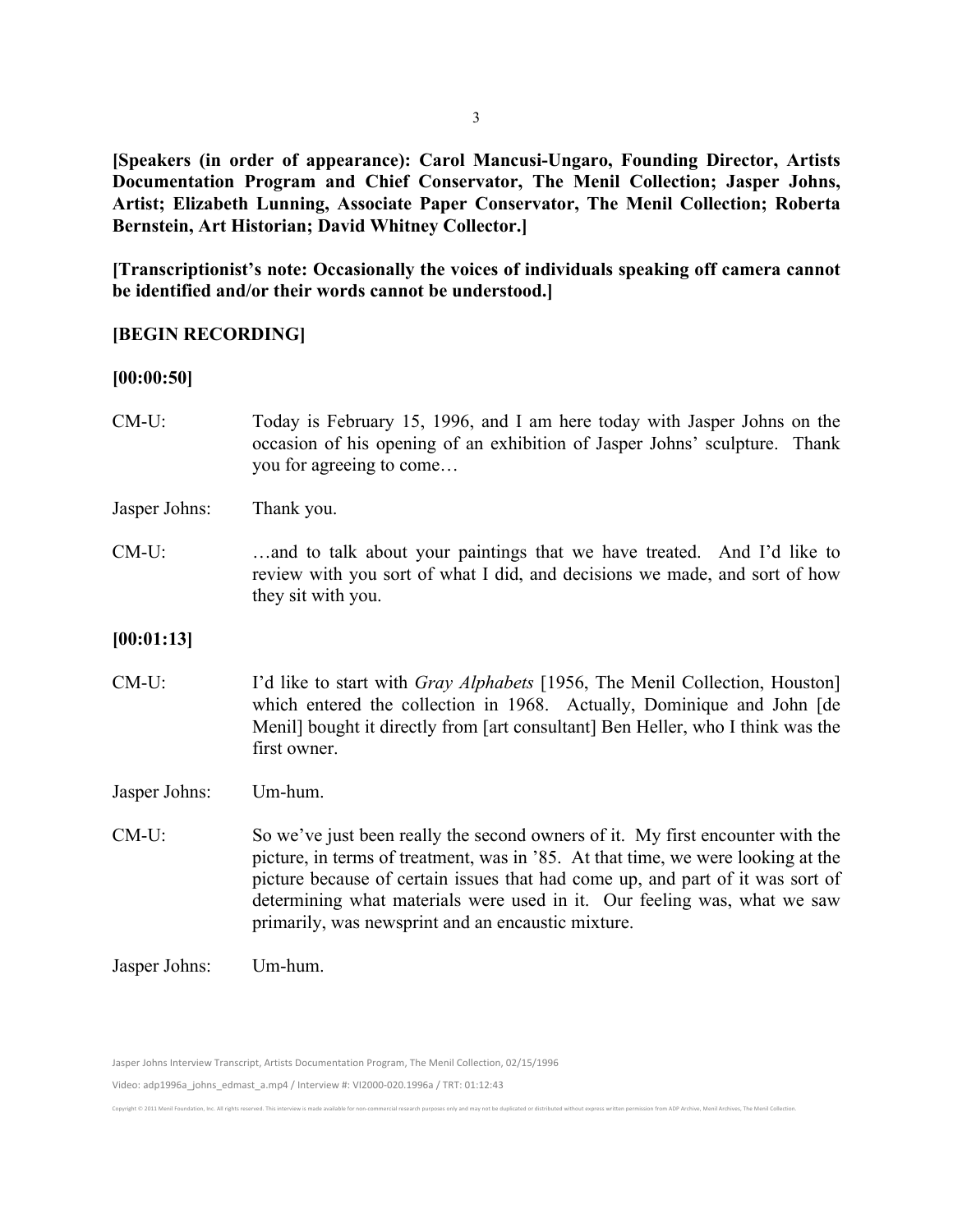| $CM-U$ :      | And the encaustic mixture, from what I've read – and if you would confirm, it<br>would be helpful – was primarily beeswax and tube oil paint, as opposed to<br>pigment. Is that         |
|---------------|-----------------------------------------------------------------------------------------------------------------------------------------------------------------------------------------|
| Jasper Johns: | Probably at that time.                                                                                                                                                                  |
| $CM-U$ :      | Um-hum. And maybe – and Damar resin?                                                                                                                                                    |
| Jasper Johns: | Perhaps.                                                                                                                                                                                |
| $CM-U$ :      | Perhaps? Yeah. Right. Some sort of fluid anyway.                                                                                                                                        |
| [00:02:16]    |                                                                                                                                                                                         |
| $CM-U$ :      | In terms of attaching the papers to the fabric, was this mainly the beeswax, the<br>medium that did the attachment?                                                                     |
| Jasper Johns: | If I remember, that's all there is.                                                                                                                                                     |
| $CM-U$ :      | Uh-huh. Okay.                                                                                                                                                                           |
| Jasper Johns: | And I may be – I could be mistaken, but I don't think I am, in this case.                                                                                                               |
| $CM-U$ :      | Well, when we looked at the photographs of the reverse, that was the feeling I<br>had, too. That it was very straightforward. Just that simple                                          |
| Jasper Johns: | Certainly after this, that's true. I mean, when I began tearing newsprint and<br>dipping it in wax and putting it on. Well, before this, even. So I would have<br>done it to this, too. |
| $CM-U$ :      | Just – it would just have been the beeswax itself?                                                                                                                                      |
| Jasper Johns: | Um-hum.                                                                                                                                                                                 |
| CM-U:         | Would have been – the paper would have been dipped and placed on                                                                                                                        |
| Jasper Johns: | Um-hum.                                                                                                                                                                                 |
| [00:02:58]    |                                                                                                                                                                                         |

Jasper Johns Interview Transcript, Artists Documentation Program, The Menil Collection, 02/15/1996

Copyright © 2011 Menil Foundation, Inc. All rights reserved. This interview is made available for non-commercial research purposes only and may not be duplicated or distributed without express written permission from ADP A

Video: adp1996a\_johns\_edmast\_a.mp4 / Interview #: VI2000-020.1996a / TRT: 01:12:43

4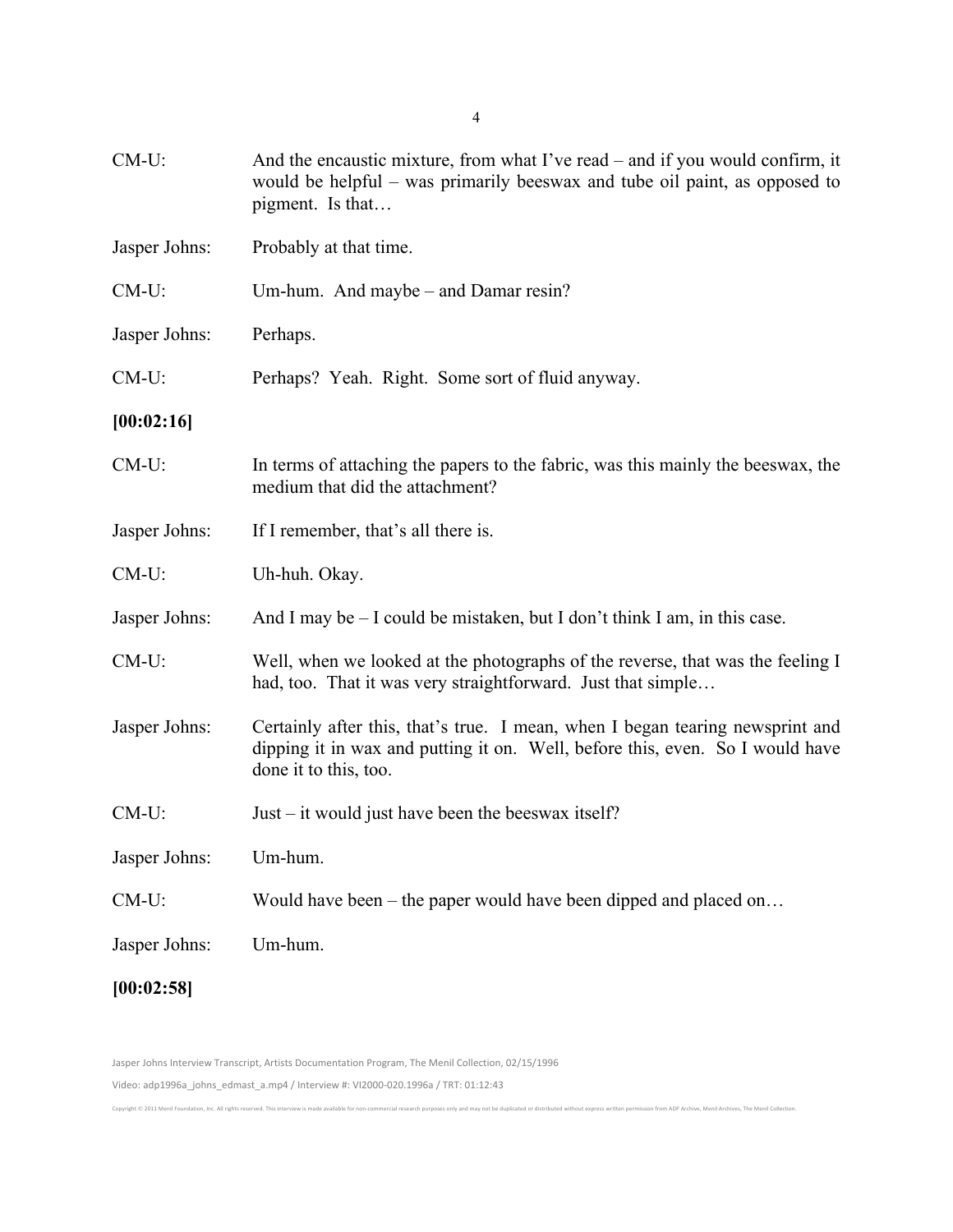- CM-U: What interested me at the time was, it was still on its stretcher, which is there, actually.
- Jasper Johns: Um-hum.
- CM-U: And the fabric that went around the back kind of had this it looked to me like an upholstery fabric. There were parts of it where there were kind of little, little holes in it, where there may have been snaps of some sort. But, anyway, it looked – and you can sort of still see around the edges this kind of herringbone weave of the fabric. So it was kind of a heavier fabric, which actually served it very well because it was very sturdy, and certainly there weren't any issues with it. I've – here are a few pictures just to show the kinds of problems that occurred were just, you know, normal aging problems. Kind of fraying of the threads at the edge. But primarily the fabric was in relatively good state.
- Jasper Johns: I suspect it was some kind of cheap drop cloth. That's just a guess.
- CM-U: Oh, that could have been. And they could have been kind of fasteners for a drop cloth somewhere?
- Jasper Johns: Perhaps.
- CM-U: Uh-huh.
- **[00:04:09]**
- CM-U: How does it seem to you, in terms of the coloration of the wax and the newspaper?
- Jasper Johns: Well, I don't think you really remember after all this time. I would my guess is that the newspaper is discolored and is darkened, don't you think?
- CM-U: I think so. And so maybe there's a different kind of dance across the surface in terms of the darkened color.
- Jasper Johns: Maybe. I mean, it looks perfectly fine to me, but…
- CM-U: Uh-huh.
- Jasper Johns: …I know it's difficult to remember what something was.

Jasper Johns Interview Transcript, Artists Documentation Program, The Menil Collection, 02/15/1996

Video: adp1996a\_johns\_edmast\_a.mp4 / Interview #: VI2000-020.1996a / TRT: 01:12:43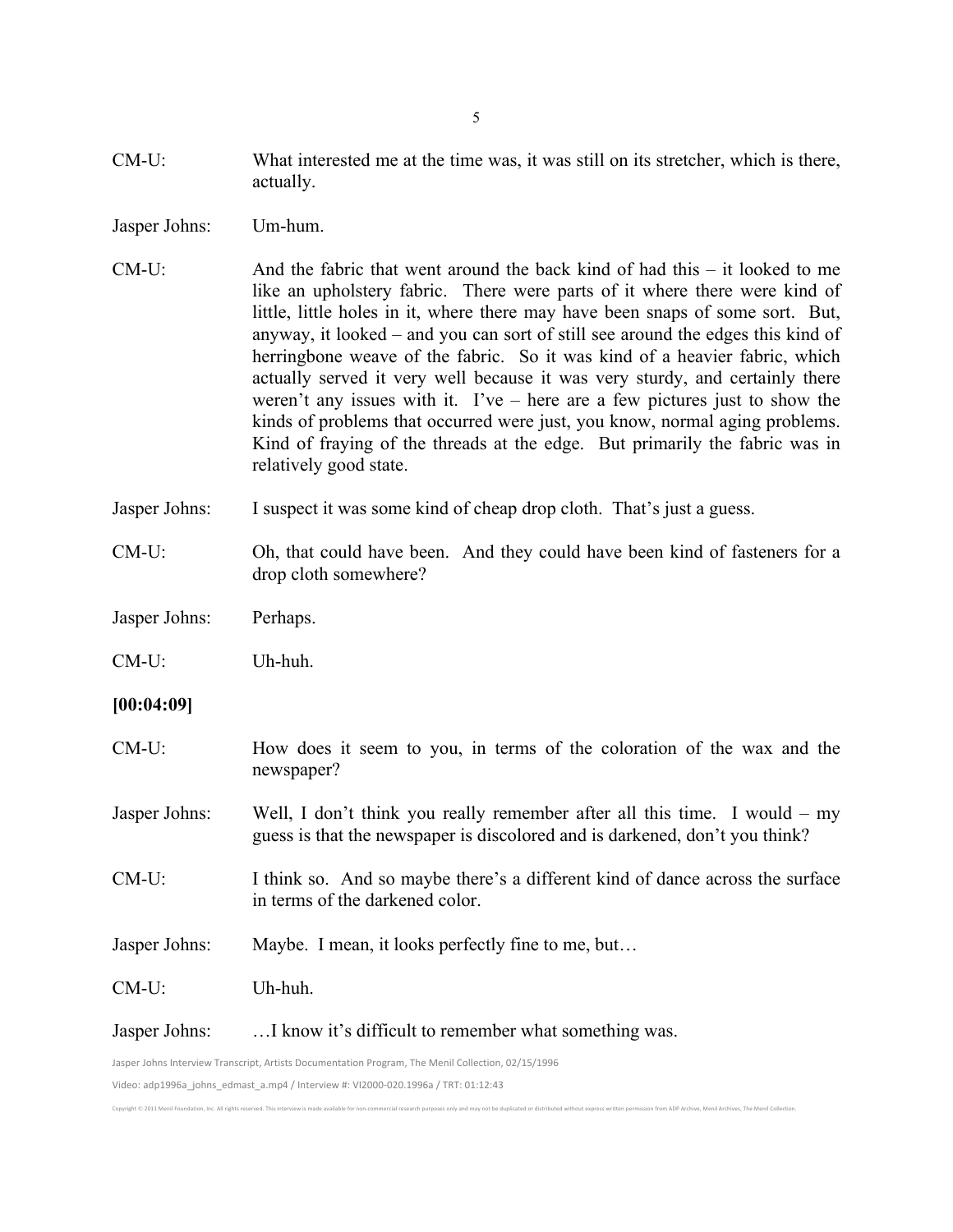- CM-U: I don't have a sense that the fabric has changed very much because the part of it that has gone behind and was protected by the reverse is really very similar in coloration.
- Jasper Johns: Um-hum. Um-hum.

#### **[00:05:02]**

- CM-U: The treatment that we undertook in 1985 was something that I am very interested to describe to you because I'm not – well, I'm very interested to know what your thoughts are on it. It was on the stretcher, and there was a pattern of breaks that went across – the patterns of breaks in the paper that followed the stretcher bars. And between the areas where there were no bars, the canvas sagged slightly; and it kind of put stress on those papers. So we had kind of a broken pattern of paper. And I outlined it  $-$  let me just go get that outline actually – this is – might interest you to see – that the red areas indicate where there was areas of cleavage, where there was just slight lifting.
- Jasper Johns: Um-hum.
- CM-U: And it tended to follow the patterns of the stretcher bars.
- Jasper Johns: Um-hum.
- CM-U: So we made a decision to remove it from the stretcher bar and to put a solid support behind it, without adhering the canvas to it.
- Jasper Johns: Right.
- CM-U: But to offer some sort of solid support. And the choice of material was this, which was an aluminum Hexcel® panel that was covered with fabric. And then your painting was stretched over it.

Jasper Johns: Um-hum.

CM-U: There was black tape on the edges of the painting, which is still there, that we removed.

Jasper Johns: I don't think I put it there.

CM-U: Oh, you don't?

Jasper Johns Interview Transcript, Artists Documentation Program, The Menil Collection, 02/15/1996

Video: adp1996a\_johns\_edmast\_a.mp4 / Interview #: VI2000-020.1996a / TRT: 01:12:43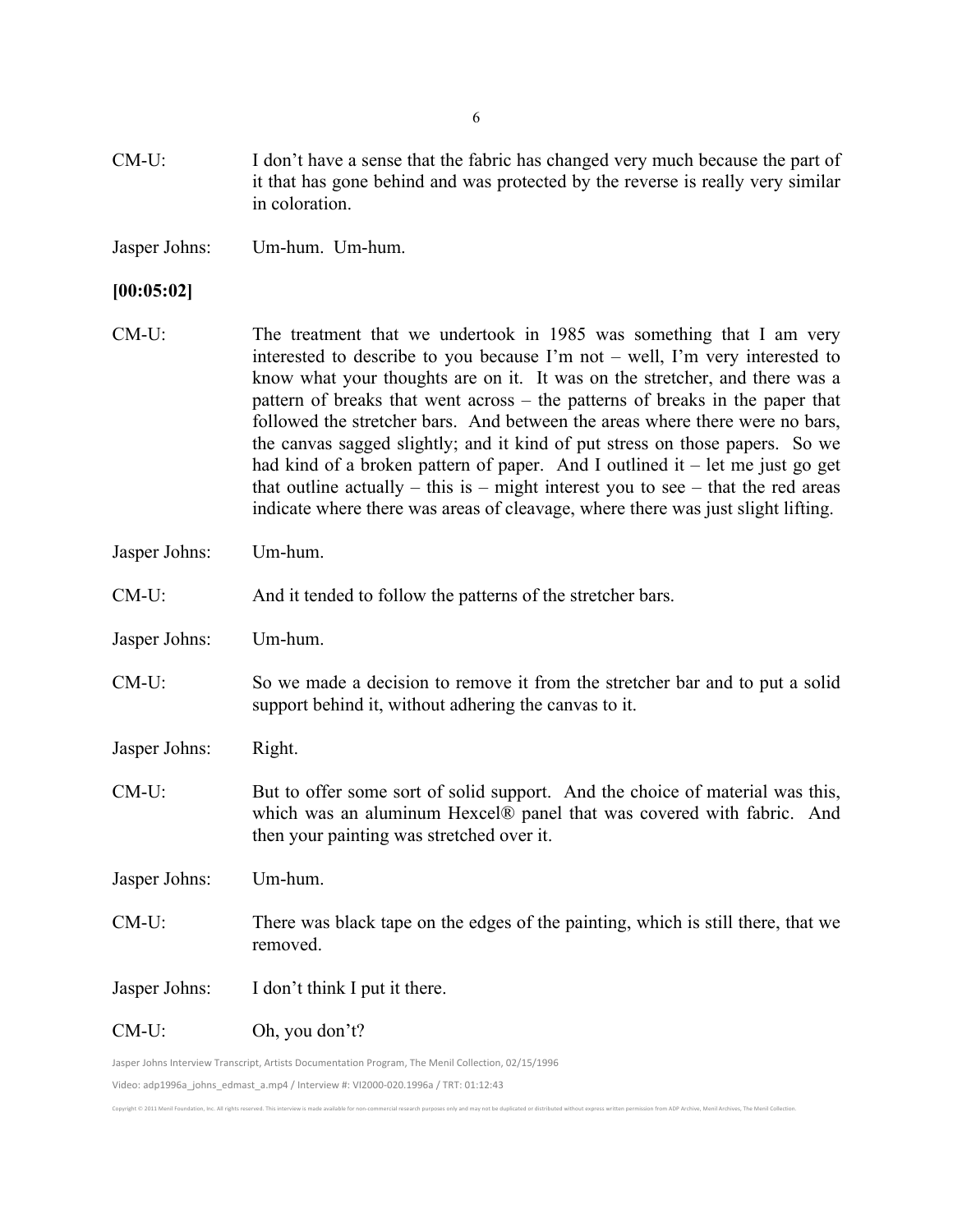| Jasper Johns: | Uh-uh. I think probably Ben Heller did it.                                                                                                                                                                                                     |
|---------------|------------------------------------------------------------------------------------------------------------------------------------------------------------------------------------------------------------------------------------------------|
| $CM-U$ :      | Well, the frame is an aluminum welded frame with a black interior. And it<br>looks like it might have sort of been a dealer idea of kind of neatening up.<br>Yeah. Well, what's your thought about it? Do you think the tape should<br>remain? |
| Jasper Johns: | I have no interest in it.                                                                                                                                                                                                                      |
| $CM-U$ :      | Um-hum.                                                                                                                                                                                                                                        |
| Jasper Johns: | No. I remember when Ben had it framed, that he came to me and complained<br>that $- I$ don't know whether he complained or bragged $-$ that the frame had<br>cost as much as the painting.                                                     |
| (laughter)    |                                                                                                                                                                                                                                                |
| $CM-U$ :      | Great. And so here we have it. Well, I want you to know, I took the tape off<br>very carefully, and in readhering used the same holes that the staples were<br>1n                                                                              |
| Jasper Johns: | Oh, really?                                                                                                                                                                                                                                    |
| $CM-U$ :      | because I thought it was yours, and                                                                                                                                                                                                            |
| Jasper Johns: | No, I think it was his. I think that when I did it, it would have had wooden<br>strips around it.                                                                                                                                              |
| $CM-U$ :      | Oh, you would have just put like wooden lath strips                                                                                                                                                                                            |
| Jasper Johns: | Um-hum.                                                                                                                                                                                                                                        |
| $CM-U$ :      | just on it?                                                                                                                                                                                                                                    |
| Jasper Johns: | Yes.                                                                                                                                                                                                                                           |
| $CM-U$ :      | As the frame?                                                                                                                                                                                                                                  |
| Jasper Johns: | Yes. That's the way most of $-$ almost everything was done early on.                                                                                                                                                                           |
| $CM-U$ :      | Um-hum. Just that very natural tone? I've seen it.                                                                                                                                                                                             |
|               | Jasper Johns Interview Transcript, Artists Documentation Program, The Menil Collection, 02/15/1996                                                                                                                                             |

7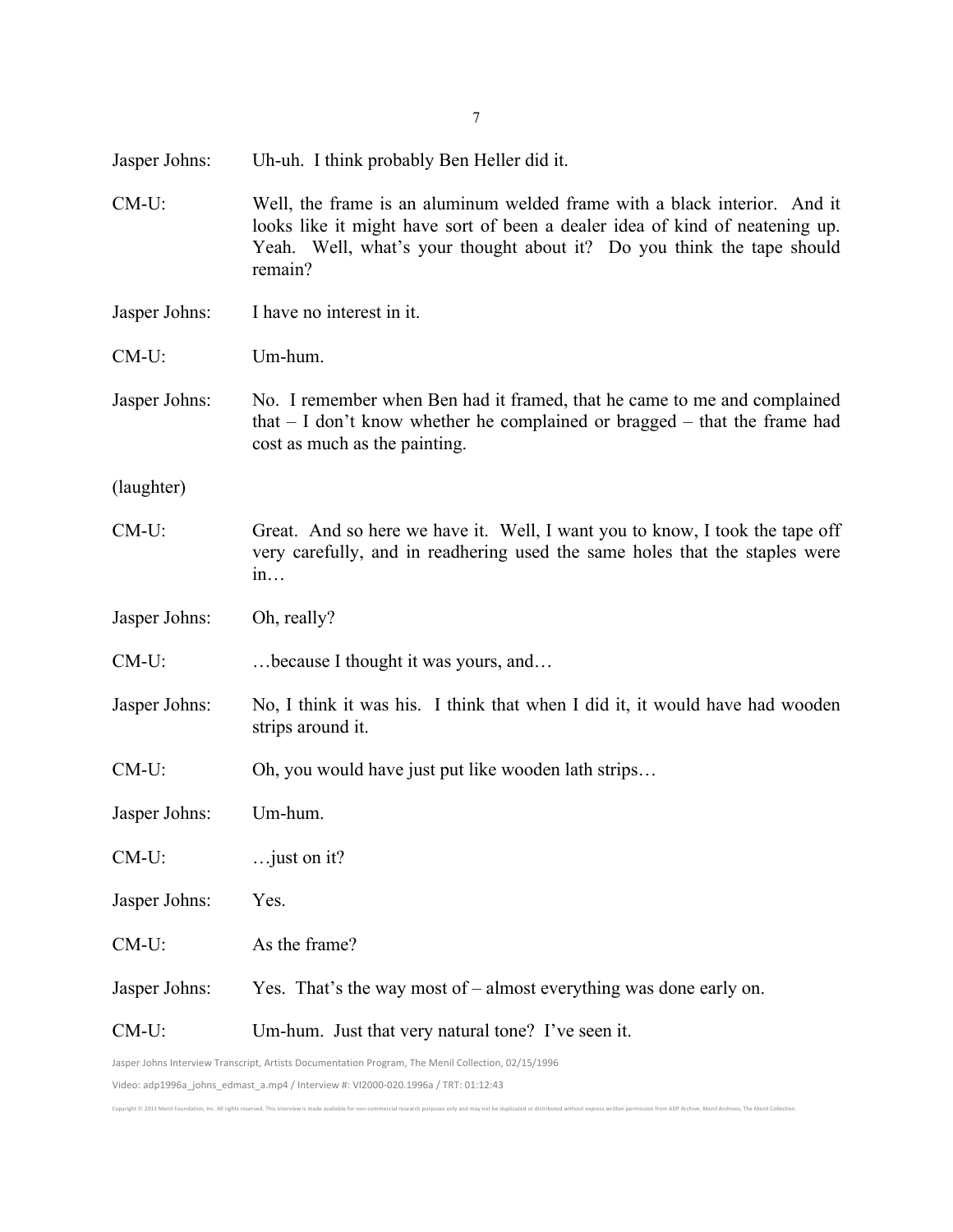| Jasper Johns: | Um-hum. |
|---------------|---------|
|---------------|---------|

CM-U: I've certainly seen it.

#### **[00:07:34]**

- CM-U: Well, now that I think more about your work, and the importance of the reverse as well – I mean, Brice Marden talks about you referring to a stretcher as a chassis of the painting, and this idea of the back being, you know, certainly an integral part of the work. I wonder about what I did to  $-$  to this picture. I mean, do you…
- Jasper Johns: I think it was a good thing. What did you do to the edge of this? How is that? (gestures toward sample of honeycomb aluminum panel)
- CM-U: We filled this in with a Bondo material so we could staple into it. Because I wanted to use the same staple holes that you had used on the side. And so that's what we did. And then I put a cloth over it because I didn't like the idea of it being on aluminum.
- Jasper Johns: Um-hum. What does it weigh?
- CM-U: It's not really that heavy. In fact… (hands aluminum panel sample to Johns)
- Jasper Johns: Yes.
- CM-U: …but, I mean, you know, that size, it's heavier. But it's easy it's not difficult for us to handle. I'm not sure I would choose this material again, but I chose it because it was dimensionally stable…

Jasper Johns: Um-hum.

- CM-U: …and that was my main concern at the time, that we eliminate the uneven stresses that were on the support.
- Jasper Johns: And what is this?
- CM-U: I think it's some sort of Bondo, a vinyl acetate, maybe. Some sort of filler. I'm not really sure.

Copyright © 2011 Menil Foundation, Inc. All rights reserved. This interview is made available for non-commercial research purposes only and may not be duplicated or distributed without express written permission from ADP A

Jasper Johns: Um-hum.

Jasper Johns Interview Transcript, Artists Documentation Program, The Menil Collection, 02/15/1996 Video: adp1996a\_johns\_edmast\_a.mp4 / Interview #: VI2000-020.1996a / TRT: 01:12:43

8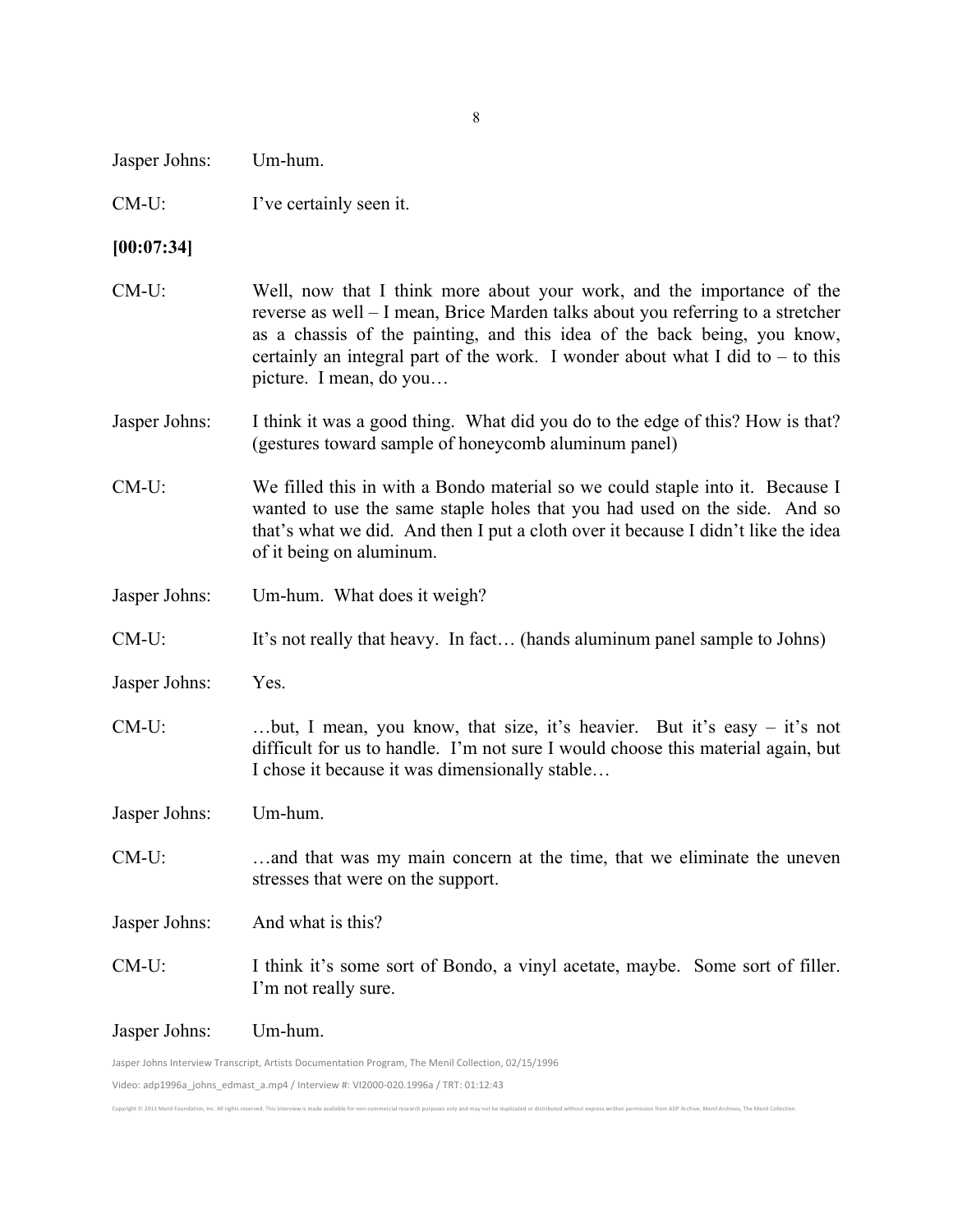| $CM-U$ :      | I would have to review it.                                                                                                                                                                                                                                                                                        |
|---------------|-------------------------------------------------------------------------------------------------------------------------------------------------------------------------------------------------------------------------------------------------------------------------------------------------------------------|
| Jasper Johns: | You trowel it on, or something?                                                                                                                                                                                                                                                                                   |
| $CM-U$ :      | Uh-huh. Um-hum. I have seen them made with wood inserts, which we've<br>had made since. Which I think is a little neater and almost a little nicer.                                                                                                                                                               |
| Jasper Johns: | Um-hum.                                                                                                                                                                                                                                                                                                           |
| $CM-U$ :      | So you can have them made that way. Panels are made out of different<br>materials, too. I've seen them, even with Rag Board [museum board] on front<br>and back, which also might have been an alternative.                                                                                                       |
| Jasper Johns: | Um-hum.                                                                                                                                                                                                                                                                                                           |
| $CM-U$ :      | But in this $-$ at this time, aluminum was sort of the more prevalent material.                                                                                                                                                                                                                                   |
| [00:09:16]    |                                                                                                                                                                                                                                                                                                                   |
| Jasper Johns: | Well, I thought about it after talking to you in Washington                                                                                                                                                                                                                                                       |
| $CM-U$ :      | Um-hum.                                                                                                                                                                                                                                                                                                           |
| Jasper Johns: | and it occurred to me that perhaps other pictures should be treated in this<br>way. Because I think when the encaustic paintings are moved, they bounce<br>about and probably, if it's cold, they crack.                                                                                                          |
| $CM-U$ :      | We sent this picture to Australia in '85. It was an exhibition that MoMA had<br>organized, International ["Pop Art: 1955-70," Traveling Exhibition<br>Organized by MoMA International Program, February-August, 1985]                                                                                             |
| Jasper Johns: | Um-hum.                                                                                                                                                                                                                                                                                                           |
| $CM-U$ :      | art exhibition. And we put it in a box $-$ I've got pictures of it $-$ Which was<br>just a large, basically a white box, that – with Plexi on the front – kind of a<br>shadowbox – with Plexi on the front – that was deep enough so you didn't<br>have shadows, but not so deep that it became an object itself. |
| Jasper Johns: | Um-hum.                                                                                                                                                                                                                                                                                                           |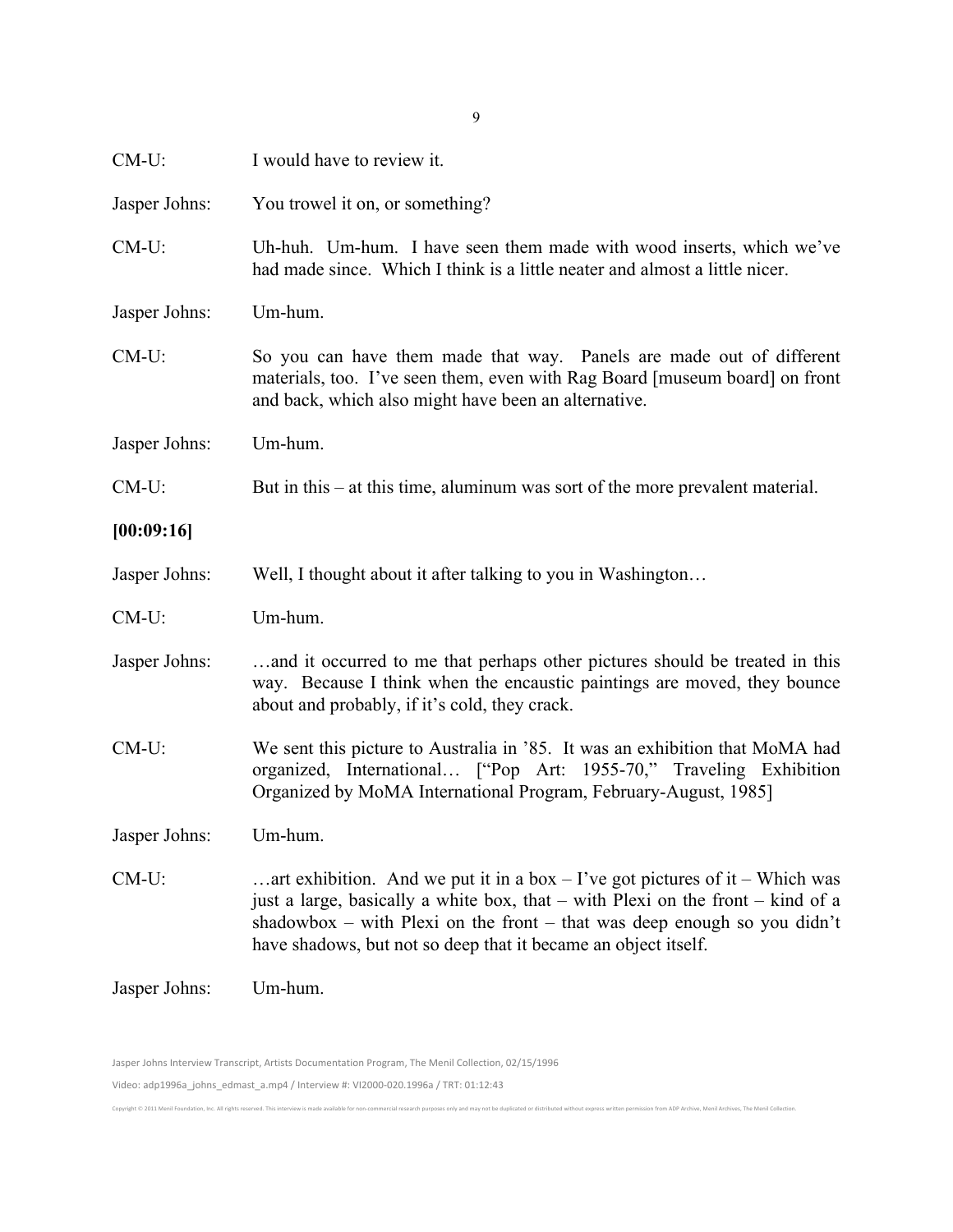| CM-U:         | And it traveled exceedingly well. We had $-$ there was reported, when it<br>returned, a very minor bit in the bottom, but nothing really significant. In fact,<br>one couldn't even find where it was.                                                                                                                                                                              |
|---------------|-------------------------------------------------------------------------------------------------------------------------------------------------------------------------------------------------------------------------------------------------------------------------------------------------------------------------------------------------------------------------------------|
| Jasper Johns: | Um-hum.                                                                                                                                                                                                                                                                                                                                                                             |
| $CM-U$ :      | So I felt rather good about that. I felt that, you know, the solid support had<br>somehow offered it enough strength or structure, support.                                                                                                                                                                                                                                         |
| Jasper Johns: | Um-hum.                                                                                                                                                                                                                                                                                                                                                                             |
| $CM-U$ :      | But what about the fact that I've changed a stretcher out? I mean, that's                                                                                                                                                                                                                                                                                                           |
| Jasper Johns: | That doesn't really bother me.                                                                                                                                                                                                                                                                                                                                                      |
| CM-U:         | Okay. Okay.                                                                                                                                                                                                                                                                                                                                                                         |
| Jasper Johns: | And I may adopt your practice.                                                                                                                                                                                                                                                                                                                                                      |
| (laughter)    |                                                                                                                                                                                                                                                                                                                                                                                     |
| [00:10:44]    |                                                                                                                                                                                                                                                                                                                                                                                     |
| $CM-U$ :      | Well, it's certainly – we've had – I'm happy to report we've had virtually no<br>problems with it since. We've had $-$ there are minor $-$ you know, there are<br>minor bits that are missing because we do exhibit this without any cover at all.                                                                                                                                  |
| Jasper Johns: | Um-hum.                                                                                                                                                                                                                                                                                                                                                                             |
| $CM-U$ :      | It's one of the few museums where we just put things out. But there's always<br>a guard where the Jasper Johns room is. Which you didn't see because I was<br>already taking it down. But we always have a guard there $-$ always. But that<br>was the choice that Walter [Hopps, Founding Director, The Menil Collection]<br>had first recommended, and we've stayed with. So it's |
| Jasper Johns: | No, it's wonderful not to                                                                                                                                                                                                                                                                                                                                                           |
| $CM-U$ :      | really ___________ [word inaudible]                                                                                                                                                                                                                                                                                                                                                 |
| Jasper Johns: | to have it not under glass.                                                                                                                                                                                                                                                                                                                                                         |

Copyright © 2011 Menil Foundation, Inc. All rights reserved. This interview is made available for non-commercial research purposes only and may not be duplicated or distributed without express written permission from ADP A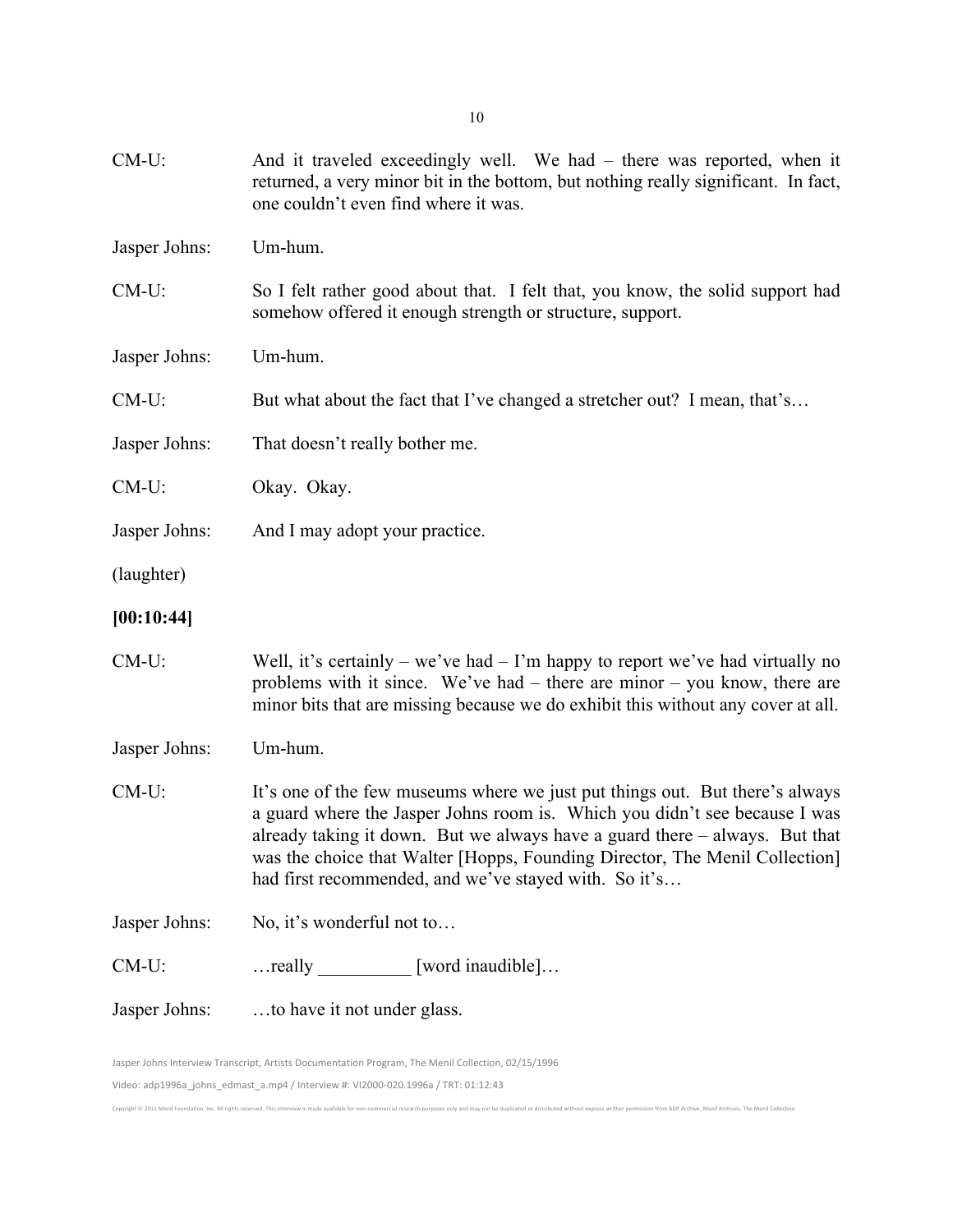| $CM-U$ :                                                                                           | [word inaudible]. When we send it, though, to<br>Right. It's really<br>the exhibition in New York, we probably will put it back in our box. I don't<br>know – that may be negotiable; but from this standpoint, that's something that<br>concerns me about it.                                      |
|----------------------------------------------------------------------------------------------------|-----------------------------------------------------------------------------------------------------------------------------------------------------------------------------------------------------------------------------------------------------------------------------------------------------|
| Jasper Johns:                                                                                      | Um-hum.                                                                                                                                                                                                                                                                                             |
| $CM-U$ :                                                                                           | Because it's really $-$ we've had virtually no problem. I mean, all of that<br>cleavage has really resolved. You know, it's set down.                                                                                                                                                               |
| Jasper Johns:                                                                                      | Um-hum. I last saw it in Dominique [de Menil]'s house. I don't know when<br>it was. The only time I was in Houston.                                                                                                                                                                                 |
| $CM-U$ :                                                                                           | Oh, here in Houston, you saw it?                                                                                                                                                                                                                                                                    |
| Jasper Johns:                                                                                      | Um-hum. Yeah.                                                                                                                                                                                                                                                                                       |
| $CM-U$ :                                                                                           | Well, it must have been before the [Menil Collection] museum opened [in]<br>1987].                                                                                                                                                                                                                  |
| Jasper Johns:                                                                                      | Oh, it was.                                                                                                                                                                                                                                                                                         |
| $CM-U$ :                                                                                           | Because it's always been up since we've opened.                                                                                                                                                                                                                                                     |
| Jasper Johns:                                                                                      | And John [de Menil] was alive.                                                                                                                                                                                                                                                                      |
| CM-U:                                                                                              | Uh-huh. So in the early seventies, at some point. All right. So, removal of<br>the black tape. And then that sort of frame. Or do you feel maybe it should<br>go back just with lath? I mean, we do have pictures where we just put lath<br>around instead of the aluminum – molded aluminum frame. |
| Jasper Johns:                                                                                      | Well, I really don't care.                                                                                                                                                                                                                                                                          |
| $CM-U$ :                                                                                           | Uh-huh.                                                                                                                                                                                                                                                                                             |
| Jasper Johns:                                                                                      | I use a frame that imitates that, of wood, but with the canvas floating a little<br>bit inside it now. But I just do that for everything.                                                                                                                                                           |
| $CM-U$ :                                                                                           | Um-hum.                                                                                                                                                                                                                                                                                             |
| Jasper Johns:                                                                                      | But sometimes people who buy pictures change them.                                                                                                                                                                                                                                                  |
| Jasper Johns Interview Transcript, Artists Documentation Program, The Menil Collection, 02/15/1996 |                                                                                                                                                                                                                                                                                                     |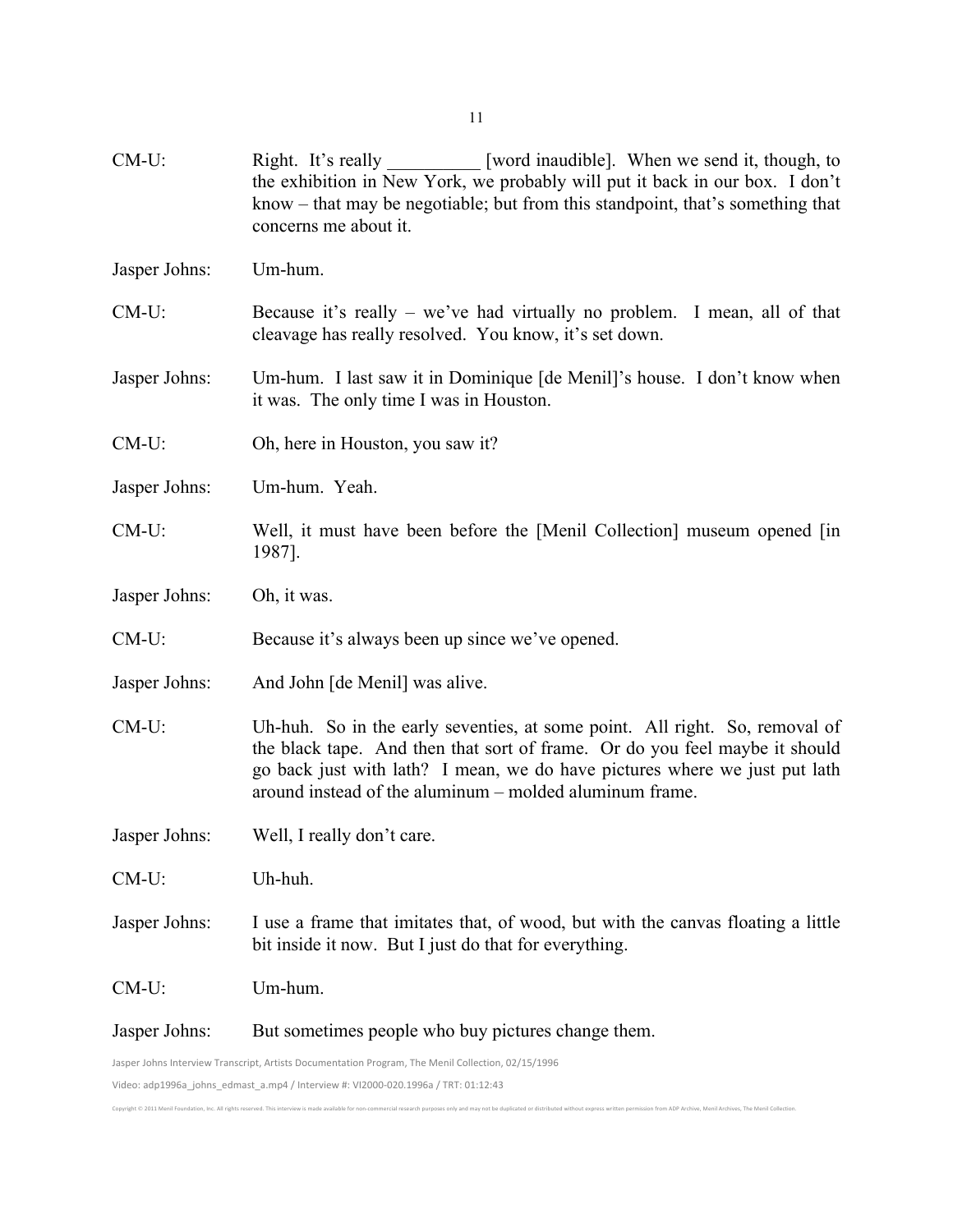| $CM-U$ :      | Um-hum. But the Heller frame, the aluminum frame, is all right?                                                                                                                                      |
|---------------|------------------------------------------------------------------------------------------------------------------------------------------------------------------------------------------------------|
| Jasper Johns: | It's all right with me.                                                                                                                                                                              |
| $CM-U$ :      | It's all right with you? Okay. Let's go on and talk about the little green<br>painting [Untitled (Green Painting), 1954, The Menil Collection, Houston].                                             |
| Jasper Johns: | Um-hum.                                                                                                                                                                                              |
| $CM-U$ :      | I'm going to also talk about actually how consolidation was done on Gray<br><i>Alphabets</i> . But I think we'll do it with regard to <i>Star</i> , [1954, The Menil]<br>Collection, Houston] maybe. |
| [00:13:04]    |                                                                                                                                                                                                      |
| $CM-U$ :      | Let's look at the little green painting.                                                                                                                                                             |
| Jasper Johns: | You want to bring it over here?                                                                                                                                                                      |
| $CM-U$ :      | Yeah. Okay. This was owned by Rachel Rosenthal                                                                                                                                                       |
| Jasper Johns: | Um-hum.                                                                                                                                                                                              |
| $CM-U$ :      | as well, and was sold in the sixties. She sold it in the sixties. And then                                                                                                                           |
| Jasper Johns: | It was owned originally by her mother.                                                                                                                                                               |
| CM-U:         | Oh, is that right?                                                                                                                                                                                   |
| Jasper Johns: | Um-hum.                                                                                                                                                                                              |
| CM-U:         | And who was – what was her mother's name?                                                                                                                                                            |
| Jasper Johns: | Mrs. Rosenthal. [Mara Jacoubovitch Rosenthal]                                                                                                                                                        |
| (laughter)    |                                                                                                                                                                                                      |
| CM-U:         | Okay. So you knew her mother through her?                                                                                                                                                            |
| Jasper Johns: | Yes.                                                                                                                                                                                                 |
|               |                                                                                                                                                                                                      |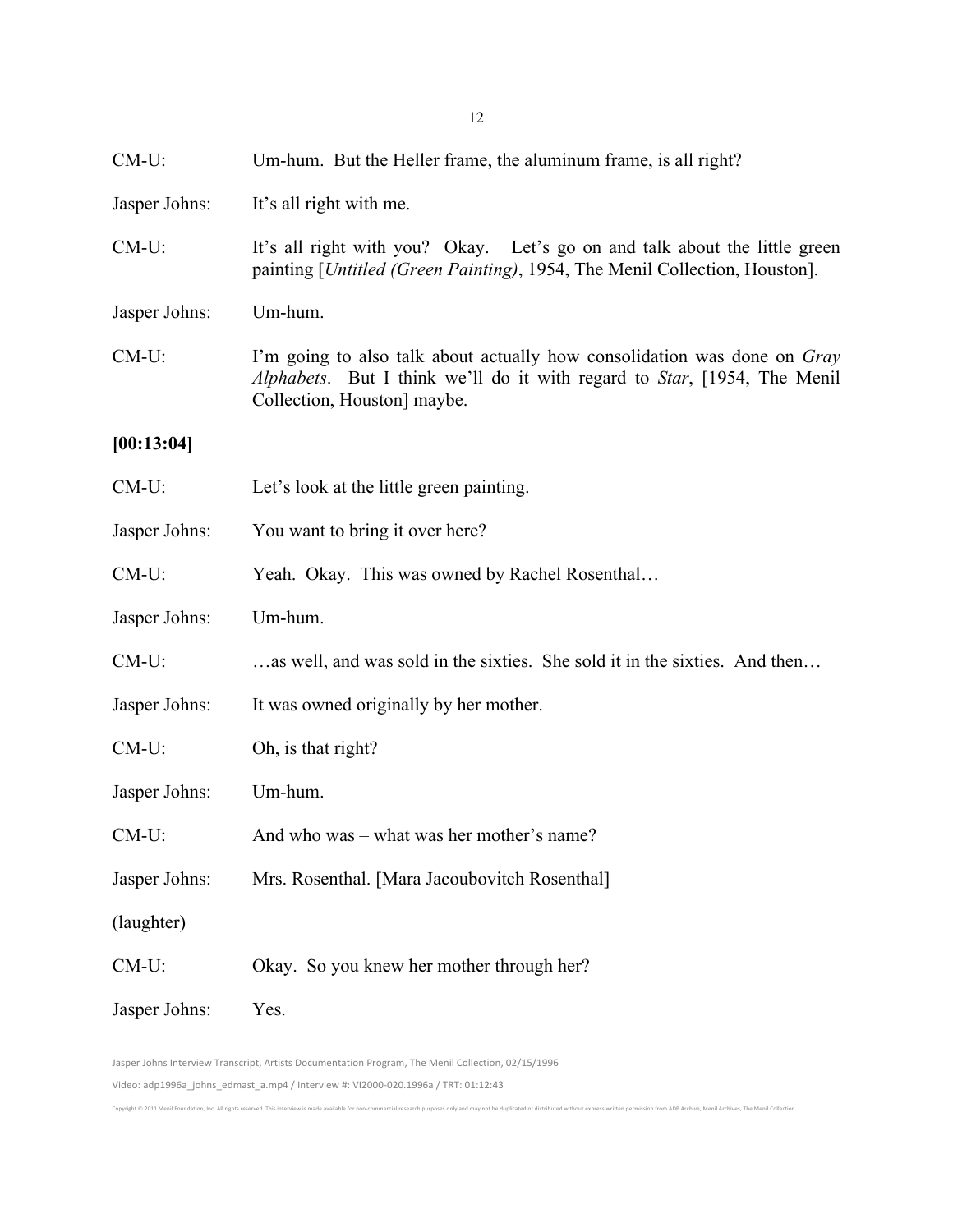| $CM-U$ :      | Yeah. Okay. And then, I guess, went through Irving Blum, I think. Through<br>Ferus Gallery. And then I think Edwin Janss, to Francois de Menil, to<br>Dominique. I think that's                                                                                                                                                    |
|---------------|------------------------------------------------------------------------------------------------------------------------------------------------------------------------------------------------------------------------------------------------------------------------------------------------------------------------------------|
| Jasper Johns: | I don't know.                                                                                                                                                                                                                                                                                                                      |
| $CM-U$ :      | You don't know? I think that's, anyway, the way it went. And it entered the<br>collection here in '83.                                                                                                                                                                                                                             |
| Jasper Johns: | Um-hum.                                                                                                                                                                                                                                                                                                                            |
| $CM-U$ :      | And it was in this box. This is what it arrived in. We changed the frame later<br>on into a white shadowbox that you may have seen on it earlier. The thought<br>was, it was just simpler in the white box, than just put on the wall.                                                                                             |
| Jasper Johns: | Um-hum.                                                                                                                                                                                                                                                                                                                            |
| $CM-U$ :      | In terms of treatment, we have done some, but very $-$ you know, not very<br>much.                                                                                                                                                                                                                                                 |
| [00:14:28]    |                                                                                                                                                                                                                                                                                                                                    |
| $CM-U$ :      | In Washington, we talked a little bit about the paper and the manipulation of<br>it. And you talked about folding                                                                                                                                                                                                                  |
| Jasper Johns: | Yes, it's made of little rectangles of paper that were folded, and then torn, and<br>opened, and attached - I was looking at the back of it. I don't know how they<br>were attached. I thought they had been attached with enamel or something,<br>but there's no sign of that on the – there (points finger at painting's verso). |
| $CM-U$ :      | Yeah.                                                                                                                                                                                                                                                                                                                              |
| Jasper Johns: | So perhaps they were just glued down. I don't know. But I think the paper<br>was then covered with white. A white enamel, or perhaps a white oil paint.<br>But I imagine a cheap, canned enamel. And then sort of glazed with this<br>viridian.                                                                                    |
| $CM-U$ :      | Um-hum. When I was in – when we spoke about this last time, I was asking<br>you – it has come down through the records as oil on canvas                                                                                                                                                                                            |
| Jasper Johns: | Um-hum.                                                                                                                                                                                                                                                                                                                            |
|               | Jasper Johns Interview Transcript, Artists Documentation Program, The Menil Collection, 02/15/1996                                                                                                                                                                                                                                 |

Copyright © 2011 Menil Foundation, Inc. All rights reserved. This interview is made available for non-commercial research purposes only and may not be duplicated or distributed without express written permission from ADP A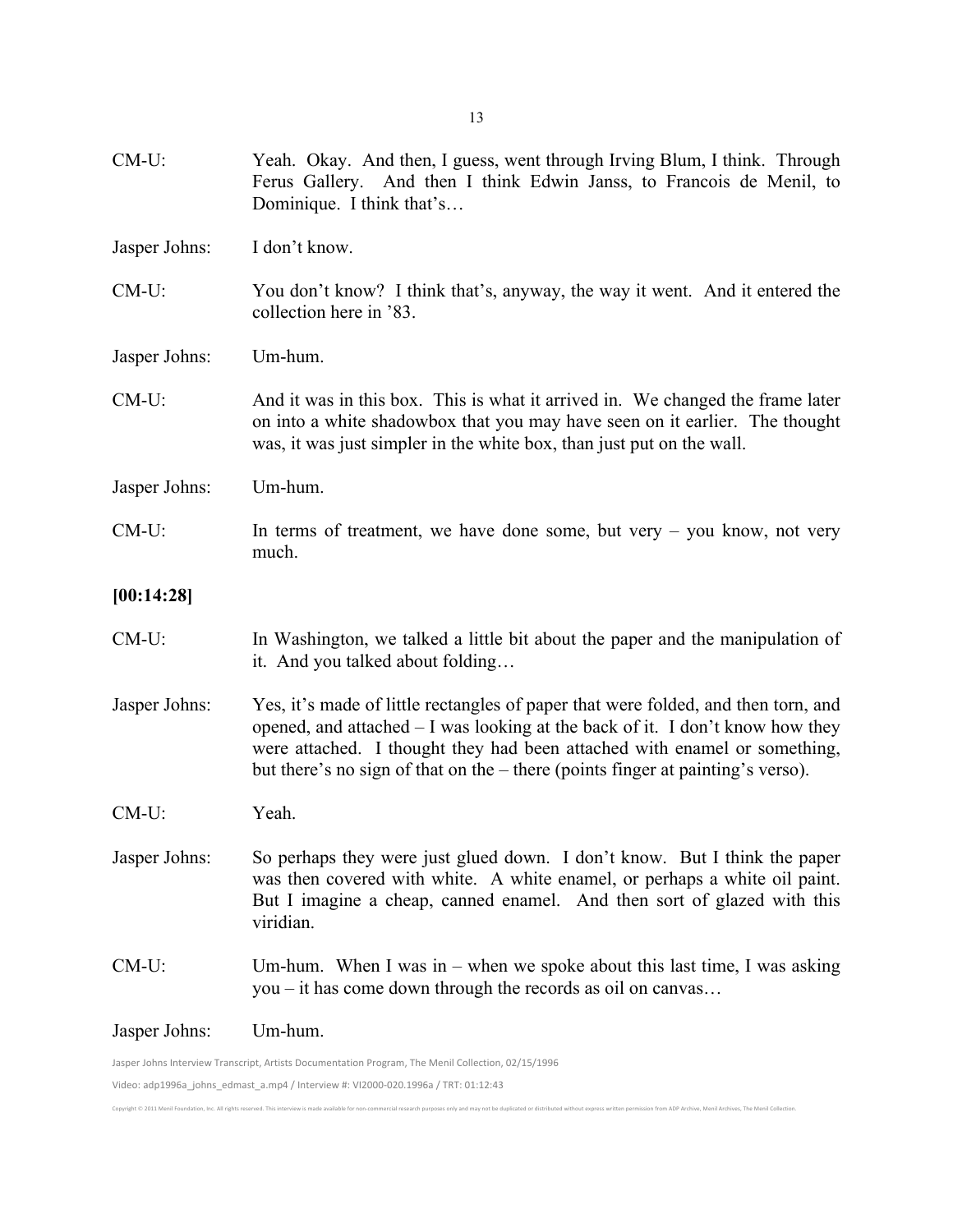| CM-U:         | and it certainly has a translucency of enamel, you know, or oil, or whatever.<br>But I was asking you about wax. And I remember your saying that, you<br>know, your recollection was that it certainly was enamel or oil. The reason<br>why I was asking you about wax was that, in 1990, in January of 1990, we<br>had a cold snap and a problem with the system for a very short time, and the<br>picture developed white crystals on the top of it. And the crystals were<br>specific to the darker areas.                                                  |
|---------------|----------------------------------------------------------------------------------------------------------------------------------------------------------------------------------------------------------------------------------------------------------------------------------------------------------------------------------------------------------------------------------------------------------------------------------------------------------------------------------------------------------------------------------------------------------------|
| Jasper Johns: | Uh-huh.                                                                                                                                                                                                                                                                                                                                                                                                                                                                                                                                                        |
| $CM-U$ :      | They were very easy to just be brushed off, but I did take a sample and had it<br>analyzed.                                                                                                                                                                                                                                                                                                                                                                                                                                                                    |
| Jasper Johns: | Uh-huh.                                                                                                                                                                                                                                                                                                                                                                                                                                                                                                                                                        |
| CM-U:         | And it came back – the results came back as being a type of stearic acid that<br>would be predominantly found in a wax material. And we thought $-$ Liz<br>[Elizabeth Lunning, Conservator of Works of Art on Paper, The Menil<br>Collection] and I looked at this, and thought that was very odd, given the kind<br>of translucency of the medium and other aspects of it. But just the other day<br>when I was looking at it again, and thinking again about this report, I was<br>wondering if maybe, since the whiting was primarily on these darker areas |
| Jasper Johns: | Um-hum.                                                                                                                                                                                                                                                                                                                                                                                                                                                                                                                                                        |
| $CM-U$ :      | that maybe there might have been some element of that. Do you have any<br>recollection of that?                                                                                                                                                                                                                                                                                                                                                                                                                                                                |
| Jasper Johns: | I don't believe.                                                                                                                                                                                                                                                                                                                                                                                                                                                                                                                                               |
| $CM-U$ :      | Don't                                                                                                                                                                                                                                                                                                                                                                                                                                                                                                                                                          |
| Jasper Johns: | I don't have any recollection. That's for sure. And I don't think that I added<br>wax to it.                                                                                                                                                                                                                                                                                                                                                                                                                                                                   |
| $CM-U$ :      | Okay.                                                                                                                                                                                                                                                                                                                                                                                                                                                                                                                                                          |
| Jasper Johns: | Uh                                                                                                                                                                                                                                                                                                                                                                                                                                                                                                                                                             |
| CM-U:         | Well, that's fine. I mean, then that continues to be something that we<br>investigate. Because it could also be related to linseed oil, perhaps.                                                                                                                                                                                                                                                                                                                                                                                                               |

Copyright © 2011 Menil Foundation, Inc. All rights reserved. This interview is made available for non-commercial research purposes only and may not be duplicated or distributed without express written permission from ADP A

Jasper Johns Interview Transcript, Artists Documentation Program, The Menil Collection, 02/15/1996

Video: adp1996a\_johns\_edmast\_a.mp4 / Interview #: VI2000-020.1996a / TRT: 01:12:43

14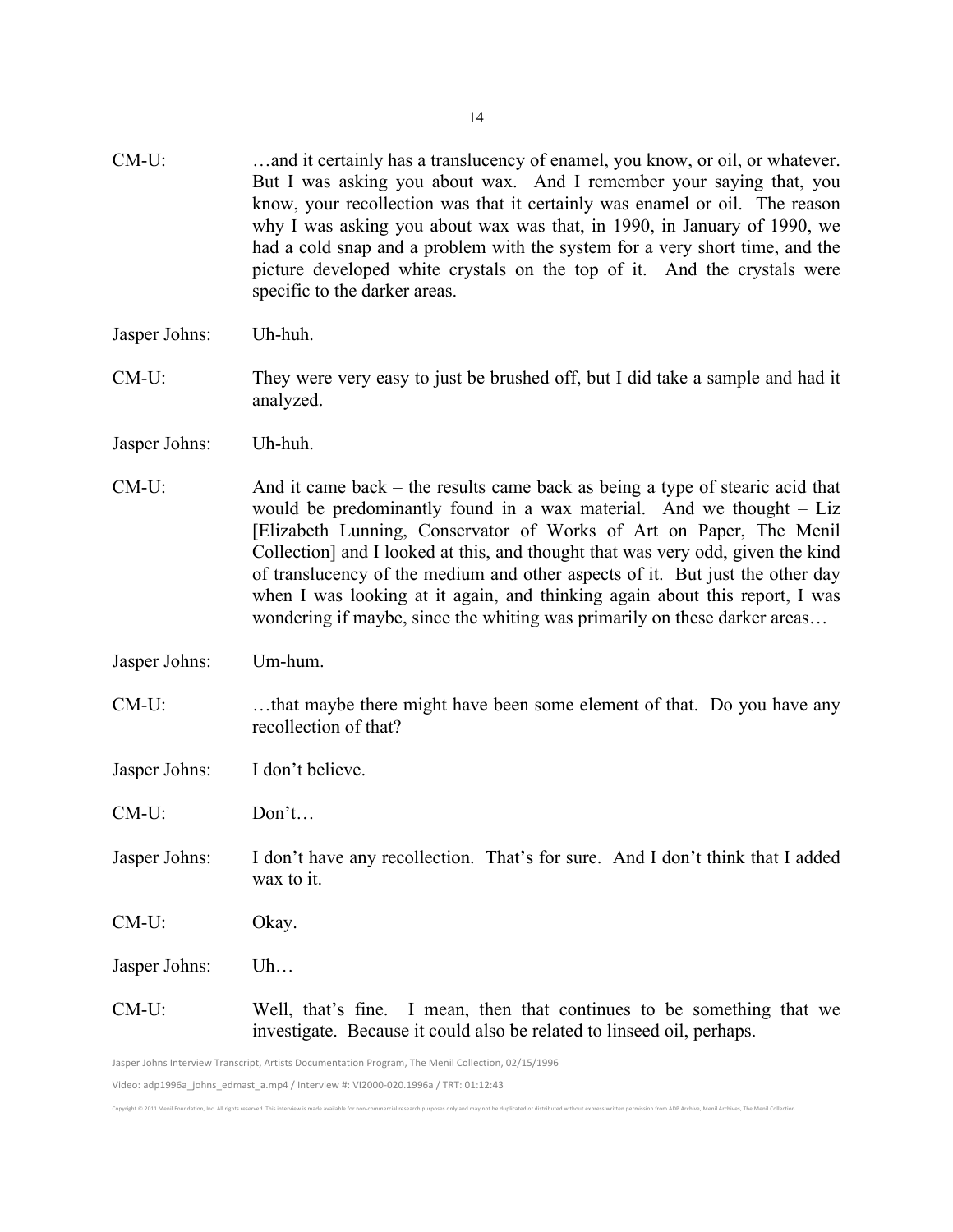| Jasper Johns:                                                                                      | Um-hum. I don't know what medium I used, you know, to thin the oil with.                                                                                                               |
|----------------------------------------------------------------------------------------------------|----------------------------------------------------------------------------------------------------------------------------------------------------------------------------------------|
| $CM-U$ :                                                                                           | Um-hum.                                                                                                                                                                                |
| Jasper Johns:                                                                                      | I don't remember.                                                                                                                                                                      |
| $CM-U$ :                                                                                           | Well, it's not a serious problem. I mean, it's something that's very surface-<br>oriented, and it doesn't seem to detract, you know.                                                   |
| [00:17:29]                                                                                         |                                                                                                                                                                                        |
| $CM-U$ :                                                                                           | What about the tape?                                                                                                                                                                   |
| Jasper Johns:                                                                                      | Again, it's not my doing.                                                                                                                                                              |
| CM-U:                                                                                              | That's not yours?                                                                                                                                                                      |
| Jasper Johns:                                                                                      | No.                                                                                                                                                                                    |
| $CM-U$ :                                                                                           | Well, then maybe we could do without that, too.                                                                                                                                        |
| Jasper Johns:                                                                                      | Perhaps there are staples there that they wanted to hide, or<br>Um-hum.<br>something. I don't know.                                                                                    |
| $CM-U$ :                                                                                           | Well, it looks like it's nailed on the back.                                                                                                                                           |
| Jasper Johns:                                                                                      | Um-hum. It does.                                                                                                                                                                       |
| $CM-U$ :                                                                                           | I rather like seeing it nailed on there like that. Well, good, then that explains<br>that this arrow isn't yours either then?                                                          |
| Jasper Johns:                                                                                      | No. No.                                                                                                                                                                                |
| $CM-U$ :                                                                                           | A question came up about orientation of it. And, as I was<br>All right.<br>explaining, we just went back. It came – because of this arrow, we always<br>showed it in this orientation. |
| Jasper Johns:                                                                                      | Um-hum.                                                                                                                                                                                |
| $CM-U$ :                                                                                           | And then we were $-$ our curator, years ago, was looking through, documenting<br>the correct orientation, and saw that it had been published in $a - oh$ ,                             |
| Jasper Johns Interview Transcript, Artists Documentation Program, The Menil Collection, 02/15/1996 |                                                                                                                                                                                        |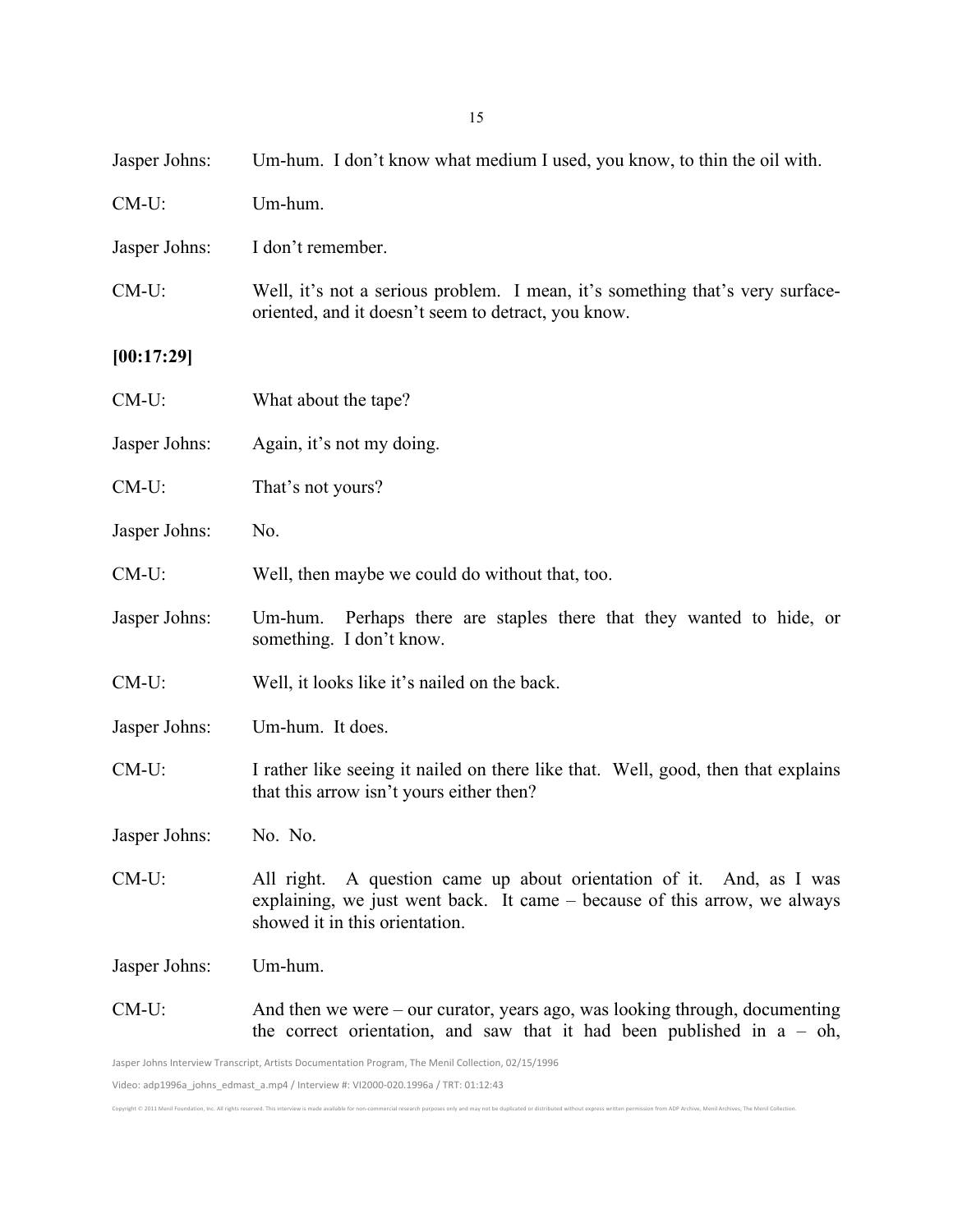consistently published in another orientation. And that's the one in which we hang it in now. So I think we'll just – when the tape goes, the arrow goes; and then we don't have that problem anymore.

Jasper Johns: Oh, the arrow is in a different… CM-U: Yeah. Jasper Johns: I see. It shows a different thing [sounds like]. CM-U: Let me see if I can show you. (shows photograph to Johns) This is the way the arrow has it going. It says "UP formerly." Which is this way. Jasper Johns: This way? (turns painting) CM-U: That way. Jasper Johns: Um-hum. This looks right. CM-U: Right. Jasper Johns: But that may just be because that's the way it was lying here. CM-U: No, I think maybe it was because you made it. (laughter) Jasper Johns: I don't know. CM-U: No, actually we think it is  $-$  right, all the way  $-$  that's it. Jasper Johns: (turns painting) All the way around. CM-U: Yes. Jasper Johns: (points at corner of painting) This is a smaller dimension. And this is a larger dimension. I have no idea.  $CM-U$ : Do you see how – is the light – the light is raking. How you can see this

Jasper Johns Interview Transcript, Artists Documentation Program, The Menil Collection, 02/15/1996 Video: adp1996a\_johns\_edmast\_a.mp4 / Interview #: VI2000-020.1996a / TRT: 01:12:43

whiting in there?

Convright @ 2011 Monil Foundation Inc. All rights reserved. This interview is made avail: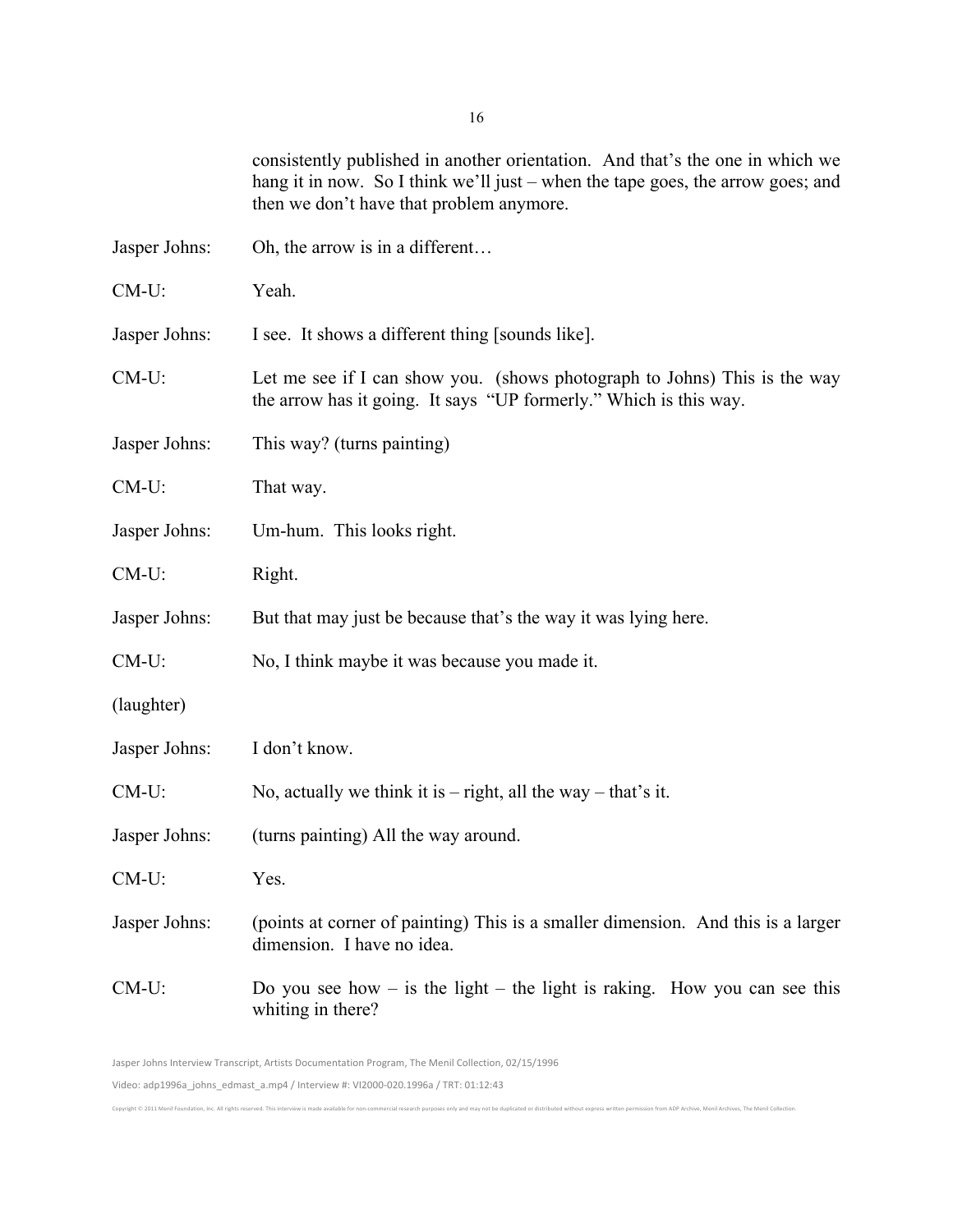| Jasper Johns: | Uh-huh. I do see it. (visually inspects Untitled (Green Painting) for an<br>extended period of time)           |
|---------------|----------------------------------------------------------------------------------------------------------------|
| Jasper Johns: | Well, I don't see any way to know for sure.                                                                    |
| $CM-U$ :      | Well, you know, maybe when I take the tape off there will be some indication,<br>you know.                     |
| Jasper Johns: | Maybe there will be.                                                                                           |
| $CM-U$ :      | It could very well be. I've never taken the tape off because I thought it was<br>yours.                        |
| [00:20:00]    |                                                                                                                |
| $CM-U$ :      | Do you have any comments to make about the papers themselves?                                                  |
| Jasper Johns: | You mean, of which it's made?                                                                                  |
| CM-U:         | The newsprint? Yeah.                                                                                           |
| Jasper Johns: | I don't know what it is.                                                                                       |
| $CM-U$ :      | Yeah.                                                                                                          |
| Jasper Johns: | On the back it looks like it $-$ that appears to be a darker color. That little<br>rectangle.                  |
| CM-U:         | Liz very brilliantly suggested we look at it in transmitted light, which we did<br>at one time.                |
| Jasper Johns: | What does that tell you?                                                                                       |
| $CM-U$ :      | It actually showed us very much about the papers. Would you like to take a<br>look at it in transmitted light? |
| Jasper Johns: | Oh, sure.                                                                                                      |
| CM-U:         | Good. Let's do it. Do you want to come take a look with us?                                                    |
| E. Lunning:   | [word inaudible] It's such a small picture.                                                                    |
|               | Jasper Johns Interview Transcript, Artists Documentation Program, The Menil Collection, 02/15/1996             |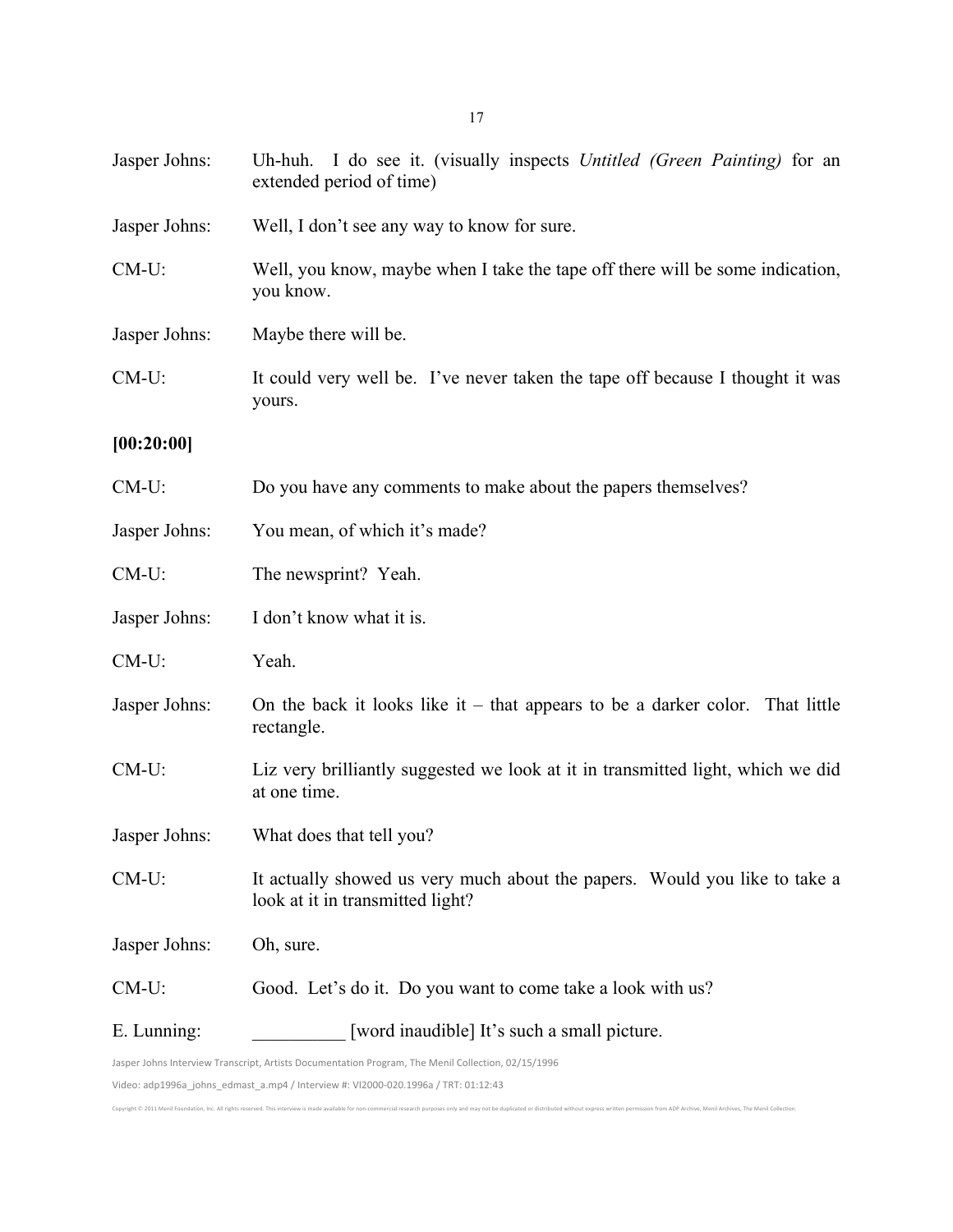| $CM-U$ :      | Okay. Now, this light gets very hot, so we can't put it too close.                                                                                                                                          |
|---------------|-------------------------------------------------------------------------------------------------------------------------------------------------------------------------------------------------------------|
| Jasper Johns: | What do you do with it?                                                                                                                                                                                     |
| $CM-U$ :      | And very bright. We're going to hold the painting in front of it, and you're<br>going to be able to see the papers                                                                                          |
| E. Lunning:   | And don't look at the light when Carol turns it on.                                                                                                                                                         |
| $CM-U$ :      | Okay. Roberta [Bernstein], maybe you ought to move aside so you don't get<br>it right on either. Kinda, let's put the fan on. Okay, now I'm going to hold it<br>this way.                                   |
| E. Lunning:   | Sometimes it works better one way than another way.                                                                                                                                                         |
| $CM-U$ :      | Okay. Let's just see. (rotates painting in front of light) Now we were actually<br>$able - I'm$ not seeing what we saw, Liz. We were actually able to see                                                   |
| E. Lunning:   | Try it facing back to the light. And maybe go up closer.                                                                                                                                                    |
| Jasper Johns: | Oh, I see. Bits of print.                                                                                                                                                                                   |
| $CM-U$ :      | Yeah, you begin to see bits of print. Right.                                                                                                                                                                |
| Jasper Johns: | Um-hum.                                                                                                                                                                                                     |
| $CM-U$ :      | Come take a look if you want, Roberta. It's getting all hot. There were<br>actually little bits of letterhead even at one point, we thought. Here. Here's<br>some writing, and there's some printing. Yeah. |
| Jasper Johns: | Um-hum. I see it, but I can't read it.                                                                                                                                                                      |
| $CM-U$ :      | Right. This looks like it's in an Eastern language. C-S-I-Z.                                                                                                                                                |
| Jasper Johns: | That's an odd configuration.                                                                                                                                                                                |
| CM-U:         | Yeah. Well, that's a crack. Right. It's probably                                                                                                                                                            |
| Jasper Johns: | Is it just a crack in the paper?                                                                                                                                                                            |
| CM-U:         | Uh-huh. Which also, this shows you the beautiful condition it's in.                                                                                                                                         |
|               | Jasper Johns Interview Transcript, Artists Documentation Program, The Menil Collection, 02/15/1996                                                                                                          |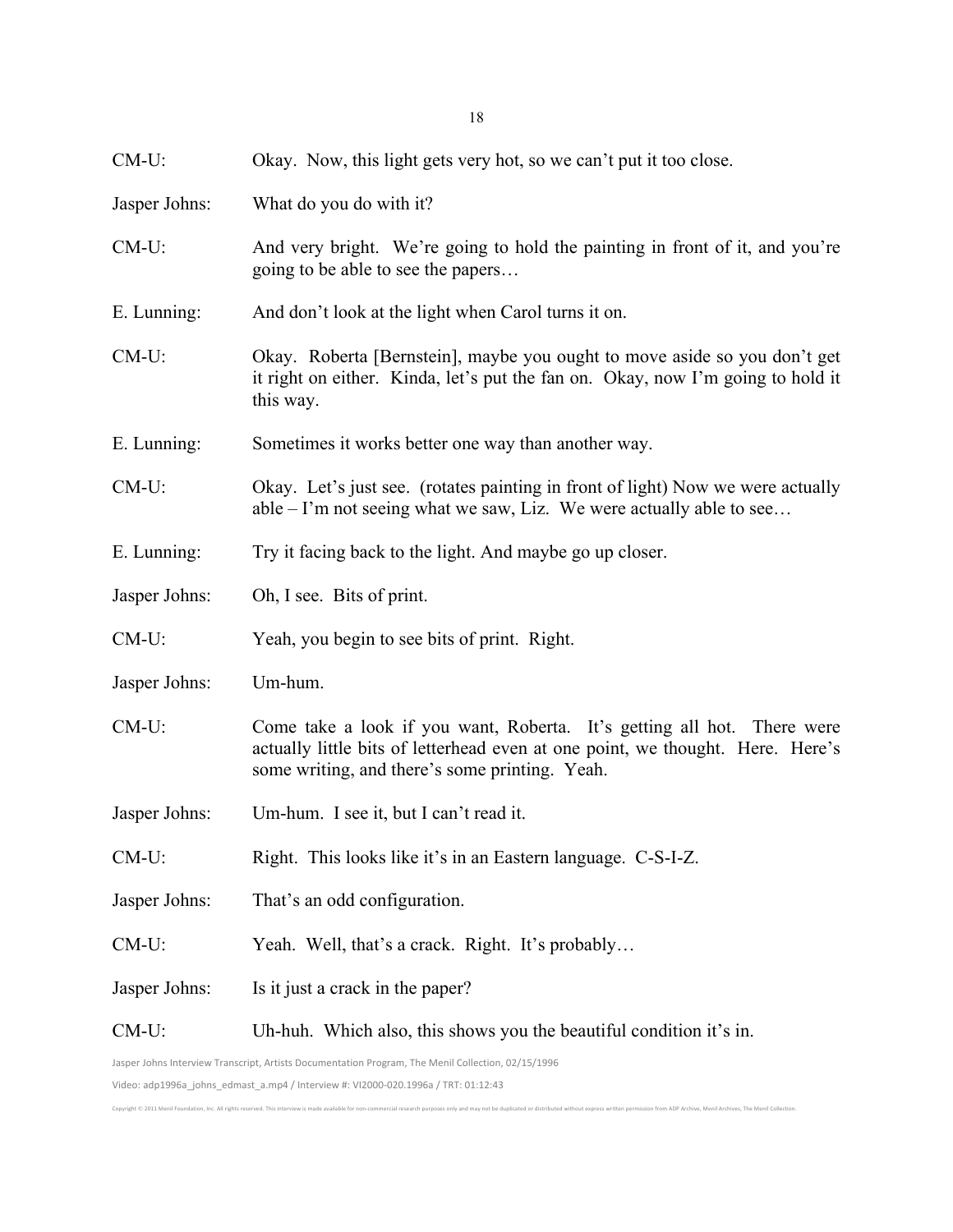| Jasper Johns: | Um-hum.                                                                                                                                                                                                                                                      |
|---------------|--------------------------------------------------------------------------------------------------------------------------------------------------------------------------------------------------------------------------------------------------------------|
| $CM-U$ :      | I mean really, there are just minor cracks. Here's a little bit of lifting, you see;<br>but that's intended, I'm sure. I mean, there is - right - that's intended?                                                                                           |
| Jasper Johns: | Yeah, well it isn't laid flat [sounds like].                                                                                                                                                                                                                 |
| $CM-U$ :      | Right.                                                                                                                                                                                                                                                       |
| Jasper Johns: | Yeah. Sure. Well, I have no memory, so                                                                                                                                                                                                                       |
| $CM-U$ :      | Okay. That's all right.                                                                                                                                                                                                                                      |
| [00:22:52]    |                                                                                                                                                                                                                                                              |
| $CM-U$ :      | Oh, no, I did have another question about green, the green painting. I have<br>thought about filling the back with $-$ again, with something that can be<br>removed; you know, something solid, just fitting it in there for the same<br>reason of stresses. |
| Jasper Johns: | Um-hum.                                                                                                                                                                                                                                                      |
| $CM-U$ :      | To try to give it a little more $-$ give the paper a little more support.                                                                                                                                                                                    |
| Jasper Johns: | Um-hum.                                                                                                                                                                                                                                                      |
| $CM-U$ :      | What's your thought on that?                                                                                                                                                                                                                                 |
| Jasper Johns: | I don't really think it needs it.                                                                                                                                                                                                                            |
| $CM-U$ :      | Well, it's certainly                                                                                                                                                                                                                                         |
| Jasper Johns: | My feeling is, for something like this, that it needs it for $-$ because it tends to<br>do this (waves hand in and out)                                                                                                                                      |
| $CM-U$ :      | Um-hum.                                                                                                                                                                                                                                                      |
| Jasper Johns: | and in hot and cold weather, the canvas changes its dimension. And if it's<br>moved, it does that. I don't think this does that.                                                                                                                             |
| $CM-U$ :      | Because it's so small, it's not necessary? Yeah.                                                                                                                                                                                                             |
|               | Jasper Johns Interview Transcript, Artists Documentation Program, The Menil Collection, 02/15/1996                                                                                                                                                           |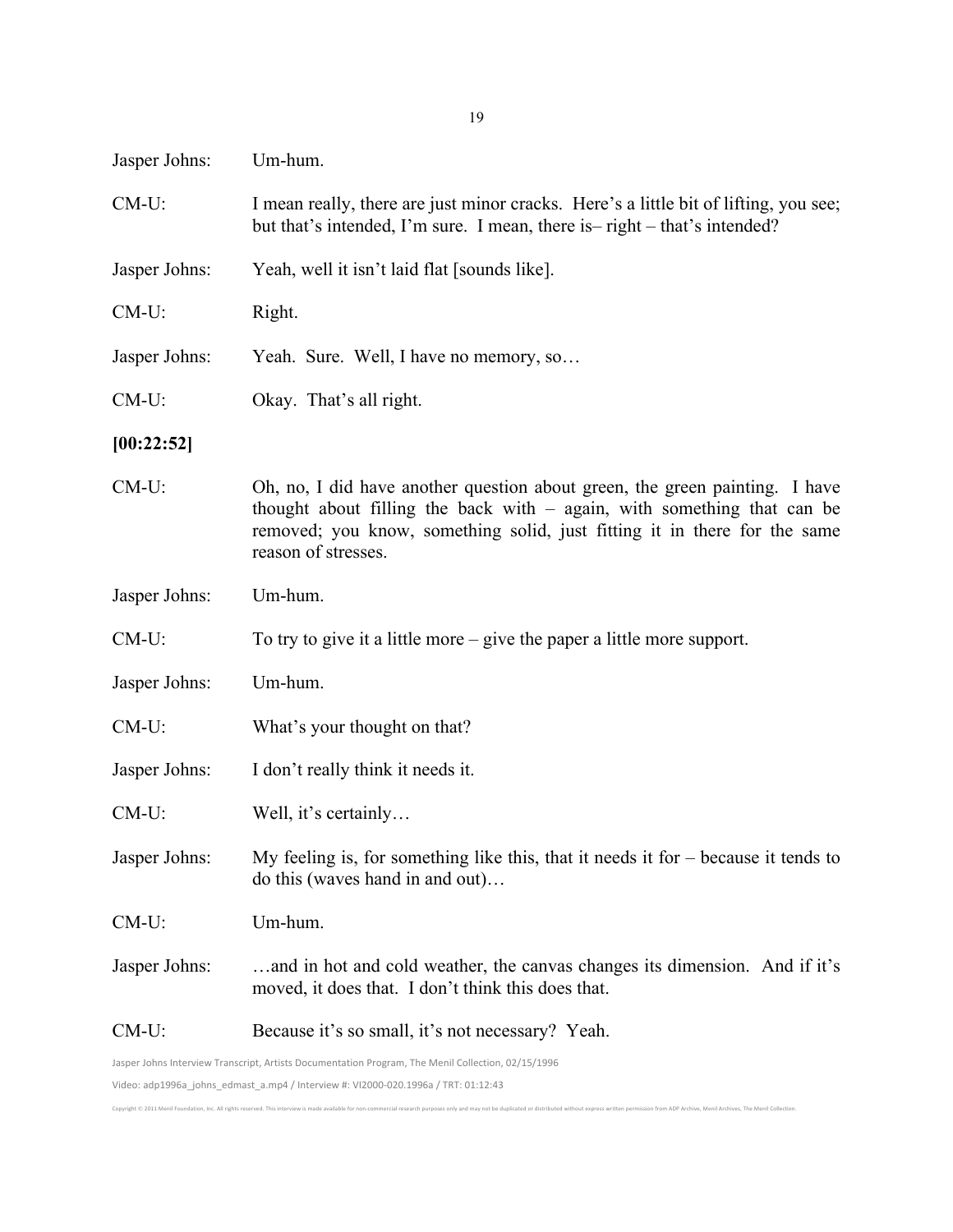| Jasper Johns: | Um-hum. |
|---------------|---------|
|---------------|---------|

- CM-U: What we may do when it goes what we probably will do when it goes on tour with your upcoming exhibition  $-$  is, it will be mounted on  $-$  like we have it – it's on a white backboard, and the frame, the box goes over it.
- Jasper Johns: Um-hum.
- CM-U: And that acts as a solid support.
- Jasper Johns: Right.
- CM-U: Even though it's not against the canvas, it still will protect it.
- Jasper Johns: Right.
- CM-U: And that's probably what we would like to see it travel in.
- Jasper Johns: Yeah, well, that's reasonable.
- CM-U: Yeah.
- Jasper Johns: Protect it from the back.
- CM-U: Well, good. Fine. And that's what we'll do with that.

## **[Break in video]**

#### **[00:24:06]**

- Jasper Johns: Well, immediately preceding these things, there is a piece, which is a kind of a box, with a plaster cast of a head of Rachel Rosenthal in the bottom. Do you know it?
- CM-U: Yes. I've seen reproductions of it.
- Jasper Johns: And above it, the pasted bits of paper, all of which were had sort of exotic information, or came from odd places. And so this may have been out of that pile of material or something.

#### CM-U: Um-hum.

Convright @ 2011 Menil Foundation Inc. All rights reserved. This interview is made a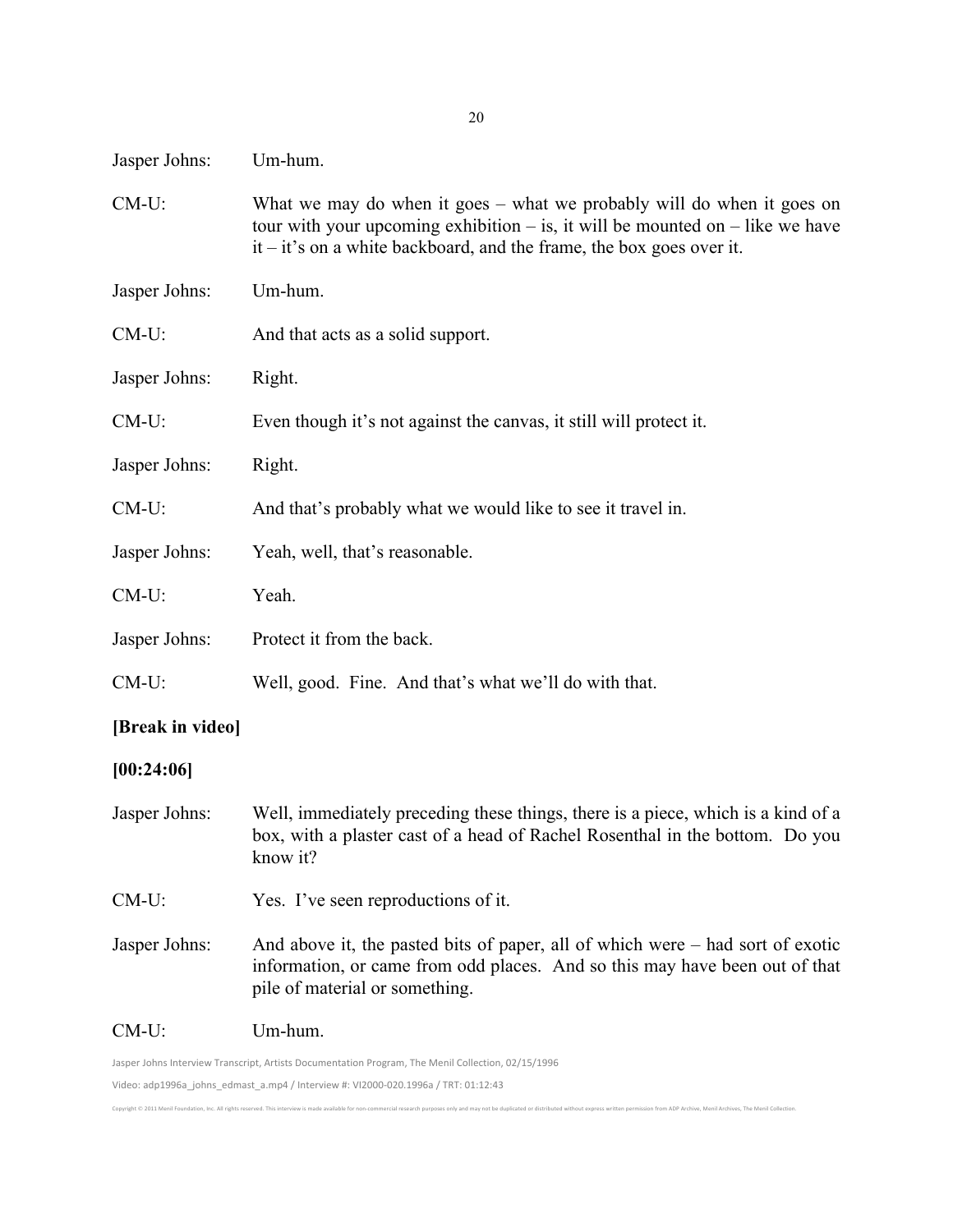Jasper Johns: I don't remember.

CM-U: We weren't able to see as clearly today, but we remember that there was – it seemed very much like a letterhead. Maybe bits of stationery or  $-1$  think there was a \_\_\_\_\_\_\_\_\_\_ [word inaudible].

E. Lunning: Old writing.

CM-U: Old writing. Kind of old type...

Jasper Johns: Uh-huh.

CM-U: …all different types of – yeah.

E. Lunning: Like maybe even the nineteenth or early twentieth century handwriting.

Jasper Johns: Yes. Well, that kind of thing enters into this other work that I'm talking about. So I must have had a batch of it…

E. Lunning: It was just beautiful. And you could see it.

Jasper Johns: …and it must have had a certain appeal for me at that time.

**[00:25:23]**

- Jasper Johns: And then it switched to this more neutral, whatever was in the daily news (gestures toward *Gray Alphabets*).
- CM-U: But there are bits of white paper here, too. Unprinted paper.

Jasper Johns: Yeah.

CM-U: I was looking carefully, closely on it. In the R, X.

Jasper Johns: It's interesting. None of the print seems to be going at a diagonal, at  $a - it$ 's more or less horizontal or vertical, the orientation in the letters.

Convright @ 2011 Mapil Foundation Inc. All rights received. This intension is made available for non-commercial recearch purposes only and may not be duplicated or distributed without everyess written permission from ADD A

CM-U: Right.

Jasper Johns: I just noticed.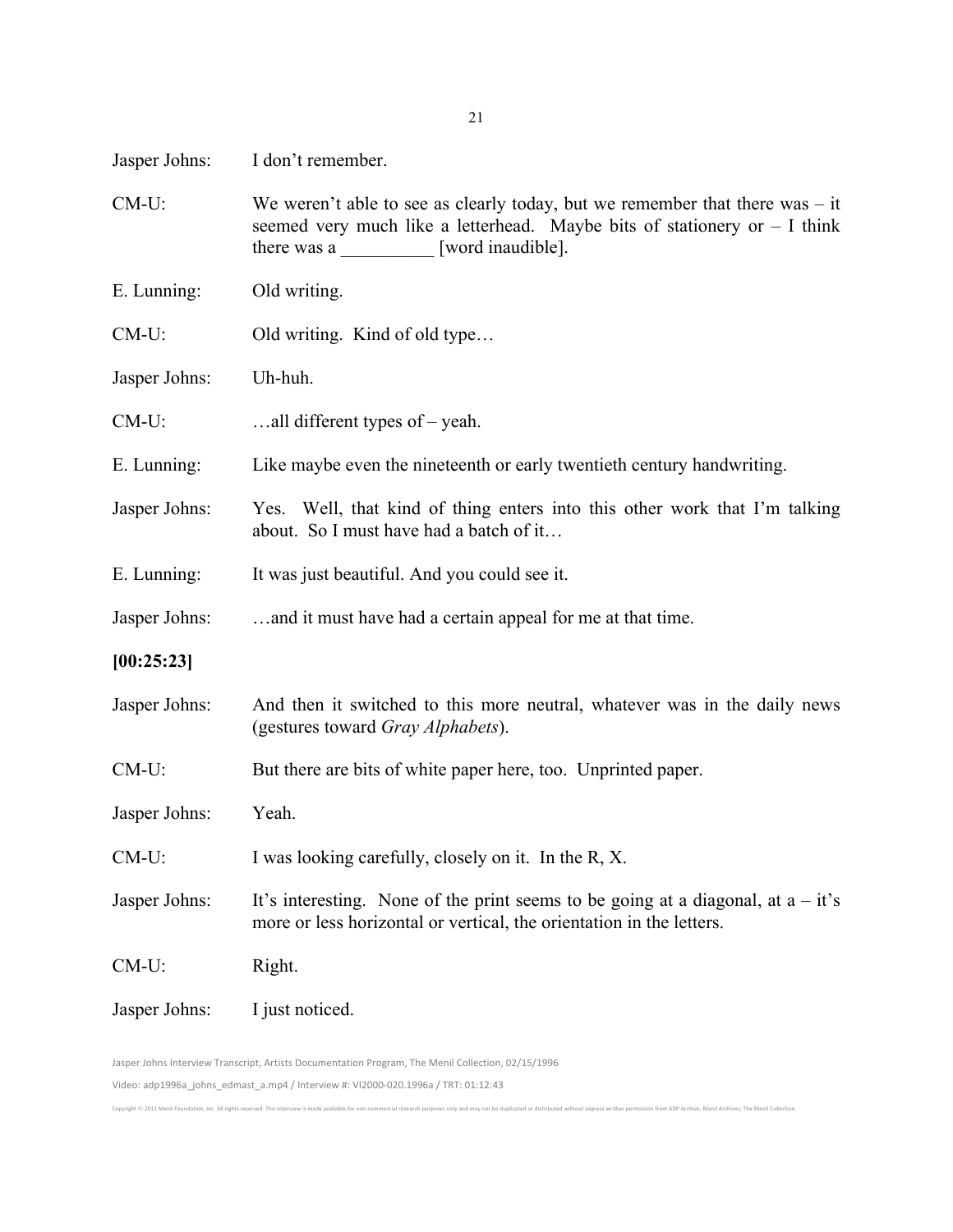| $CM-U$ :      | That's funny. I suddenly – just having you just said that, I'm suddenly seeing<br>a very strong diagonal. |
|---------------|-----------------------------------------------------------------------------------------------------------|
| Jasper Johns: | But that's of the letters. Not of the print on the letters                                                |
| $CM-U$ :      | Aha.                                                                                                      |
| Jasper Johns: | $$ isn't it?                                                                                              |
| $CM-U$ :      | Right. I see what you're saying.                                                                          |
| Jasper Johns: | It's the Z and the Y running through there.                                                               |
| $CM-U$ :      | I see what you're saying. Right.                                                                          |
| Jasper Johns: | But the writing on the $-$ you see, is going this way.                                                    |
| $CM-U$ :      | Yeah.                                                                                                     |
| Jasper Johns: | Or is going this way.                                                                                     |
| $CM-U$ :      | Right.                                                                                                    |
| Jasper Johns: | It isn't going that way.                                                                                  |
| $CM-U$ :      | Right. Right.                                                                                             |
|               |                                                                                                           |

## **[00:26:31]**

CM-U: In terms of treatment of actually resecuring some of these papers, I didn't want to use heat or anything like that because I was afraid of, obviously, softening the encaustic… Jasper Johns: Um-hum. CM-U: …and having it change the tonality. You know, if it melted, became soft, and it would… Jasper Johns: It would disappear.

Copyright © 2011 Menil Foundation, Inc. All rights reserved. This interview is made available for non-commercial research purposes only and may not be duplicated or distributed without express written permission from ADP A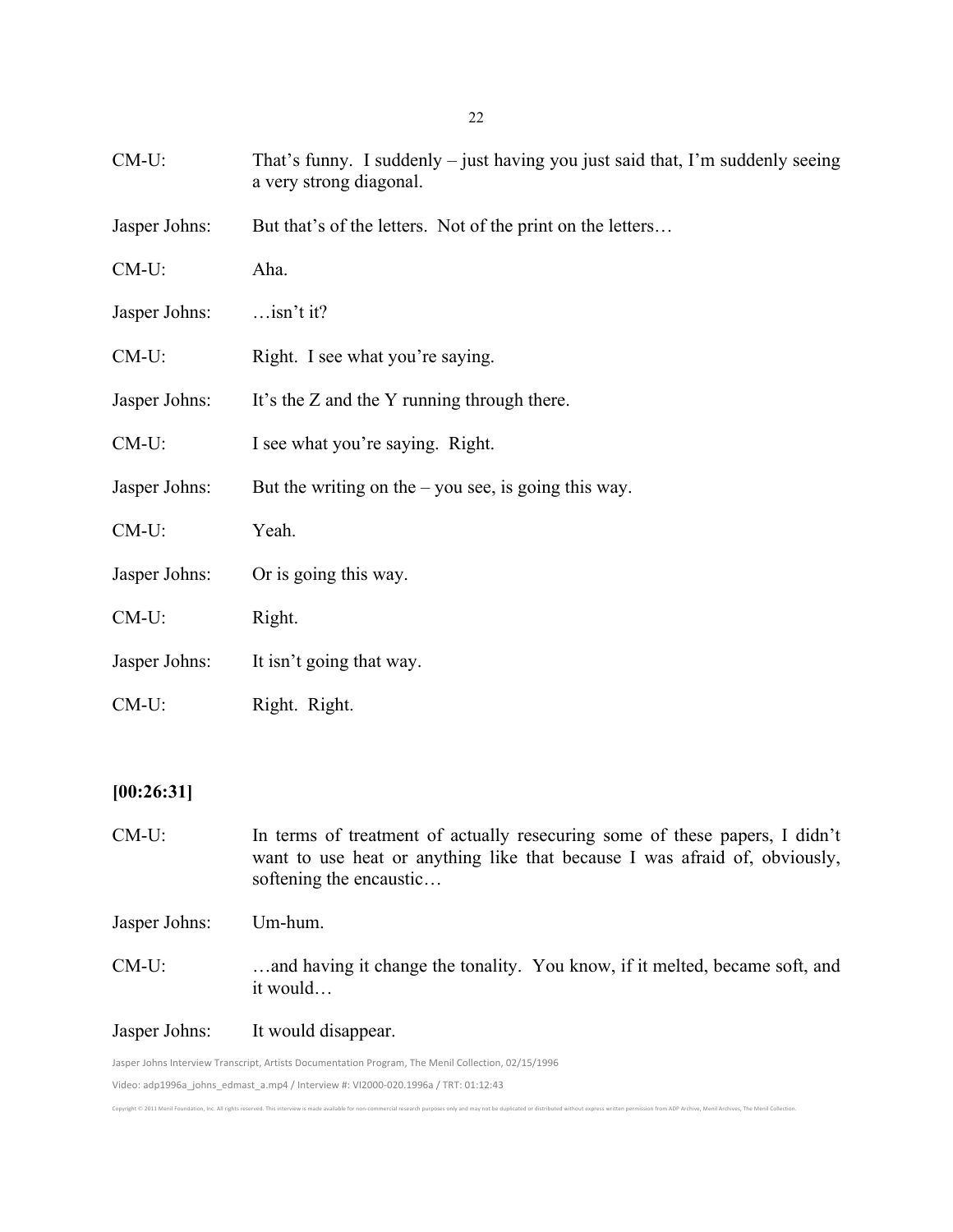| $CM-U$ :      | Yeah. All those reservations.                                                                                                                                                                                                                                                              |
|---------------|--------------------------------------------------------------------------------------------------------------------------------------------------------------------------------------------------------------------------------------------------------------------------------------------|
| Jasper Johns: | Um-hum.                                                                                                                                                                                                                                                                                    |
| $CM-U$ :      | And I had read about a mixture that was used on fine portraits, which is<br>basically a polyethylene glycol and water, with a small addition of Tergitol,<br>which is a wetting agent. People at the British Museum, I believe, were using<br>it to consolidate encaustic with warm water. |
| Jasper Johns: | Oh, really?                                                                                                                                                                                                                                                                                |
| CM-U:         | And I used it on this, and it was immensely successful.                                                                                                                                                                                                                                    |
| Jasper Johns: | Really?                                                                                                                                                                                                                                                                                    |
| $CM-U$ :      | I had a lot of control with it, and it resecured the wax, and it was visually $-$ it<br>looks waxy when it dries. You know, when the water evaporates, it looks<br>waxy.                                                                                                                   |
| Jasper Johns: | Um-hum.                                                                                                                                                                                                                                                                                    |
| $CM-U$ :      | And I have passed that along, as people have called.                                                                                                                                                                                                                                       |
| Jasper Johns: | Good.                                                                                                                                                                                                                                                                                      |
| $CM-U$ :      | So you should know that, at the Museum Ludwig in Cologne, I've passed that<br>along because we had such great success with it                                                                                                                                                              |
| Jasper Johns: | Terrific.                                                                                                                                                                                                                                                                                  |
| $CM-U$ :      | on this picture. I tried other things before on other works – on this one, in<br>$fact$ – and I think this is the best that we've so far come up with. I have never<br>replaced the newsprint, though. I mean, if a little bit like                                                        |
| Jasper Johns: | Um-hum.                                                                                                                                                                                                                                                                                    |
| $CM-U$ :      | like, it breaks off, I just leave it. I mean, is that in keeping with what you<br>would think?                                                                                                                                                                                             |
|               |                                                                                                                                                                                                                                                                                            |

23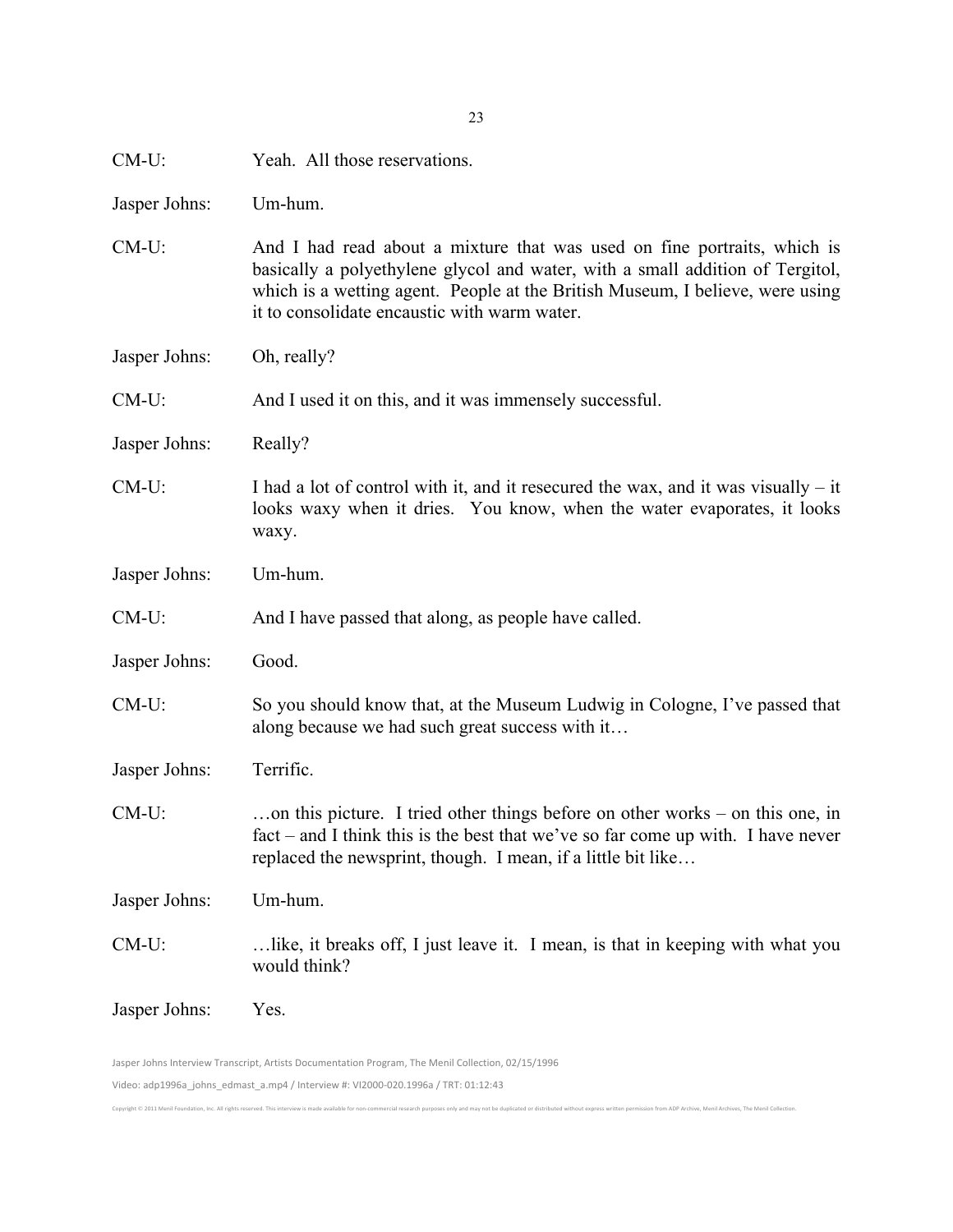#### **[Break in video]**

## **[Further discussion of** *Gray Alphabets***. Elizabeth Lunning describes how wax impregnation changes the character of paper.]**

| E. Lunning:                                                                | When it's impregnated with the wax, it kind of begins to take on the<br>characteristics of the wax almost more than the paper.                        |
|----------------------------------------------------------------------------|-------------------------------------------------------------------------------------------------------------------------------------------------------|
| Jasper Johns:                                                              | Um-hum.                                                                                                                                               |
| E. Lunning:                                                                | The wax almost dominates.                                                                                                                             |
| $CM-U$ :                                                                   | So the wax sort of becomes the carrier of it, then, would you say                                                                                     |
| E. Lunning:                                                                | Well, my [word inaudible].                                                                                                                            |
| $CM-U$ :                                                                   | in that sense?                                                                                                                                        |
| E. Lunning:                                                                | There's more of the wax. Its character begins to dominate the character of the<br>paper. Although there are places there that I see plain paper.      |
| $CM-U$ :                                                                   | Right.                                                                                                                                                |
| E. Lunning:                                                                | So if you were to take one of those letters off, and to hold it in your hand, it<br>would have no strength at all. That's why we never take them off. |
| (laughter)                                                                 |                                                                                                                                                       |
| [General discussion of the artist's preferences regarding stretcher depth] |                                                                                                                                                       |
| [00:28:55]                                                                 |                                                                                                                                                       |
| E. Lunning:                                                                | Do you care about the thickness of the stretcher?                                                                                                     |

Jasper Johns: Well, to…

E. Lunning: I always \_\_\_\_\_\_\_\_ [word inaudible]...

Jasper Johns: …in a general way. But not with any great precision. As a matter of fact, the first paintings I did – I don't know how many there would be to which I did this – I added to the – the framing was a strip of wood, and for many of them,

Jasper Johns Interview Transcript, Artists Documentation Program, The Menil Collection, 02/15/1996

Video: adp1996a\_johns\_edmast\_a.mp4 / Interview #: VI2000-020.1996a / TRT: 01:12:43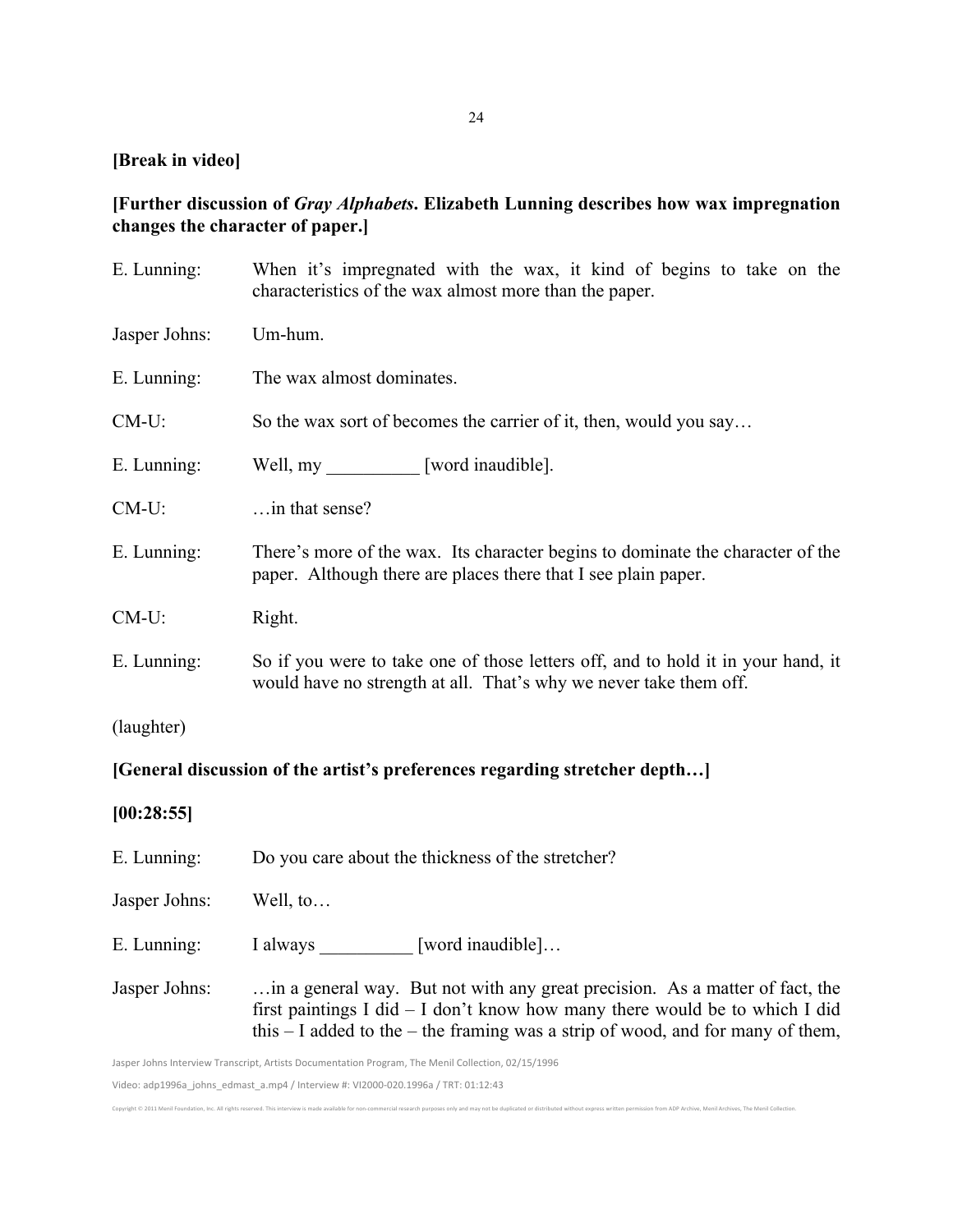I framed them perhaps four inches deep, so that all of the – they all projected from the wall. And to me that was of just the greatest importance. And several years later, I took it all off.

(laughter)

Jasper Johns: But for a time it was very important to me that the pictures came forward from the wall, or something, or  $-1$  don't know whether it was the sense that it was – that it had a thickness. To exaggerate that. Or what. I really don't know. E. Lunning: That's one thing that always strikes me about these old stretchers… Jasper Johns: Yes? E. Lunning: …forty years old, is that they are very elegant and refined, compared to the stretchers that we see often now… Jasper Johns: Yes. E. Lunning: …where paintings do project much more. CM-U: Um-hum. Jasper Johns: Yeah. E. Lunning: And, to me, it always adds a great sense of the age of a picture. These very delicate, thin stretchers. Which I'm sure, from Carol's point of view, aren't very good for the painting. Jasper Johns: Um-hum. CM-U: No, but I invariably will keep them on because, especially with pictures like this that are not intended to be in deep, beveled, ornate frames – I mean, the edge is important. I think that the stretcher depth is critical. So I tend to try to keep it as minimal, or try to match it as closely as I can to the original stretcher depth. And in some instances, pictures have come in here – not your work – where they've been treated by – they've been restored, and they've

Jasper Johns: Um-hum.

Jasper Johns Interview Transcript, Artists Documentation Program, The Menil Collection, 02/15/1996 Video: adp1996a\_johns\_edmast\_a.mp4 / Interview #: VI2000-020.1996a / TRT: 01:12:43 Copyright © 2011 Menil Foundation, Inc. All rights reserved. This interview is made available for non-commercial research purposes only and may not be duplicated or distributed without express written permission from ADP A

been put on deeper stretchers…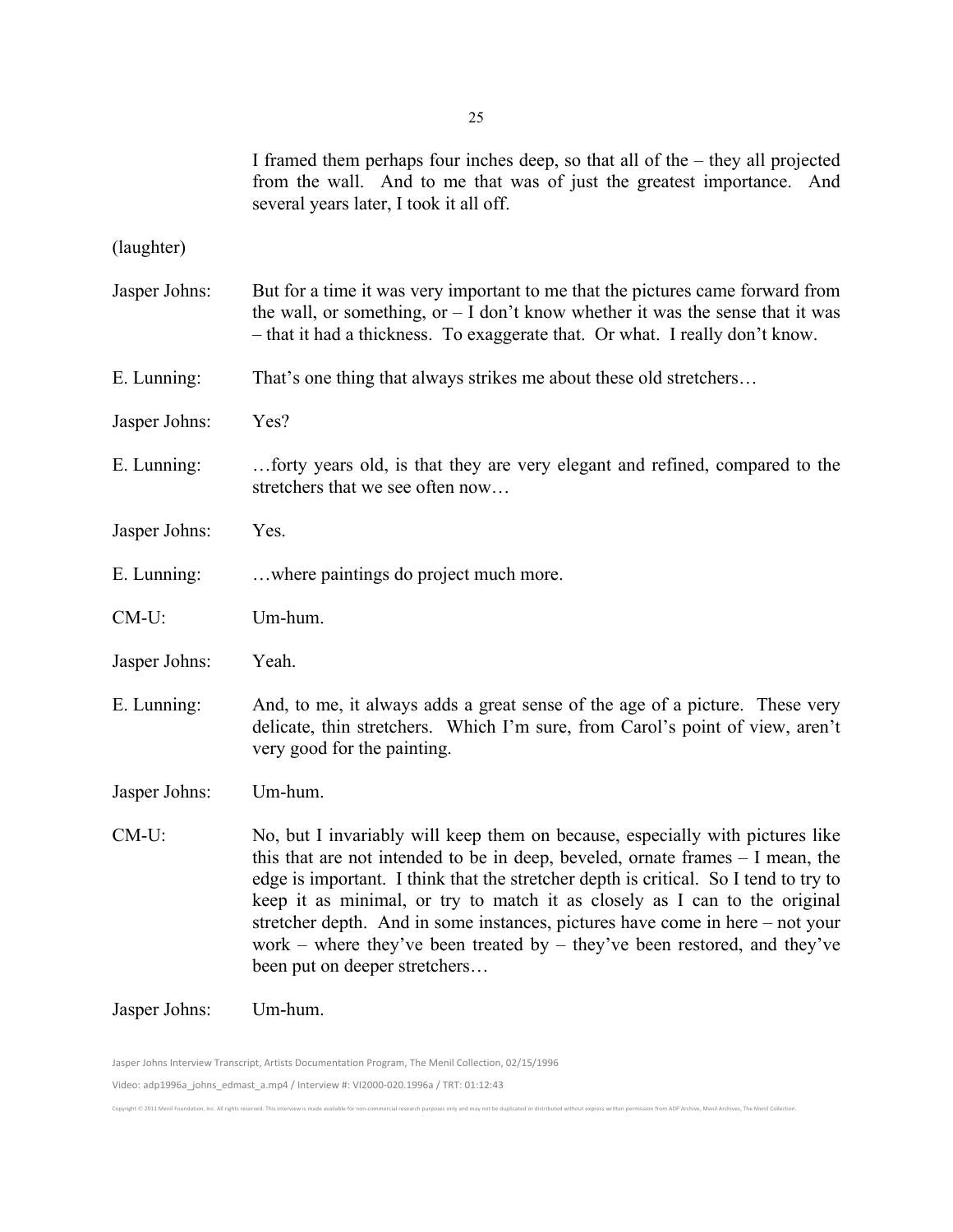| $CM-U$ :      | and I take them off and put them back on the stretchers of the same depth. I<br>mean, you could have a better stretcher made, you know, a stronger stretcher<br>made; but the thin profile of the original stretcher. |
|---------------|-----------------------------------------------------------------------------------------------------------------------------------------------------------------------------------------------------------------------|
| Jasper Johns: | Well, [James] Lebron makes most of my stretchers now. I ordered a stretcher<br>recently for a large painting, and he wanted to make it much thicker because<br>he said it was such a big painting. But I got my way   |
| $CM-U$ :      | Good.                                                                                                                                                                                                                 |
| Jasper Johns: | and got it thin because it was a companion to another painting which<br>already had the other thickness.                                                                                                              |
| $CM-U$ :      | Right. And it can be done. It just means they reinforce it in different ways,<br>but it can be done in a narrower profile.                                                                                            |
| Jasper Johns: | Um-hum. Why, I think he was just $-$ I think it was a form of flattery.                                                                                                                                               |
| (laughter)    |                                                                                                                                                                                                                       |
| Jasper Johns: | That's what I suspect.                                                                                                                                                                                                |
| [00:31:53]    |                                                                                                                                                                                                                       |
| $CM-U$ :      | Star [1954, The Menil Collection, Houston] brings up other issues. Let's take<br>a look at that. Again, this came through Rachel Rosen – I'm blanking on her<br>$name - Rosenberg?$                                   |
| Jasper Johns: | Rosenthal.                                                                                                                                                                                                            |
| $CM-U$ :      | Rosenthal. Thank you. And we, indeed, as I was showing you earlier, have<br>pictures of it here in her loft on Pearl Street.                                                                                          |
| Jasper Johns: | Right.                                                                                                                                                                                                                |
| CM-U:         | This was made for her? This piece?                                                                                                                                                                                    |
| Jasper Johns: | Yes. It was a commission.                                                                                                                                                                                             |
| $CM-U$ :      | Uh-huh.                                                                                                                                                                                                               |
|               |                                                                                                                                                                                                                       |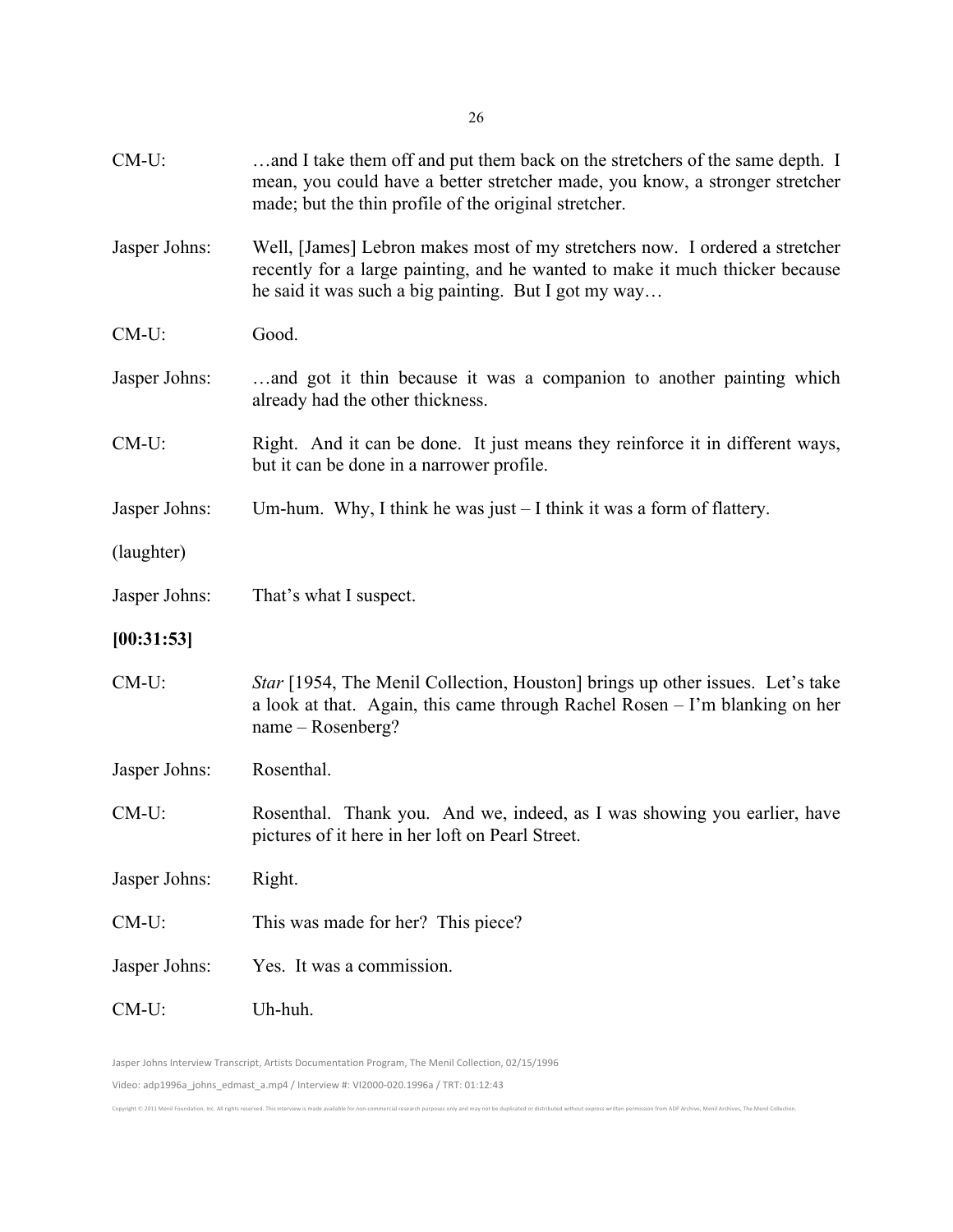| Jasper Johns: | I had made a painting, which was a cross, which was made of $-1$ don't know<br>whether it was a Kraft cheese box. It was a little box that cheese had come in,<br>about that tall and about that wide. And I think I bought two dimestore frames<br>and put on either side of it for the $-$ then it became a cross, and it was treated<br>more or less in this way. And she liked it, and said, "If that were a Star of<br>David, I would buy it." |
|---------------|-----------------------------------------------------------------------------------------------------------------------------------------------------------------------------------------------------------------------------------------------------------------------------------------------------------------------------------------------------------------------------------------------------------------------------------------------------|
| (laughter)    |                                                                                                                                                                                                                                                                                                                                                                                                                                                     |
| Jasper Johns: | So                                                                                                                                                                                                                                                                                                                                                                                                                                                  |
| $CM-U$ :      | So?                                                                                                                                                                                                                                                                                                                                                                                                                                                 |
| Jasper Johns: | She asked me to make her a Star of David.                                                                                                                                                                                                                                                                                                                                                                                                           |
| $CM-U$ :      | I'm going to $-1$ want to take it down so we can handle it and look carefully,<br>look a little bit more carefully at its construction. (removes Star from wall<br>and places it on table) With the wooden structure, and then canvas on the back<br>- stapled to the back of three sides.                                                                                                                                                          |
| Jasper Johns: | Um-hum.                                                                                                                                                                                                                                                                                                                                                                                                                                             |
| $CM-U$ :      | And then this being a single piece                                                                                                                                                                                                                                                                                                                                                                                                                  |
| Jasper Johns: | And that's just stapled to the front, isn't it?                                                                                                                                                                                                                                                                                                                                                                                                     |
| $CM-U$ :      | attached –stapled to the front.                                                                                                                                                                                                                                                                                                                                                                                                                     |
| Jasper Johns: | Right.                                                                                                                                                                                                                                                                                                                                                                                                                                              |
| $CM-U$ :      | I don't know.                                                                                                                                                                                                                                                                                                                                                                                                                                       |
| Jasper Johns: | Probably. Or glued or stapled. Probably stapled.                                                                                                                                                                                                                                                                                                                                                                                                    |
| $CM-U$ :      | With some paper coming over. Coming over there.                                                                                                                                                                                                                                                                                                                                                                                                     |
| Jasper Johns: | In spots, yeah.                                                                                                                                                                                                                                                                                                                                                                                                                                     |
| $CM-U$ :      | Yeah. And then glass nailed in. Nails holding it level on the bottom, and then<br>on the top.                                                                                                                                                                                                                                                                                                                                                       |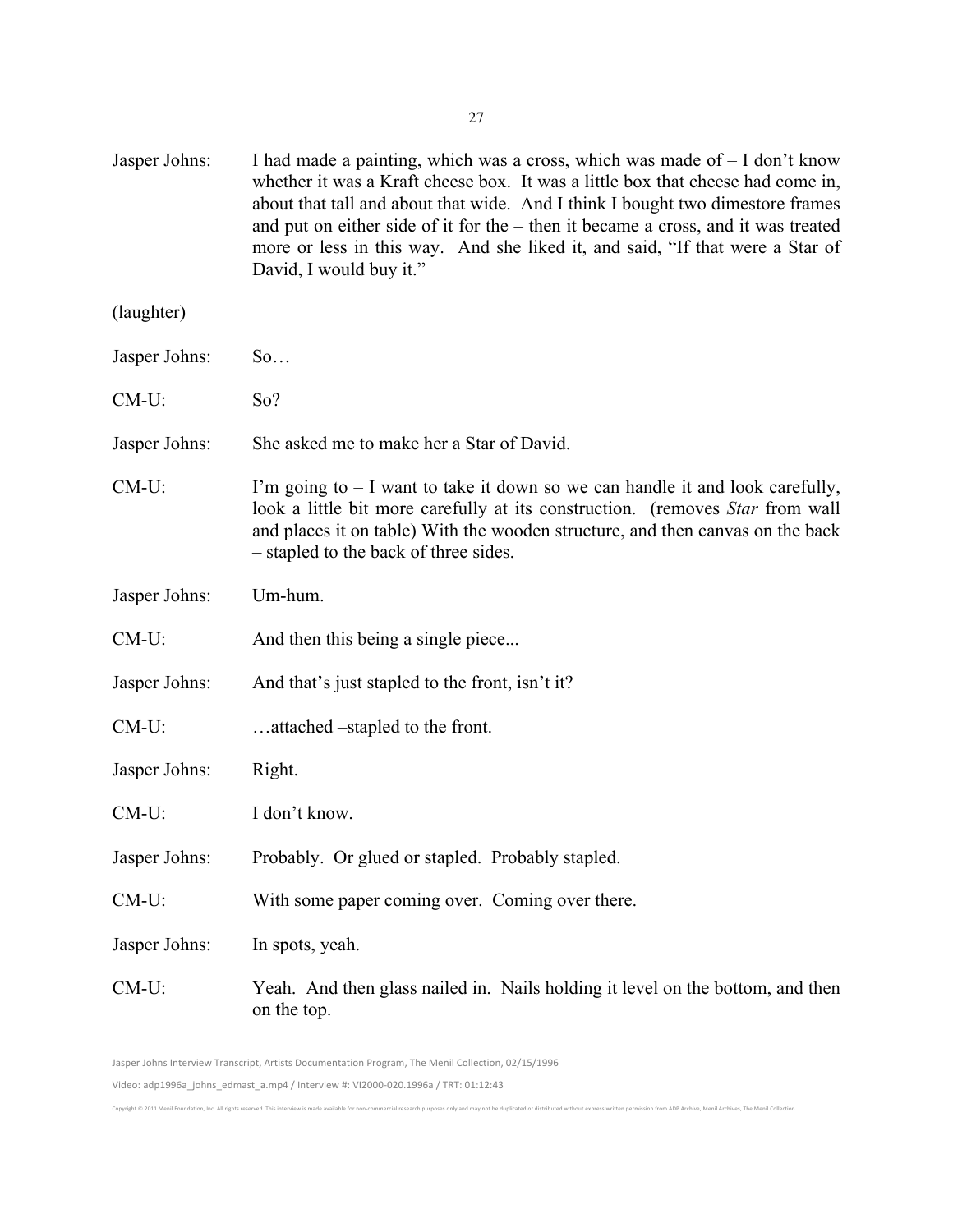| Jasper Johns: | Um-hum.                                                                                                                                                                                                                                                                                                                |
|---------------|------------------------------------------------------------------------------------------------------------------------------------------------------------------------------------------------------------------------------------------------------------------------------------------------------------------------|
| CM-U:         | When I was looking at it, I noticed what seemed to be a collection of dirt<br>along this edge.                                                                                                                                                                                                                         |
| Jasper Johns: | Um-hum.                                                                                                                                                                                                                                                                                                                |
| $CM-U$ :      | And I wondered if it had ever been without the glass. I couldn't understand                                                                                                                                                                                                                                            |
| Jasper Johns: | No.                                                                                                                                                                                                                                                                                                                    |
| CM-U:         | Or maybe it's just the reflection? I don't                                                                                                                                                                                                                                                                             |
| Jasper Johns: | Oh, I think, if you know New York, dirt gets everywhere.                                                                                                                                                                                                                                                               |
| (laughter)    |                                                                                                                                                                                                                                                                                                                        |
| CM-U:         | Glass or not, right?                                                                                                                                                                                                                                                                                                   |
| Jasper Johns: | Absolutely.                                                                                                                                                                                                                                                                                                            |
| $CM-U$ :      | Right.                                                                                                                                                                                                                                                                                                                 |
| Jasper Johns: | Yeah. I'm sure it's very dirty under there.                                                                                                                                                                                                                                                                            |
| $CM-U$ :      | Yeah. Does it bother you?                                                                                                                                                                                                                                                                                              |
| Jasper Johns: | No, no.                                                                                                                                                                                                                                                                                                                |
| $CM-U$ :      | Do you think it should be cleaned?                                                                                                                                                                                                                                                                                     |
| Jasper Johns: | I – well, I think it would look different if it were cleaned, but I don't know. I<br>don't care.                                                                                                                                                                                                                       |
| $CM-U$ :      | I've thought about cleaning it a bit, but not – not so much. I mean, I like – I<br>think it's important that a work have a certain sense of its age. And it will<br>never be evenly cleaned, and so I think if it's cleaned at all, it should be just<br>really to maybe eliminate whatever seems very much like dirt. |
| Jasper Johns: | Right.                                                                                                                                                                                                                                                                                                                 |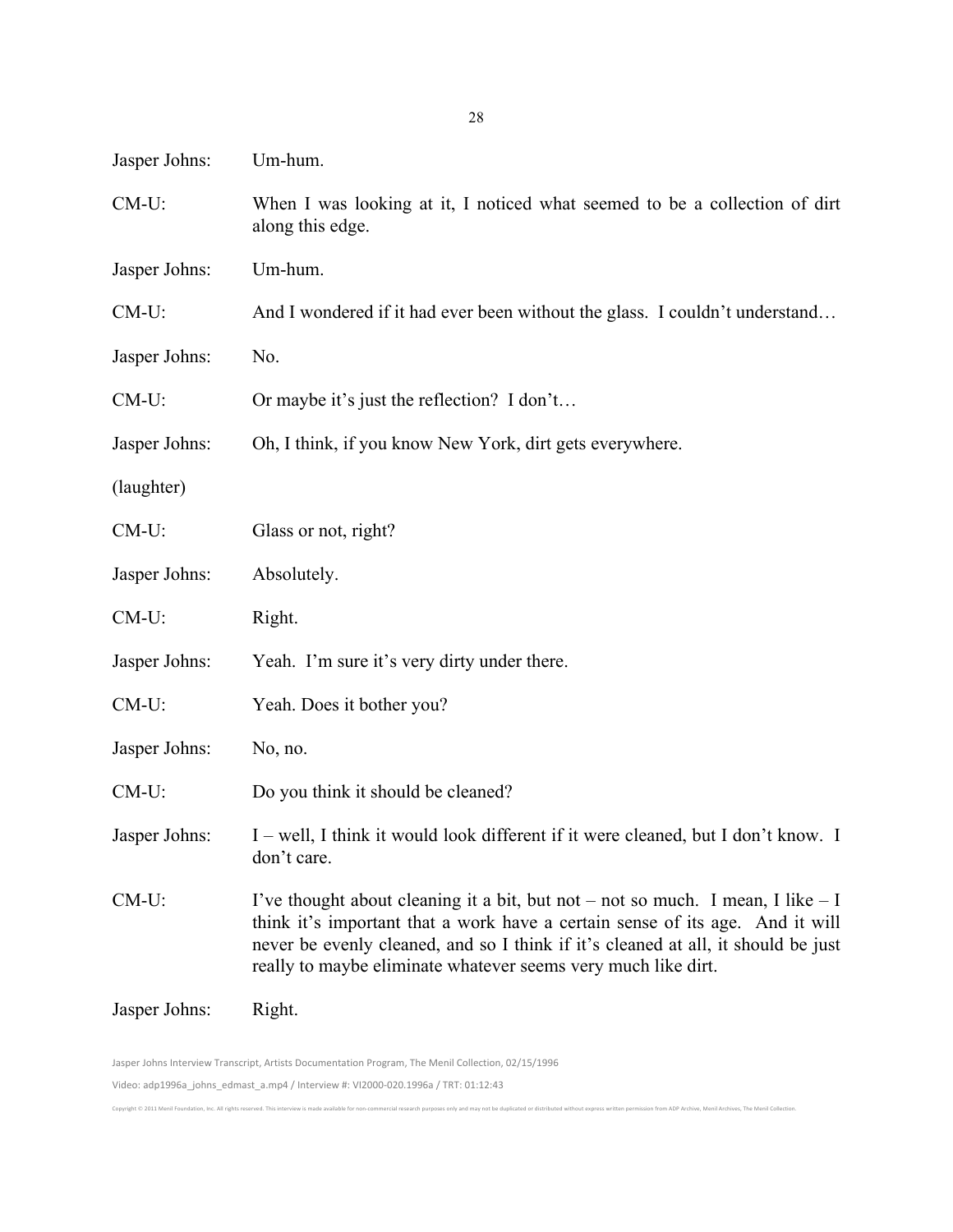| CM-U:         | But otherwise not. What's your thought about that?                                                                                                                                                                                                                                             |
|---------------|------------------------------------------------------------------------------------------------------------------------------------------------------------------------------------------------------------------------------------------------------------------------------------------------|
| Jasper Johns: | Well, I'm happy either way. In terms of the idea, that it be cleaned or that it<br>not be cleaned, or that it be cleaned lightly. The thing is that once you begin<br>it, often you get $-$ you're surprised.                                                                                  |
| $CM-U$ :      | Well, I think that's true. I think it's to avoid that surprise is the balance.                                                                                                                                                                                                                 |
| Jasper Johns: | Yes.                                                                                                                                                                                                                                                                                           |
| $CM-U$ :      | I mean, it's not something that you would start, you know, in one area and<br>work your way across. It's something that you do constantly balancing out.<br>Whether I do it at all                                                                                                             |
| Jasper Johns: | This is considerably darker than it was originally.                                                                                                                                                                                                                                            |
| $CM-U$ :      | Uh-huh.                                                                                                                                                                                                                                                                                        |
| Jasper Johns: | That's my feeling. But I certainly don't mind.                                                                                                                                                                                                                                                 |
| [00:35:46]    |                                                                                                                                                                                                                                                                                                |
| $CM-U$ :      | This has also been requested for your upcoming exhibition.                                                                                                                                                                                                                                     |
| Jasper Johns: | Yes.                                                                                                                                                                                                                                                                                           |
| $CM-U$ :      | And it is $ex - oh$ , my, look; you can see the papers right through it again<br>(looks closely at painting). Hmm. It is exceedingly fragile in a certain way,<br>and we will probably also mount it on a backing board that will protect it, and<br>then have something maybe over the front. |
| Jasper Johns: | Um-hum.                                                                                                                                                                                                                                                                                        |
| CM-U:         | But if we do that, it may not be necessary then to do any other filling in of the<br>back.                                                                                                                                                                                                     |
| Jasper Johns: | Um-hum.                                                                                                                                                                                                                                                                                        |
| $CM-U$ :      | But if it does become necessary that $-$ if we find it necessary to fill something<br>in, what is your thought? Probably not.                                                                                                                                                                  |
|               | Jasper Johns Interview Transcript, Artists Documentation Program, The Menil Collection, 02/15/1996                                                                                                                                                                                             |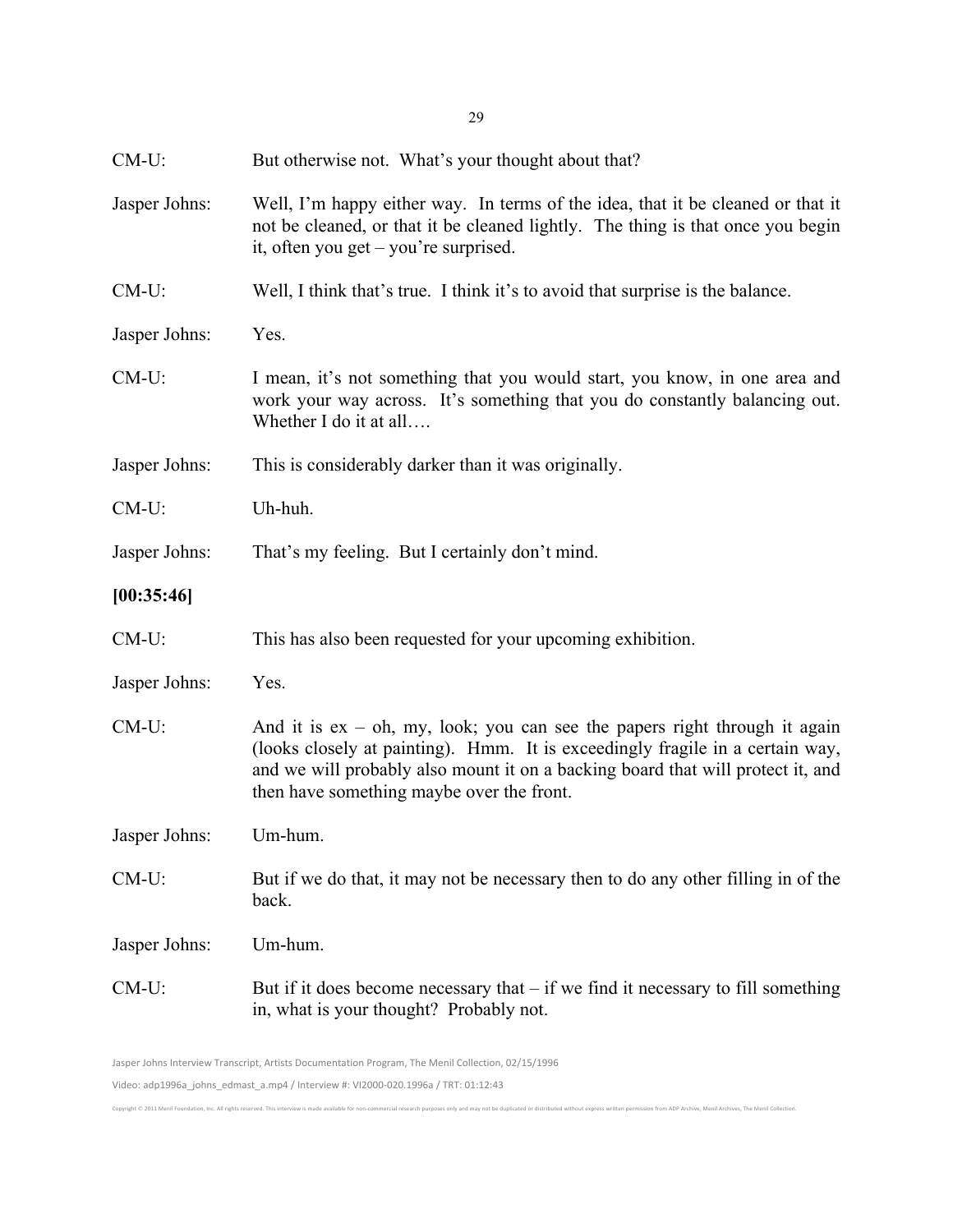30

- Jasper Johns: Well, I think it's okay if you think it actually serves any purpose. I don't  $-1$ question whether it would.
- CM-U: Um-hum.
- Jasper Johns: I mean, if you obviously you want to protect it from anything coming at it from behind and denting it or cutting it. But I don't think – that seems to me the only problem…
- CM-U: Yeah.

Jasper Johns: …that you can deal with.

- CM-U: Yeah. I think you're right. I mean, it's also I mean, one thing, even though if we put something in that's removable, which it would be, there is still – it still has something solid behind it in the sense of – I mean, I know it's on a wall, but there's still a sense of lightness about it that would be interfered with. I'm a little concerned about the glass...
- Jasper Johns: Um-hum.
- CM-U: …but I think that's the work. I don't know. There isn't much we could do.
- Jasper Johns: What are you concerned about it?
- CM-U: I'm a little concerned about it vibrating in travel. But I think what we'll do is, it will probably be a hand carry or some very careful carry to New York. I think it's only going to New York.
- Jasper Johns: Um-hum.
- CM-U: Because we are concerned about breakage of the glass. And I don't want to do anything to secure it.
- Jasper Johns: I don't think this has ever been shown in New York.
- CM-U: I don't think it has.
- Jasper Johns: I don't think so.
- CM-U: I really think it came rather direct to us.

Jasper Johns Interview Transcript, Artists Documentation Program, The Menil Collection, 02/15/1996

Video: adp1996a\_johns\_edmast\_a.mp4 / Interview #: VI2000-020.1996a / TRT: 01:12:43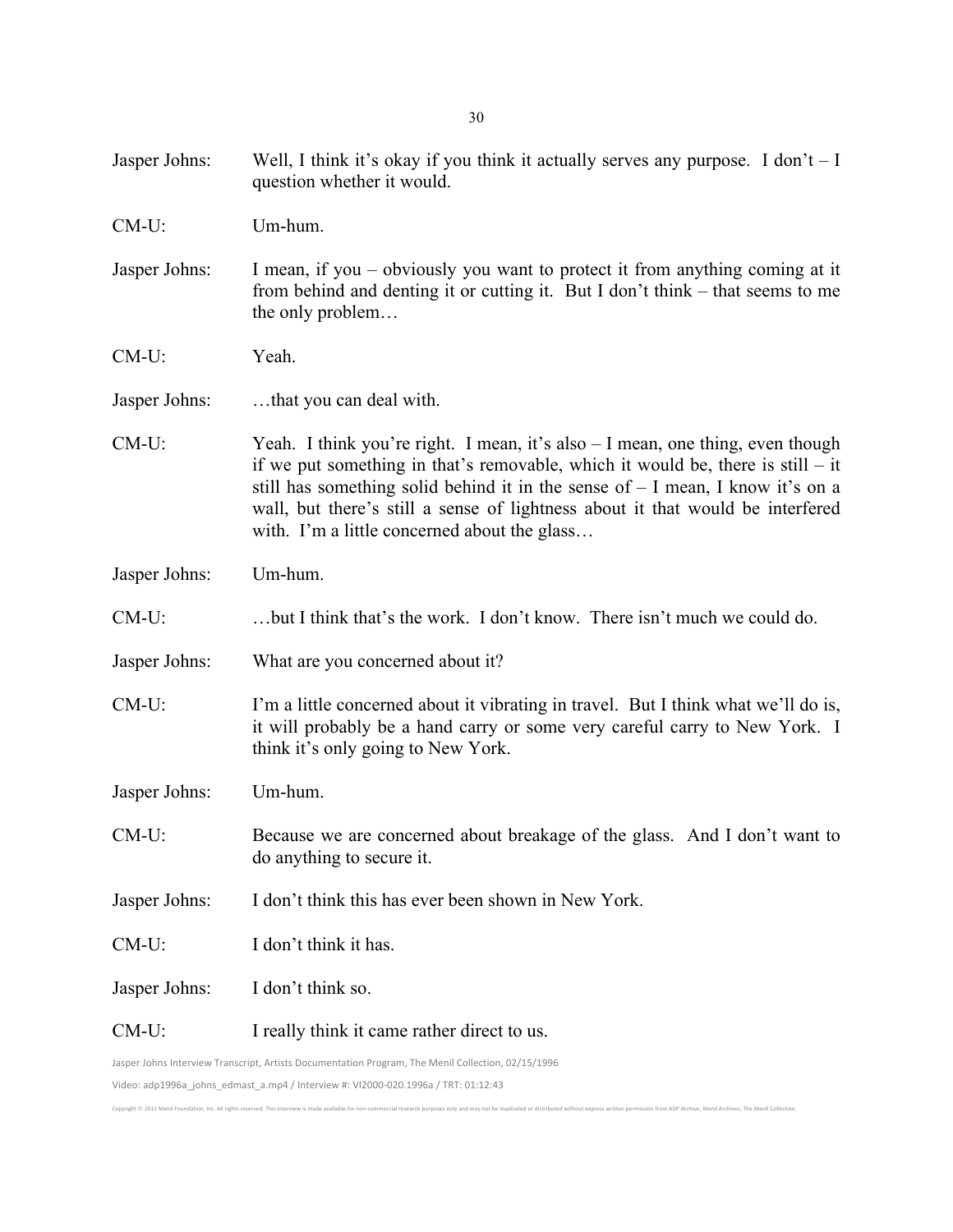- Jasper Johns: Um-hum.
- CM-U: We're delighted to have it. It's an extr and I don't think anyone has ever touched it, either. I don't think it has been restored in any way, or touched in any way.
- Jasper Johns: Right.
- CM-U: Which just makes the responsibility even greater, I feel. But it also makes it so wonderful.

#### **[00:38:05]**

- CM-U: Generally, what is your thought about sort of the way works of art age? Have you  $-1$  mean, are you  $-$  do you find that you are inclined to feel that things should be cleaned up, or – I mean, not specifically *Star*, but others, too? Or is it, you sort of as you have seen the encaustic age, it's just sort of something you accept?
- Jasper Johns: Well, I've cleaned a few paintings myself. A friend of mine had a painting, which was all white, and she smokes a great deal. And I looked at the painting. I said, "This painting is really quite dirty, and I think I would like to see it cleaned. And I'll be happy to do it." So I took it over to my place, and I did a section of it, which scared the daylights out of me because it was so white, and the other thing was so brown.
- CM-U: Right. Nicotine is so incredibly bad [sounds like]...
- Jasper Johns: But I thought I had ruined it, because I had only done this little section. But I – this was Sally. So I did the whole thing, and it looked very nice.

Copyright © 2011 Menil Foundation, Inc. All rights reserved. This interview is made available for non-commercial research purposes only and may not be duplicated or distributed without express written permission from ADP A

- CM-U: As a restorer, we understand that feeling completely.
- Jasper Johns: Um-hum.
- CM-U: When you begin the cleaning of something, it is…
- Jasper Johns: Yes. You think you've...
- CM-U: …it's daunting.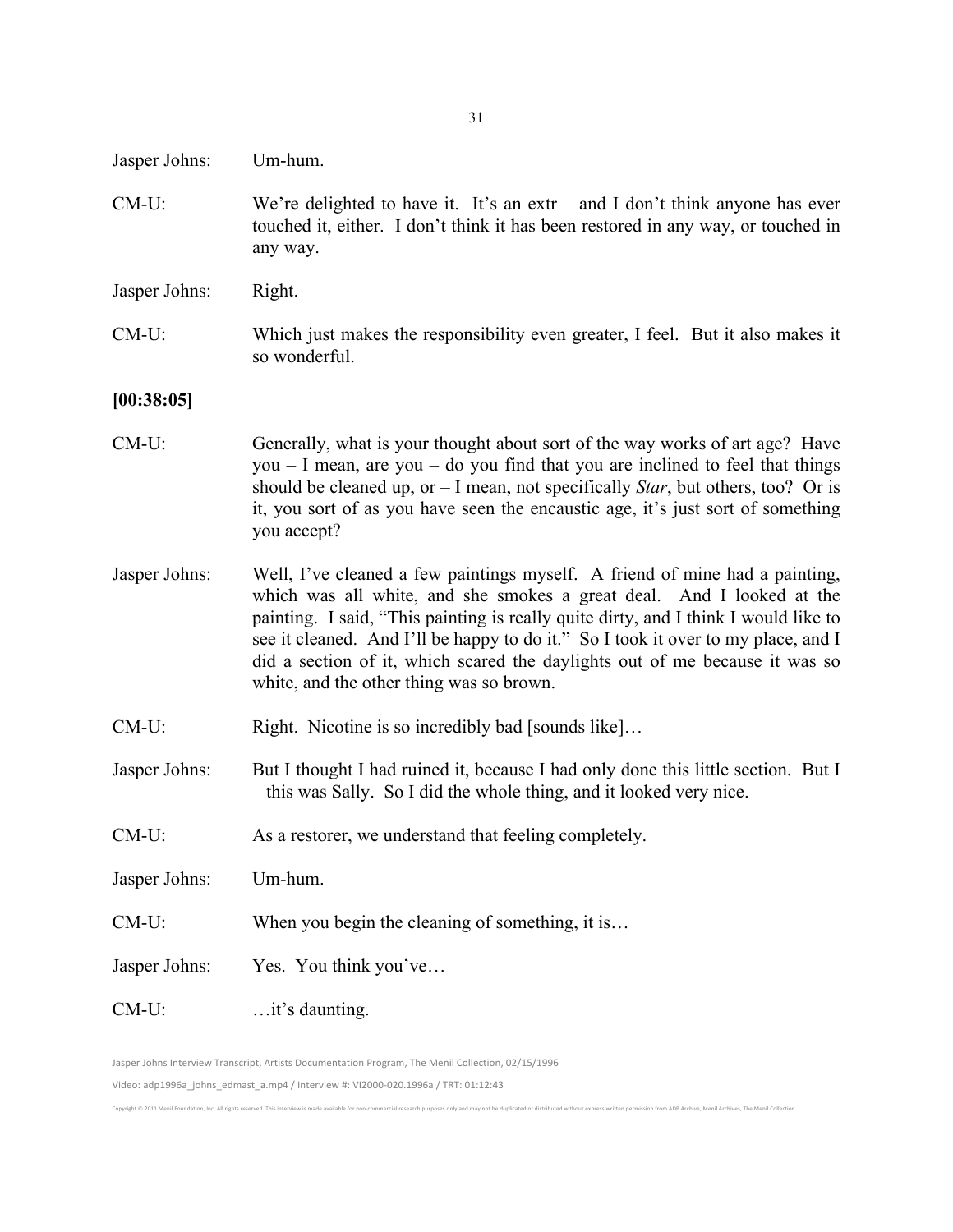| Jasper Johns: | made a misjudgment.                                                                                                                                                                                                                                                                           |
|---------------|-----------------------------------------------------------------------------------------------------------------------------------------------------------------------------------------------------------------------------------------------------------------------------------------------|
| $CM-U$ :      | Yeah.                                                                                                                                                                                                                                                                                         |
| Jasper Johns: | But                                                                                                                                                                                                                                                                                           |
| $CM-U$ :      | But that was another white – predominantly white painting – that you were<br>cleaning? I mean, have you found other colors, other pictures, that you<br>thought were necessary to clean?                                                                                                      |
| Jasper Johns: | A lot of encaustic paintings, whenever they've been shown, I have $-$ in the<br>past, I have cleaned them because they often are dusty and dirty, and the<br>surface is irregular. And I've sponged them                                                                                      |
| $CM-U$ :      | With a little moisture? A little water?                                                                                                                                                                                                                                                       |
| Jasper Johns: | Yeah.                                                                                                                                                                                                                                                                                         |
| CM-U:         | And is there a sheen that comes up when you clean them?                                                                                                                                                                                                                                       |
| Jasper Johns: | Well, I think only if the dirt is hiding a sheen. That's<br>[word]<br>inaudible]                                                                                                                                                                                                              |
| $CM-U$ :      | Because sometimes – yeah, that's one thing that concerns me sometimes.<br>Removing the dust. We've gotten so used to this kind of quiet surface, that<br>sometimes removing the dust                                                                                                          |
| Jasper Johns: | Yes, I understand. Yeah.                                                                                                                                                                                                                                                                      |
| $CM-U$ :      | Yeah.                                                                                                                                                                                                                                                                                         |
| Jasper Johns: | I don't think I have felt that I did anything that was – that really changed<br>things.                                                                                                                                                                                                       |
| $CM-U$ :      | Um-hum. I mean, you're right. The sheen is there. It's just that the dust has<br>changed our mind. Which I think also refers to the <i>Star</i> because, even though<br>this surface might be able to be cleaned, I don't think I would get into $-1$ 'd<br>have to undo it to get into this. |
| Jasper Johns: | Um-hum.                                                                                                                                                                                                                                                                                       |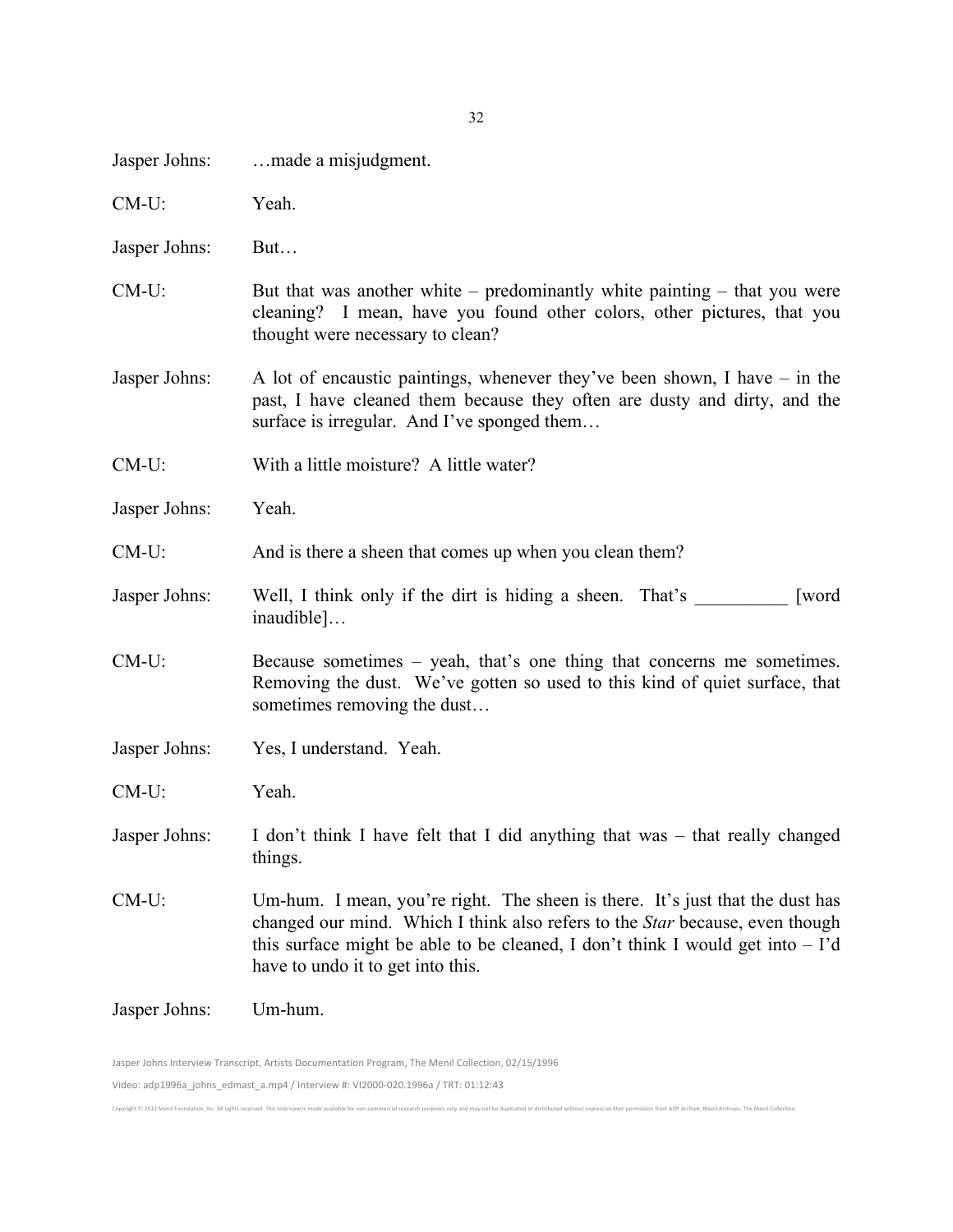33

- CM-U: And so I wouldn't want to do that. And then there is a danger of creating an imbalance here…
- Jasper Johns: Um-hum.
- CM-U: …with the cleaning. So I'm not so sure that we'll do much at all, rather than just maybe securing some of the cracks. But, as you say, I don't think it has ever been cleaned. I just think it went from her possession right over into here.
- Jasper Johns: Um-hum. I'm sure that's true.

#### **[00:41:03]**

- CM-U: In the course of exhibitions of your work, and travel, and so on, have there been damages that you felt were very compromising to the work itself? Or restorations that were?
- Jasper Johns: Offhand, I can't think of anything. I had a painting [*Painting with Two Balls*, 1960, Collection of the artist] shown in Venice once, and – it's a painting with two balls in it, and the balls were stolen from the painting. And I think Alan Solomon just had someone in Venice make two more.
- (laughter)
- Jasper Johns: They didn't look like the original ones to me, but I adjusted to the way they looked.
- CM-U: And they are still the ones on the painting?
- Jasper Johns: Um-hum.
- CM-U: Well, that certainly leads into our next painting that we are going to talk about.

Jasper Johns: Yes.

**[00:42:11]**

CM-U: *Voice* [1964-1967], which had a more direct route to us. John and Dominique de Menil bought it directly from Leo Castelli.

Video: adp1996a\_johns\_edmast\_a.mp4 / Interview #: VI2000-020.1996a / TRT: 01:12:43

Convright @ 2011 Manil Foundation Inc. All rights reserved. This interview is m

Jasper Johns Interview Transcript, Artists Documentation Program, The Menil Collection, 02/15/1996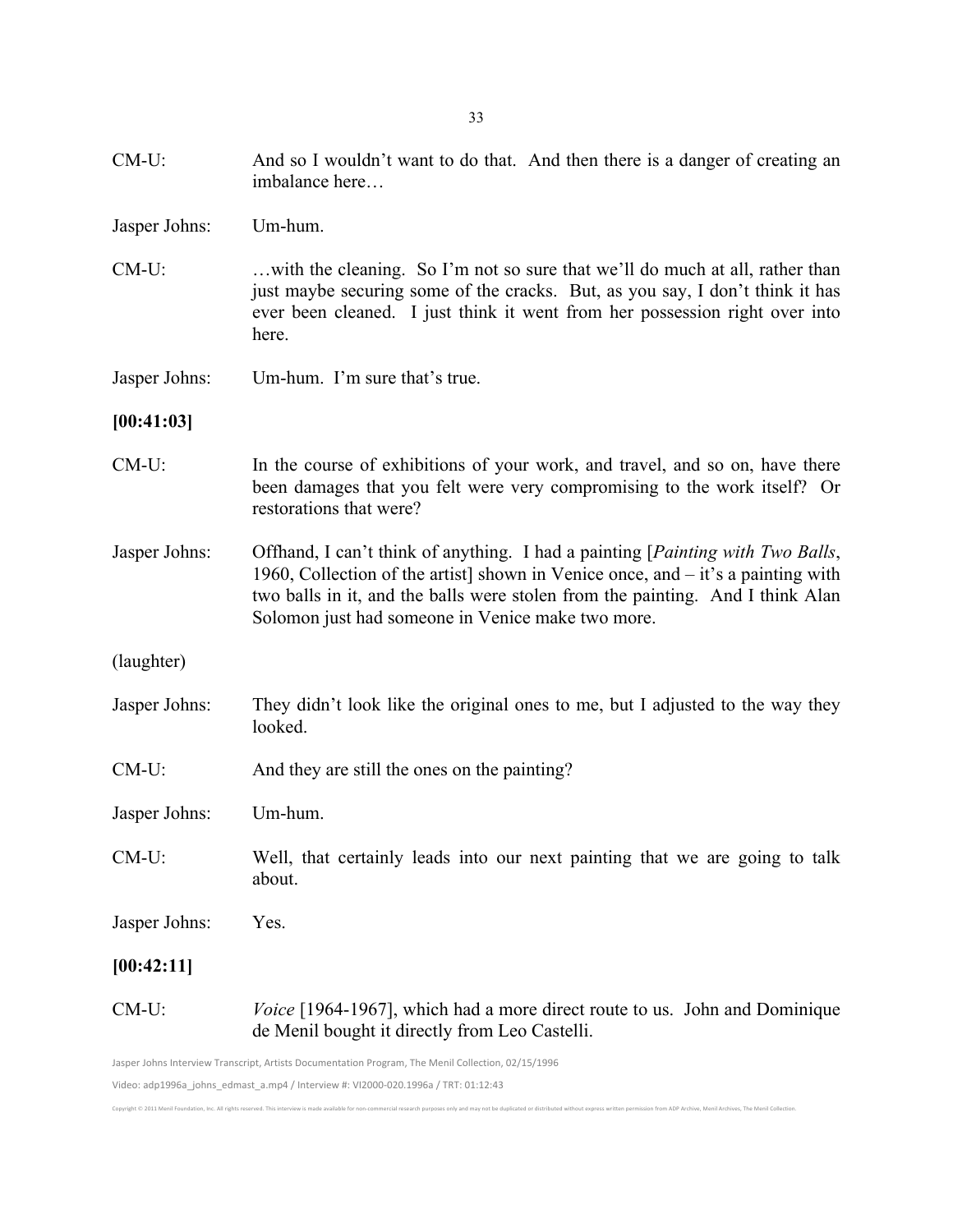- Jasper Johns: Um-hum.
- CM-U: And at some point, maybe this was the visit that you referred to earlier. You came to Houston, and you provided the de Menils with a photograph of what was your first state of the picture. And this…
- Jasper Johns: It wasn't on that visit. When I came to Houston before, it was after the opening of the Museum in Corpus Christi.
- CM-U: Uh-huh.
- Jasper Johns: There was a Dan Flavin exhibition opening at Rice, and I came by here for that and went back.
- CM-U: Um-hum.
- Jasper Johns: I think maybe I gave this I don't know when I gave it to Dominique. Was it when she did a show called *Gray is the Color* [An Exhibition of Grisaille Painting XIIIth-XXth Centuries," Institute for the Arts, Rice University, Houston, October 19, 1963-January 19, 1974]?
- CM-U: Oh, yes, that's correct. It was...
- Jasper Johns: Would that have been it?
- CM-U: …the correspondence was related to around the time of *Gray is the Color*.
- Jasper Johns: Um-hum. That's when I think it was.

#### **[00:43:21]**

- CM-U: Well, in terms of materials, are there any I mean, here is the painting. Is there any comment about mixture of materials? Or is it pretty much straight oil?
- Jasper Johns: It's straight oil, as far as I know.

CM-U: Straight oil?

Convright @ 2011 Monil Foundation Inc. All rights reserved. This interview is made at

Jasper Johns: It looks like it has a little charcoal in it.

Jasper Johns Interview Transcript, Artists Documentation Program, The Menil Collection, 02/15/1996 Video: adp1996a\_johns\_edmast\_a.mp4 / Interview #: VI2000-020.1996a / TRT: 01:12:43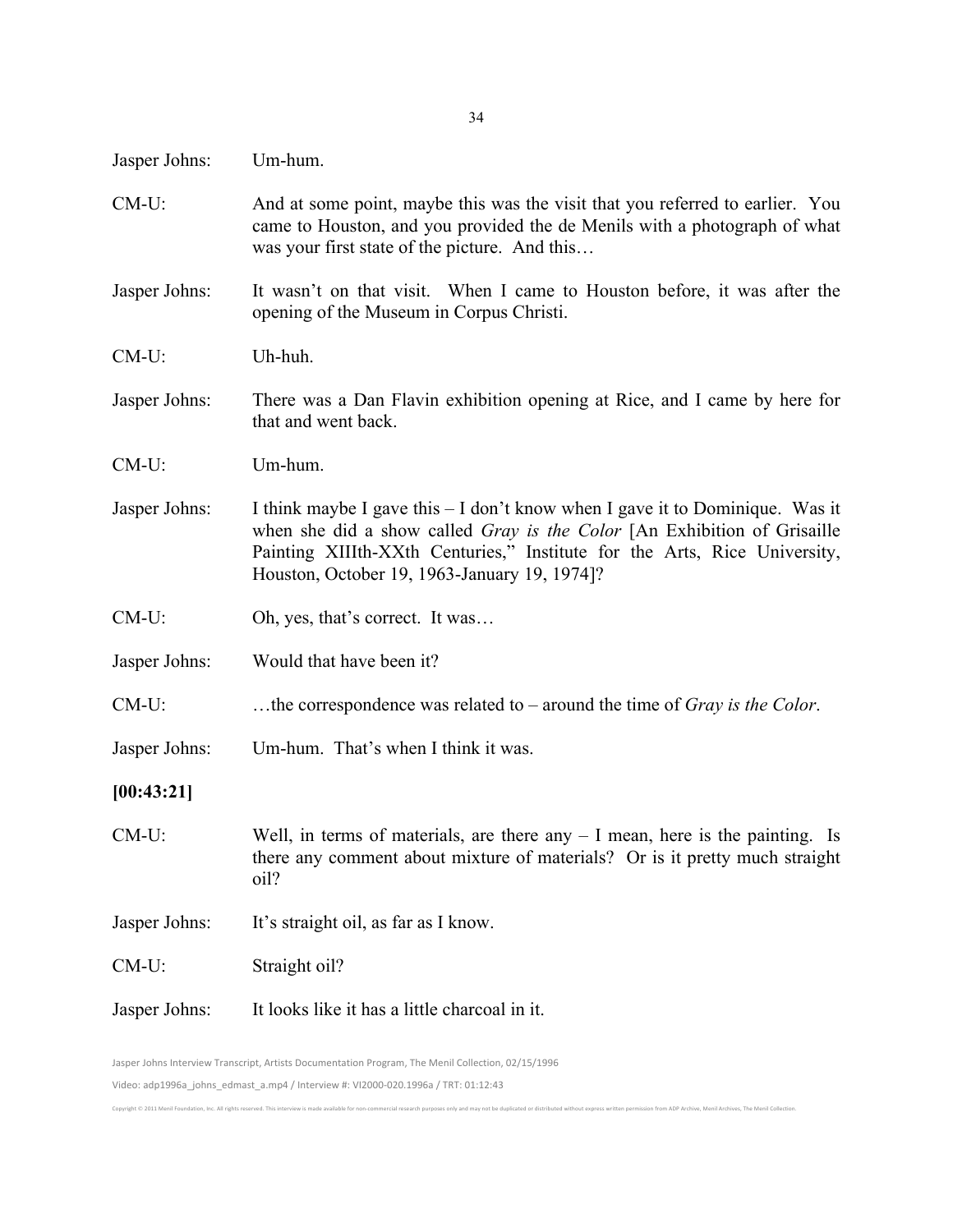| CM-U:         | Um-hum.                                                                                                                                                                                                                 |
|---------------|-------------------------------------------------------------------------------------------------------------------------------------------------------------------------------------------------------------------------|
| Jasper Johns: | And those things attached to the surface.                                                                                                                                                                               |
| $CM-U$ :      | I noticed on the back $-$ I mean, it's on the two stretchers, and it's on the<br>expansion bolt Lebron type stretchers.                                                                                                 |
| Jasper Johns: | Um-hum.                                                                                                                                                                                                                 |
| $CM-U$ :      | It looks like there are two canvases on each section.                                                                                                                                                                   |
| Jasper Johns: | What do you mean, two canvases?                                                                                                                                                                                         |
| $CM-U$ :      | Well, we're going to move this because we want to look at the back. Maybe I<br>can just point it (walks behind painting with Johns)                                                                                     |
| Jasper Johns: | [word inaudible].                                                                                                                                                                                                       |
| CM-U:         | We're just going to disappear from you for a minute. If you look under $-$ let<br>me get my glasses – there's another little – it looks like there's another canvas<br>stretched under there. And this looks very clean |
| Jasper Johns: | That to me, too.                                                                                                                                                                                                        |
| CM-U:         | the back. Yeah. Maybe we should turn this around.                                                                                                                                                                       |
| Jasper Johns: | I noticed that earlier. I wondered what it was. Do you think we could remove<br>a staple and look a little better?                                                                                                      |
| $CM-U$ :      | Sure. If you                                                                                                                                                                                                            |
| Jasper Johns: | I think that would be good                                                                                                                                                                                              |
| CM-U:         | We're going to turn this around.                                                                                                                                                                                        |
| Jasper Johns: | to figure it out.                                                                                                                                                                                                       |
| $CM-U$ :      | And then we'll remove a staple and turn it around. Thank you, Liz. Would<br>you help [sounds like]                                                                                                                      |
| Jasper Johns: | Well, I hope we don't discover something horrible.                                                                                                                                                                      |
|               | Jasper Johns Interview Transcript, Artists Documentation Program, The Menil Collection, 02/15/1996                                                                                                                      |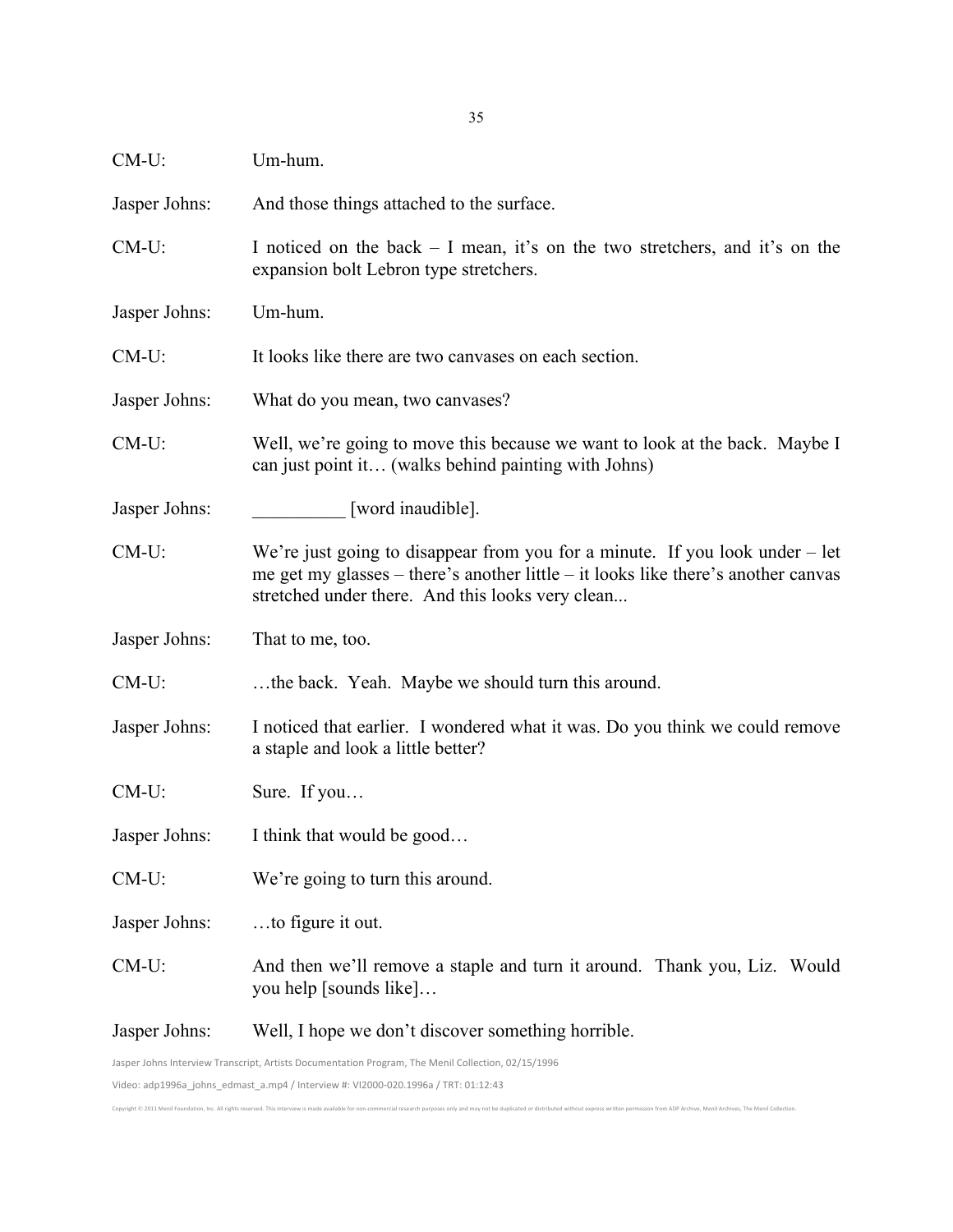(laughter)

(Mancusi-Ungaro and Lunning rotate *Voice* so that its verso side is visible to the camera.)

| Jasper Johns: | But how did you come to notice that, even?                                                                                                                                             |
|---------------|----------------------------------------------------------------------------------------------------------------------------------------------------------------------------------------|
| $CM-U$ :      | Because I looked at the back, and I thought to myself, "Why is there no oil"<br>stain on the back?"                                                                                    |
| E. Lunning:   | Why is it so clean.                                                                                                                                                                    |
| $CM-U$ :      | "Why is it so clean?" And I thought, "That's so bizarre." And that's what<br>made me peek under – Let me get something to get the staple out. Let's take<br>$-$ No, let's go over here |
| Jasper Johns: | Right over there is where you were looking at it.                                                                                                                                      |
| $CM-U$ :      | yeah, here's where I was peeking at.                                                                                                                                                   |
|               |                                                                                                                                                                                        |

(Mancusi-Ungaro removes staples from the canvas and stretcher.)

## **[00:46:19]**

| Jasper Johns: | What is it?                                                                                                                                     |
|---------------|-------------------------------------------------------------------------------------------------------------------------------------------------|
| $CM-U$ :      | There's another canvas under there. I think this canvas that we see under here<br>is this one. See, the color's the same, and the weave.        |
| Jasper Johns: | Yes, it looks                                                                                                                                   |
| $CM-U$ :      | And this is what you painted on. And so some one $-I$ don't think it's attached,<br>though. Feel. I think it's $-$ I don't think it's attached. |
| Jasper Johns: | It's just a backing.                                                                                                                            |
| $CM-U$ :      | It's just a backing. Somebody                                                                                                                   |
| Jasper Johns: | Cosmetic.                                                                                                                                       |
| $CM-U$ :      | someone did that.                                                                                                                               |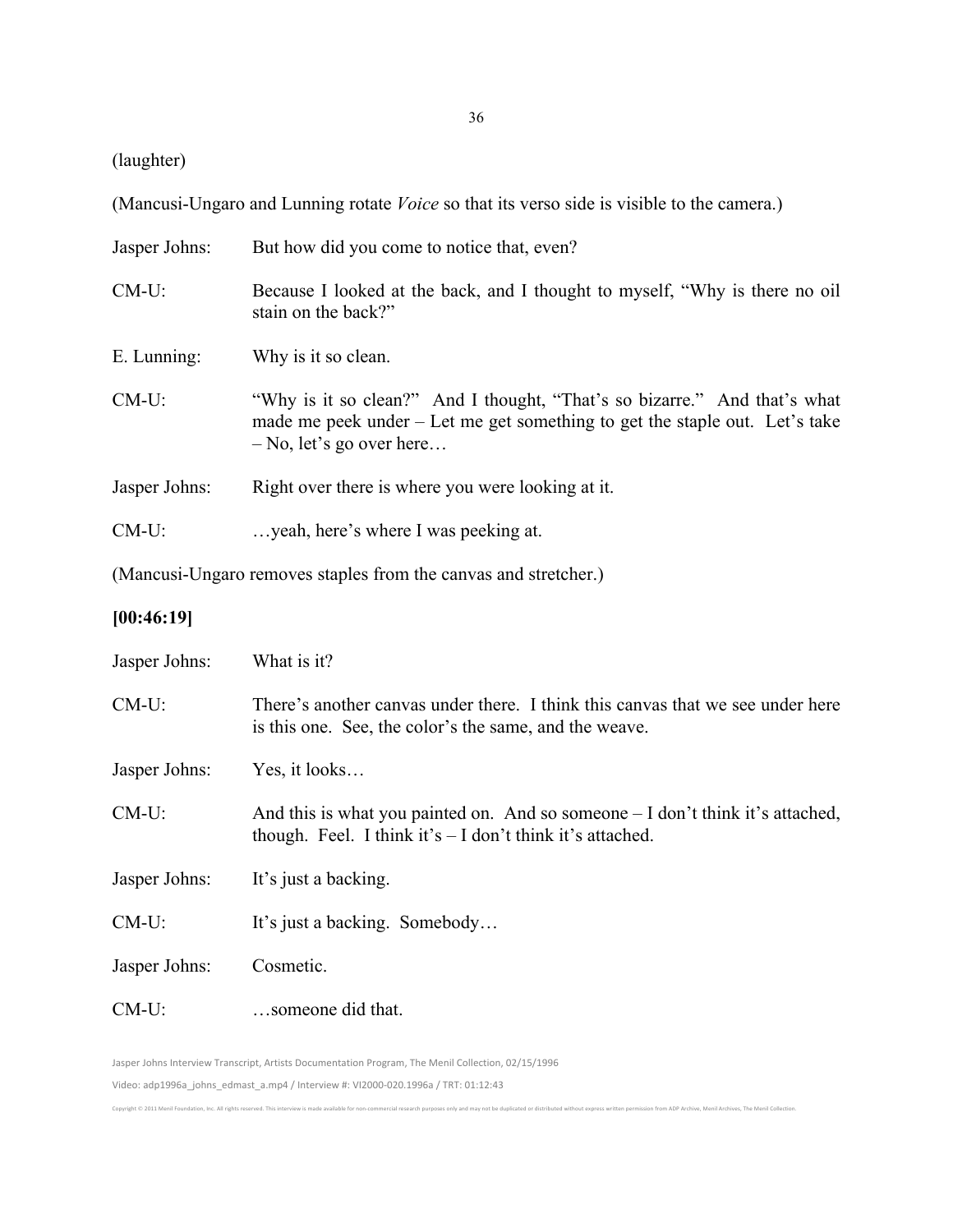| Jasper Johns:                                                                                      | It seems.                                                                                                                                                                                                                                                                                                                                                                                                                                                                                   |
|----------------------------------------------------------------------------------------------------|---------------------------------------------------------------------------------------------------------------------------------------------------------------------------------------------------------------------------------------------------------------------------------------------------------------------------------------------------------------------------------------------------------------------------------------------------------------------------------------------|
| $CM-U$ :                                                                                           | Cosmetic, yeah.                                                                                                                                                                                                                                                                                                                                                                                                                                                                             |
| Jasper Johns:                                                                                      | But why? And who?                                                                                                                                                                                                                                                                                                                                                                                                                                                                           |
| $CM-U$ :                                                                                           | That I can't answer. Because it came directly from Leo Castelli to us. You<br>finished this in '67. We bought it in '68. And there is nothing in our records.<br>Maybe the framer? Framing? What about – would this have been your<br>stretcher?                                                                                                                                                                                                                                            |
| Jasper Johns:                                                                                      | That $I - I$ didn't remember that being the stretcher, but I don't know.                                                                                                                                                                                                                                                                                                                                                                                                                    |
| $CM-U$ :                                                                                           | See, that's what I question. I question that, too.                                                                                                                                                                                                                                                                                                                                                                                                                                          |
| Jasper Johns:                                                                                      | You know what? When I was looking at this, I was wondering about my<br>memory. I'll tell you what my memory of this painting is. I believe I painted<br>it in Edisto Beach, South Carolina; and when $I$ – that would have been this<br>version, I think [referring to photo of painting's earlier state]. When I was<br>leaving to go to New York, I took the two canvases. They were not $-$ you<br>know, they were not attached here the way they are now, so they are more<br>separate. |
| $CM-U$ :                                                                                           | Oh right $-\text{uh-huh}$ .                                                                                                                                                                                                                                                                                                                                                                                                                                                                 |
| Jasper Johns:                                                                                      | I took the two canvases, put them face-to-face, and tacked a bit of stripping<br>along points to keep them from touching.                                                                                                                                                                                                                                                                                                                                                                   |
| $CM-U$ :                                                                                           | Um-hum.                                                                                                                                                                                                                                                                                                                                                                                                                                                                                     |
| Jasper Johns:                                                                                      | And asked a local man to crate them and send them to me in New York. And<br>what he did is, he took two pieces of plywood and nailed them through the<br>stretcher so that nails went almost all the way around. There were nail holes<br>almost all the way around the two canvasses. That's my memory. I'm not<br>sure I'm right.                                                                                                                                                         |
| $CM-U$ :                                                                                           | Um-hum.                                                                                                                                                                                                                                                                                                                                                                                                                                                                                     |
| Jasper Johns:                                                                                      | And then I – when it got to New York, I was furious, of course, and I realized<br>this man – he was innocent. He had no idea what he was doing. And I filled<br>the holes with paint. And whether at that time I made the changes $- I$ don't                                                                                                                                                                                                                                               |
| Jasper Johns Interview Transcript, Artists Documentation Program, The Menil Collection, 02/15/1996 |                                                                                                                                                                                                                                                                                                                                                                                                                                                                                             |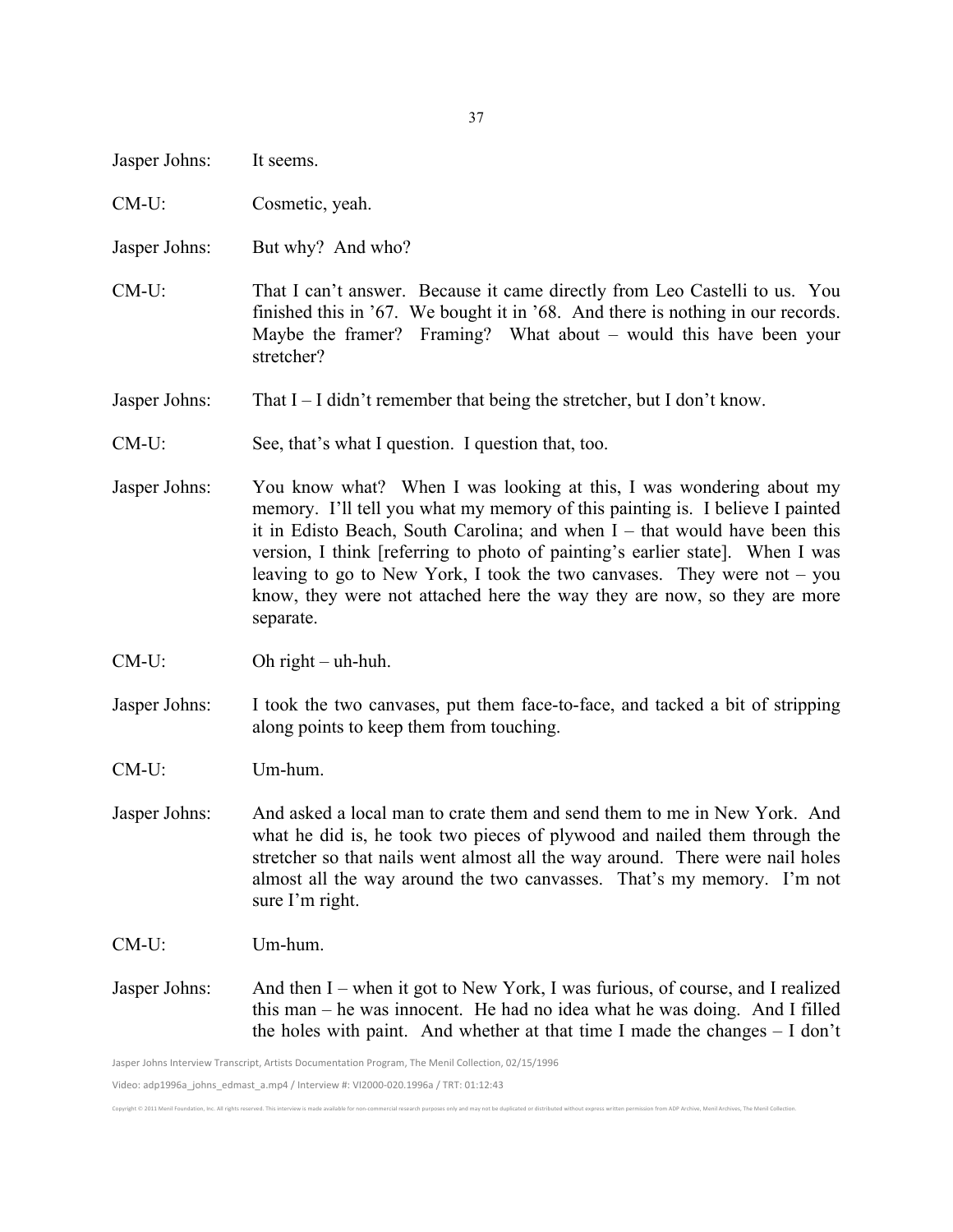think so. What I don't remember is when I decided to make, to change where the word *Voice* was.

[The screen shows two states of Voice; in the earlier state, the word "Voice" is at the bottom of the painting. In the later (current) state, the word "Voice" is nearer to the center of the painting.]

| $CM-U$ :      | Um-hum.                                                                                                                                                                                                                                                                                                                             |  |
|---------------|-------------------------------------------------------------------------------------------------------------------------------------------------------------------------------------------------------------------------------------------------------------------------------------------------------------------------------------|--|
| Jasper Johns: | I don't know whether it was exhibited before.<br>Obviously it was<br>photographed. I don't know.                                                                                                                                                                                                                                    |  |
| $CM-U$ :      | No, I don't have any information on that either, as to whether it was exhibited<br>before in the first state, which would have been between '64 and '67.                                                                                                                                                                            |  |
| Jasper Johns: | And I wonder if sometime in between these, this thing was done. Put on new<br>stretchers, perhaps? But why the backing would be – would have been put on,<br>I don't know.                                                                                                                                                          |  |
| $CM-U$ :      | Well.                                                                                                                                                                                                                                                                                                                               |  |
| Jasper Johns: | Complete mystery to me.                                                                                                                                                                                                                                                                                                             |  |
| $CM-U$ :      | Maybe it would be interesting to x-ray and to see if there is something written<br>on the back. Maybe you – no, but that doesn't – I was going to say maybe<br>you dated it, but then you would have just changed it to '67. Right. You<br>would have needed new stretchers probably after what came from $-$ to<br>New York.       |  |
| Jasper Johns: | Um-hum. And I don't think they were                                                                                                                                                                                                                                                                                                 |  |
| $CM-U$ :      | $So$ – and you may have. But you probably wouldn't have done that.                                                                                                                                                                                                                                                                  |  |
| Jasper Johns: | These are Lebron's stretchers, and I don't think that what I was working on<br>down there would have been Lebron stretchers. But I could be wrong. I<br>haven't the foggiest idea. The only thing I can think – obviously you can take<br>it all apart and find out, but that $-$ you may not find out anything of any<br>interest. |  |
| $CM-U$ :      | Right. Well                                                                                                                                                                                                                                                                                                                         |  |

Jasper Johns Interview Transcript, Artists Documentation Program, The Menil Collection, 02/15/1996 Video: adp1996a\_johns\_edmast\_a.mp4 / Interview #: VI2000-020.1996a / TRT: 01:12:43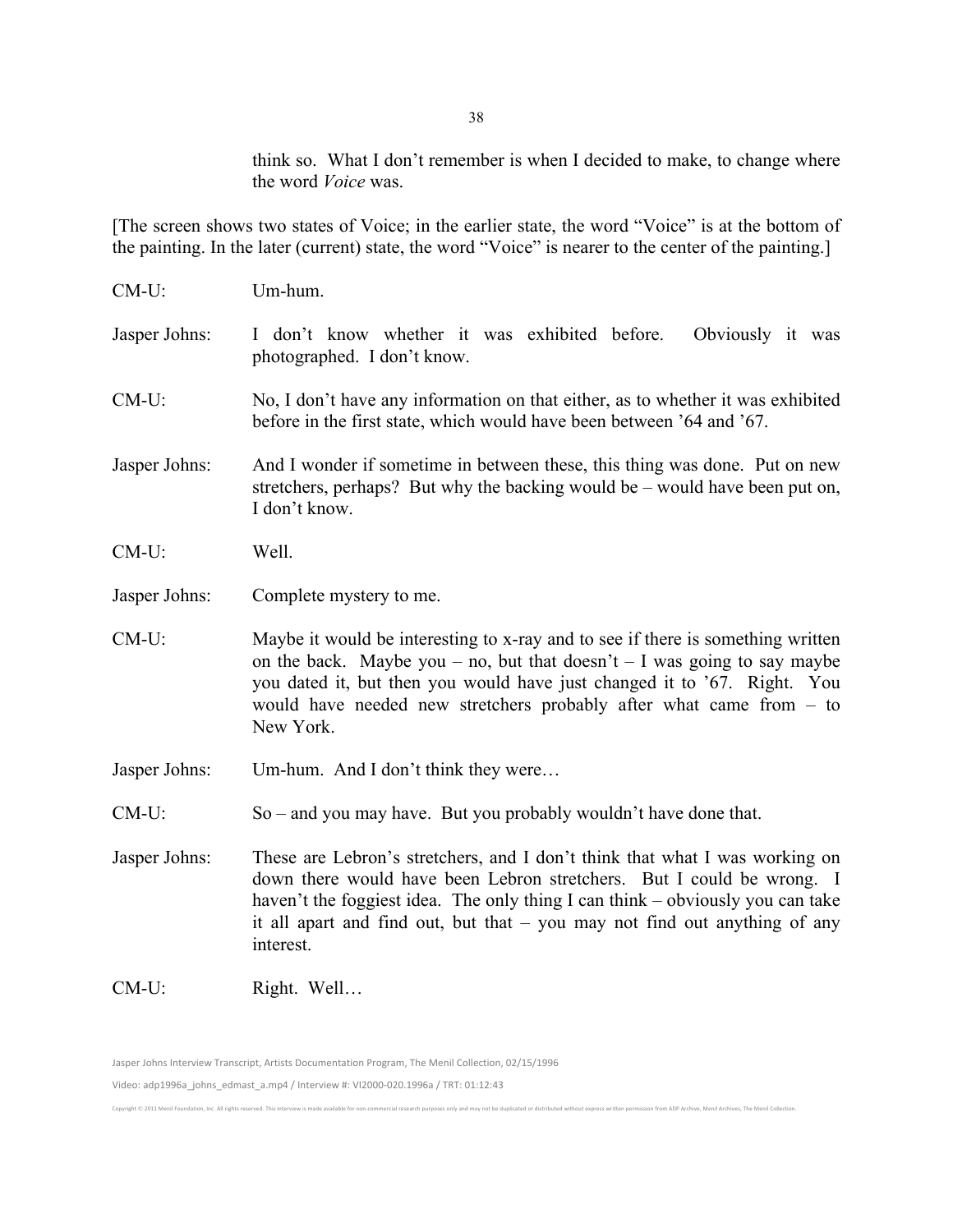- Jasper Johns: It may just be that that's covering up dirt. But I don't who would have made that decision? I don't know.
- CM-U: We have seen other pictures that have come. There was a picture that came from Lowy's in New York, that had been restored; and they did the same thing. They stretched a plain canvas on the back. But that was after they had done a relining of the picture. And so my thought was they just wanted to, for some reason, disguise that there was an impregnation on the original canvas…
- Jasper Johns: Um-hum.
- CM-U: ...and so they put a clean canvas on the back to suggest that it was just the back of the original.
- Jasper Johns: Um-hum.
- CM-U: But I don't have a sense from the surface of this picture that it's had a treatment. I just have the feeling that it's been stretched over this.

Jasper Johns: No, I don't either.

- CM-U: I mean, the original canvas is so fresh looking. Well, I've also never had it unframed; and so perhaps if I did, and looked at the edges, that might help answer the question. I didn't think it was something you had done, but I did want to ask you.
- **[00:51:13]**
- Jasper Johns: Now when it went to Sidney [Janis Gallery], it went from the de Menils?
- CM-U: Uh…
- Jasper Johns: Not from me. Because the letter was from Janis [Gallery]…
- CM-U: Right.
- Jasper Johns: …to, to you all, or to someone.
- CM-U: That's right. Right. So when it that's right. It was in the "String and Rope" show [Sidney Janis Gallery, New York, January 7-31, 1970]. And then they had bought it just before, I think.

Copyright © 2011 Menil Foundation, Inc. All rights reserved. This interview is made available for non-commercial research purposes only and may not be duplicated or distributed without express written permission from ADP A

Jasper Johns Interview Transcript, Artists Documentation Program, The Menil Collection, 02/15/1996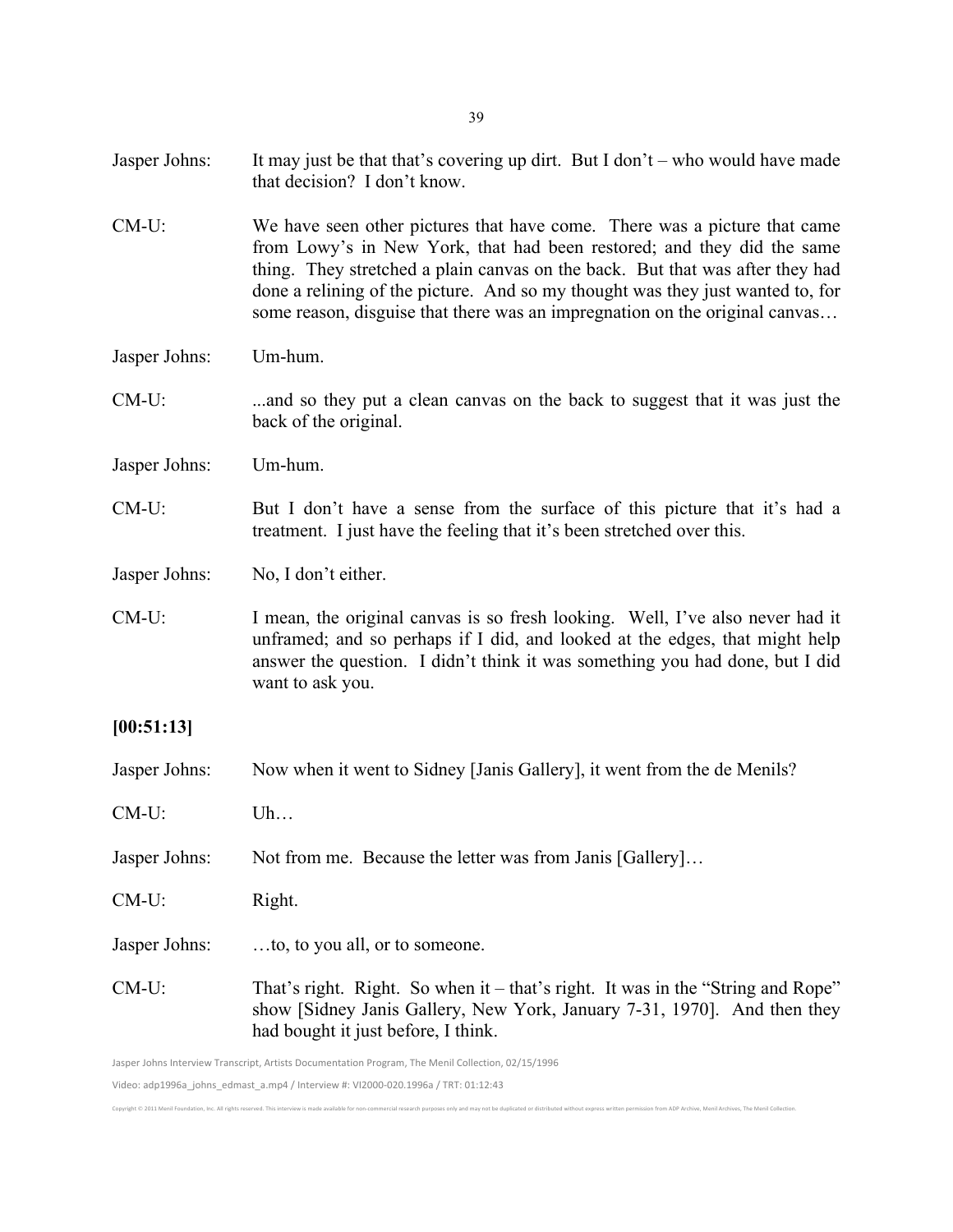Jasper Johns: But why does it [the letter] say this? *First Version*?

- CM-U: I don't know. And, look, 1964. But it couldn't be. The letter is dated 1970. Had you already done *Voice*? You'd already done *Voice 2*. So maybe they were referring to that?
- Jasper Johns: No, I think that this [the painting's different states] is what they are referring to. *First Version. Second Version*.
- CM-U: But they couldn't have lent *First Version* in 1970.
- Jasper Johns: No, exactly. But I wondered why that was on the back of that. There's no date on this photograph.
- CM-U: And you do ask a good question. Who took the photograph?
- Jasper Johns: Rudy Burckhardt took this one.
- CM-U: This is while you still owned it.
- Jasper Johns: Eric Pollitzer took this one. Yes, you see, I don't know why it would have been photographed and then changed. I don't know what – I'm trying to think what I can do to find out anything. And I don't know anything I can do. Sixty-four. Sixty-seven. This must have been '64.
- CM-U: Well, it was…
- Jasper Johns: Or it could have been '65 or '66.
- CM-U: It could have yeah, because it was actually reworked in '67. It wasn't during that – I mean, it wasn't that you worked on it through those years, is that right?
- Jasper Johns: I don't know.
- CM-U: You don't know?
- Jasper Johns: I do not know.
- CM-U: I remember reading somewhere that, you know, that you had actually just begun to rework it in '67. So I don't know if that's so or not, but it would be

Jasper Johns Interview Transcript, Artists Documentation Program, The Menil Collection, 02/15/1996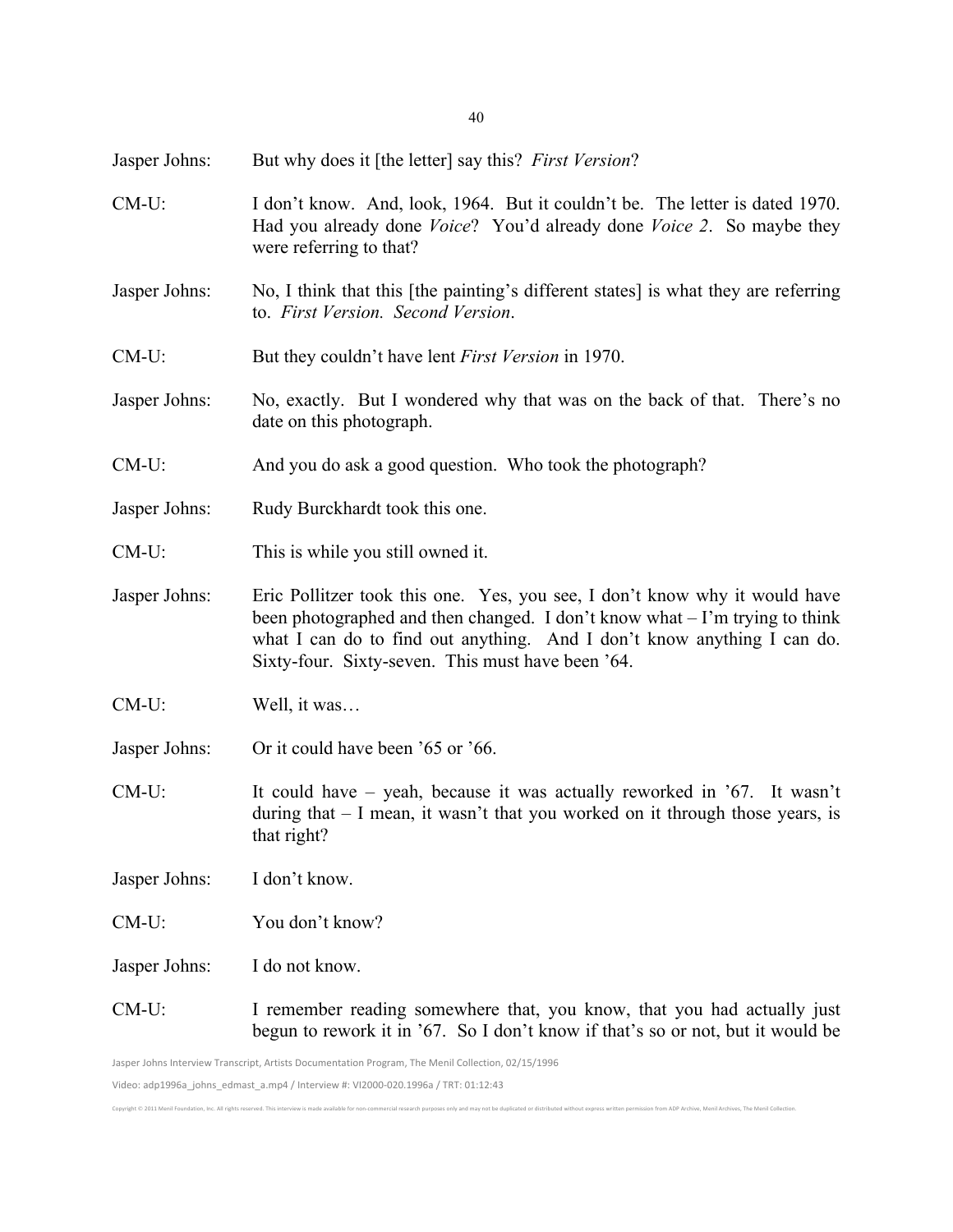|                                                                                                    | interesting to see if it may have been exhibited in between. But then you<br>wouldn't know that.                                                            |  |
|----------------------------------------------------------------------------------------------------|-------------------------------------------------------------------------------------------------------------------------------------------------------------|--|
| Jasper Johns:                                                                                      | And when did they acquire it? Do you know that?                                                                                                             |  |
| $CM-U$ :                                                                                           | Yes. In 1968. Directly from Leo Castelli. Now whether someone owned it in<br>between and went back to the dealer - that I don't know.                       |  |
| Jasper Johns:                                                                                      | I don't think so.                                                                                                                                           |  |
| $CM-U$ :                                                                                           | No.                                                                                                                                                         |  |
| Jasper Johns:                                                                                      | What I think we should do is ask Castelli if they have any records at all, and<br>then I should see if I have any, anything that would explain any of that. |  |
| $CM-U$ :                                                                                           | Well, I think there is actually a letter from you                                                                                                           |  |
| [Break in video]                                                                                   |                                                                                                                                                             |  |
| [00:54:11]                                                                                         |                                                                                                                                                             |  |
| Jasper Johns:                                                                                      | It's a very strong change.                                                                                                                                  |  |
| $CM-U$ :                                                                                           | (Pulls letter from folder and hands it to Johns)                                                                                                            |  |
| Jasper Johns:                                                                                      | Aha.                                                                                                                                                        |  |
| E. Lunning:                                                                                        | [phrase inaudible] is changed to be<br>[phrase]<br>inaudible]. I'm not sure that's the same screen.                                                         |  |
| $CM-U$ :                                                                                           | [phrase inaudible] your<br>sketchbook<br><b>[word</b><br>inaudible].                                                                                        |  |
| [inaudible voices; cannot identify the speakers or hear their words]                               |                                                                                                                                                             |  |
| $CM-U$ :                                                                                           | Liz, let's turn this around.                                                                                                                                |  |
| E. Lunning:                                                                                        | Okay.                                                                                                                                                       |  |
| Jasper Johns:                                                                                      | Well, that [referring to correspondence] doesn't help us.                                                                                                   |  |
| Jasper Johns Interview Transcript, Artists Documentation Program, The Menil Collection, 02/15/1996 |                                                                                                                                                             |  |

Copyright © 2011 Menil Foundation, Inc. All rights reserved. This interview is made available for non-commercial research purposes only and may not be duplicated or distributed without express written permission from ADP A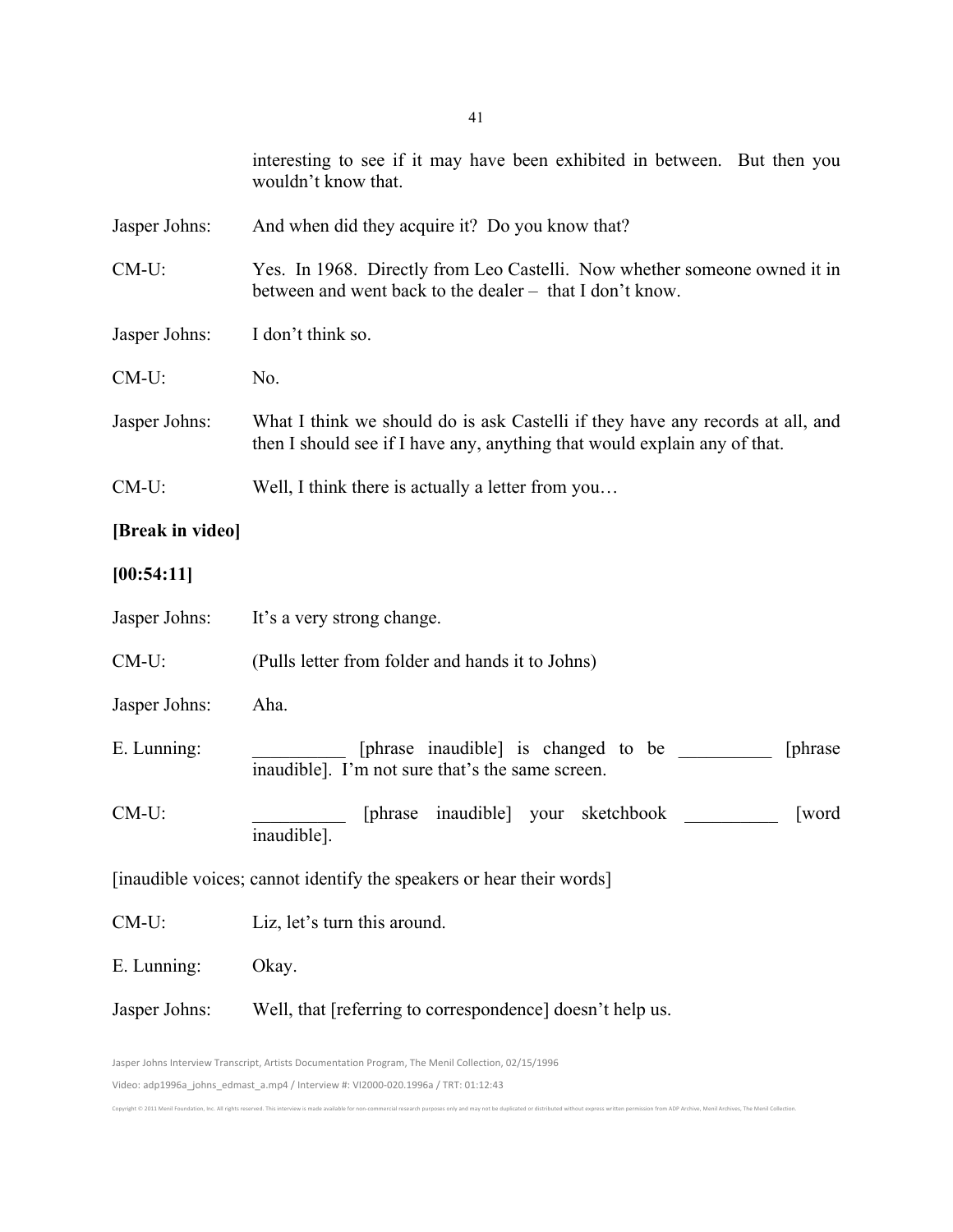CM-U: Okay, we're going to have to pull it out from your side.

[inaudible voices; cannot identify the speakers or hear their words]

| Jasper Johns:    | You know who else we should ask about this is David Whitney                                                                                                                                                                                                                                                                                                                                                                                                                                  |
|------------------|----------------------------------------------------------------------------------------------------------------------------------------------------------------------------------------------------------------------------------------------------------------------------------------------------------------------------------------------------------------------------------------------------------------------------------------------------------------------------------------------|
| $CM-U$ :         | Oh, really?                                                                                                                                                                                                                                                                                                                                                                                                                                                                                  |
| Jasper Johns:    | to see if he has any memory. I don't know who - when was - who was<br>working for me then? I don't know.                                                                                                                                                                                                                                                                                                                                                                                     |
| Roberta B.:      | David.                                                                                                                                                                                                                                                                                                                                                                                                                                                                                       |
| Jasper Johns:    | David was?                                                                                                                                                                                                                                                                                                                                                                                                                                                                                   |
| Roberta B.:      | Yes, because that's when I met you, in 1970.                                                                                                                                                                                                                                                                                                                                                                                                                                                 |
|                  | [inaudible voices; cannot identify the speakers or hear their words]                                                                                                                                                                                                                                                                                                                                                                                                                         |
| Jasper Johns:    | I think it would be nice if he thinks he knows anything                                                                                                                                                                                                                                                                                                                                                                                                                                      |
| [Break in video] |                                                                                                                                                                                                                                                                                                                                                                                                                                                                                              |
| CM-U:            | Oh, I would never want to separate them at this point. I mean, the paint really<br>(runs hand in air along border between <i>Voice's</i> canvases)                                                                                                                                                                                                                                                                                                                                           |
| Jasper Johns:    | Is put in there to $-$ connecting them, I think. Yeah.                                                                                                                                                                                                                                                                                                                                                                                                                                       |
| $CM-U$ :         | Um-hum.                                                                                                                                                                                                                                                                                                                                                                                                                                                                                      |
| Jasper Johns:    | Well, I think it may remain a mystery unless David knows something.                                                                                                                                                                                                                                                                                                                                                                                                                          |
| $CM-U$ :         | But, you know, I skimmed over something in the file because I didn't think it<br>was relevant. About Lebron - see - something about Dominique thinking she<br>needed to have it folded to – it used to hang in the hall in the $73rd$ Street,<br>East $73rd$ Street house. The front hall. And she needed to have it removed,<br>and she thought Lebron had to come to fold it. And then he came to remove it<br>and of course didn't have to do that. And then I don't know what the follow |

but it needs another stretcher." You know, I should see if maybe something – maybe it did happen under our time. I don't think so though.

Copyright © 2011 Menil Foundation, Inc. All rights reserved. This interview is made available for non-commercial research purposes only and may not be duplicated or distributed without express written permission from ADP A

up was. You know, if that went to storage, or he looked at it and said, "Oh,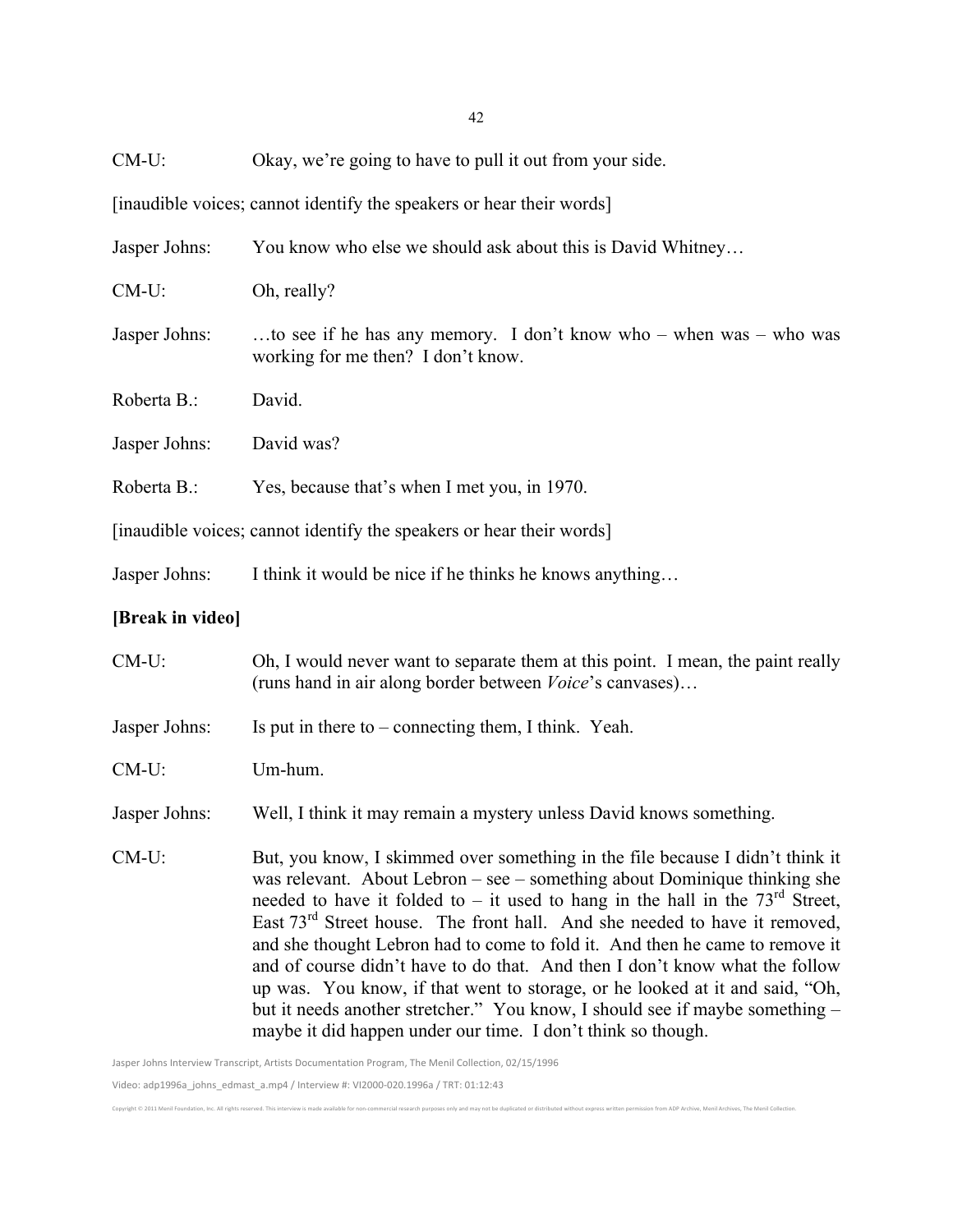Jasper Johns: Um-hum.

CM-U: I don't think so.

#### **[00:56:24]**

CM-U: I find it very strange when pictures have a second fabric put on for just appearance sake. Sometimes…

Jasper Johns: Um-hum.

- CM-U: …we stretch a blind lining for a good reason. In fact, in some of the cases of pictures that have come in here where the stretcher is really weak, but it's an old stretcher, and I think it's important to the sense of the work, and I really don't want to remove it, I'll stretch a fabric. I use a monofilament fabric that is very strong, and I'll stretch that on the old stretcher so it almost becomes like a drum. It's like a support, then, for the original.
- Jasper Johns: Um-hum.
- CM-U: So that there are reasons to stretch another fabric back. But that, not like that. Not the way that barely comes around. That's not even providing any tension. That's just hiding, really, the back of the original.
- CM-U: Let's just review about the fork and the spoon, and what I know about the different ones we have.

Jasper Johns: Um-hum.

 $CM-U$ : The story that is in our files is that it went to – the picture went to the "String" and Rope" show at the Sidney Janis Gallery in 1970. And just before the close of that exhibition, someone took the fork and spoon.

Jasper Johns: Um-hum.

CM-U: And the gallery informed Mrs. de Menil. And then, several months thereafter, said that you had come up with another, or that you had provided one. And your recollection is that it was the original set.

## Jasper Johns: Well, I don't know whether I provided one in the interim or not. That's what  $\mathbf{I}$

Jasper Johns Interview Transcript, Artists Documentation Program, The Menil Collection, 02/15/1996

Video: adp1996a\_johns\_edmast\_a.mp4 / Interview #: VI2000-020.1996a / TRT: 01:12:43

Copyright''2011'Menil'Foundation,'Inc.'All'rights'reserved.'This'interview'is'made'available'for'nonKcommercial'research'purposes'only'and'may'not'be'duplicated'or'distributed'without'express'written'permission'from'ADP'Archive,'Menil'Archives,'The'Menil'Collection.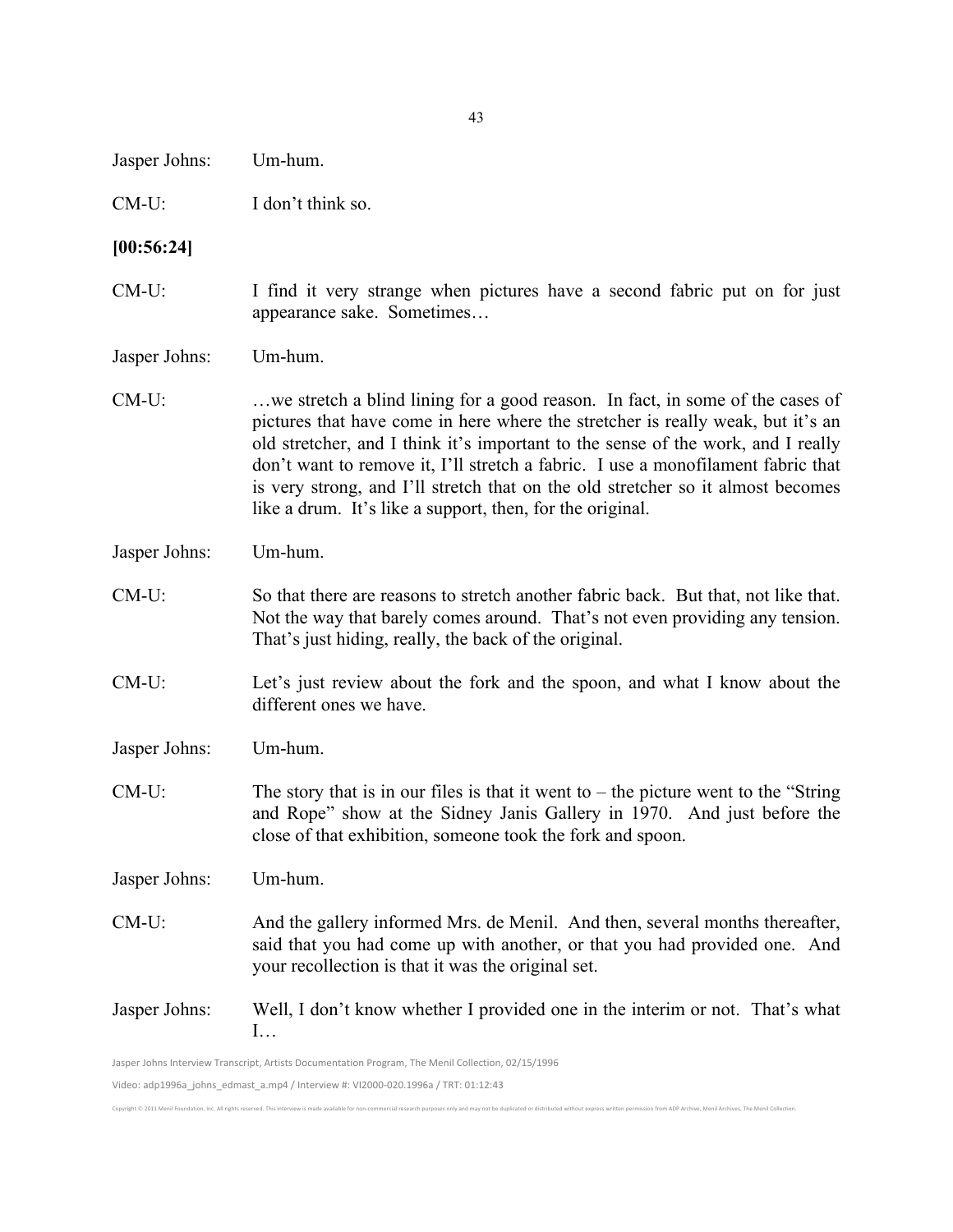Jasper Johns: In looking at that other extra one, it doesn't look like something I would have made, the way the wire is done. But I may have. But I don't think I did. So I don't know who got someone to make a substitute. CM-U: The other set? But the one that's on the picture, you feel you – it was either the original, or you made it. You feel comfortable with the one that's on the picture? Jasper Johns: No, the one that's on the picture now, I believe is the original... CM-U: Uh-huh. Jasper Johns: …because Bill Katz found the people who had it, and had them return it. So I think this is it. CM-U: Right. Jasper Johns: But whether I made this one or not [referring to the replacement fork/spoon on the nearby table], I don't know. CM-U: Well, we know you didn't make this one. Jasper Johns: Right. CM-U: Whether you made that one… Jasper Johns: Now why did he – who made that? CM-U: This one was made by an artist here in Houston. So this one was made just in case something – maybe even she was thinking – I don't know why. Jasper Johns: But the painting wasn't in Houston, was it, at that time?  $CM-U$ : Well, he may have made it – no, not at the time. No, this is subsequent to the entire episode. Jasper Johns: Yeah. Maybe it was done to – when it went out on the show or something? On loan?

Jasper Johns Interview Transcript, Artists Documentation Program, The Menil Collection, 02/15/1996 Video: adp1996a\_johns\_edmast\_a.mp4 / Interview #: VI2000-020.1996a / TRT: 01:12:43

Convright @ 2011 Menil Foundation Inc. All rights reserved. This interview is made a

CM-U: Oh, I see.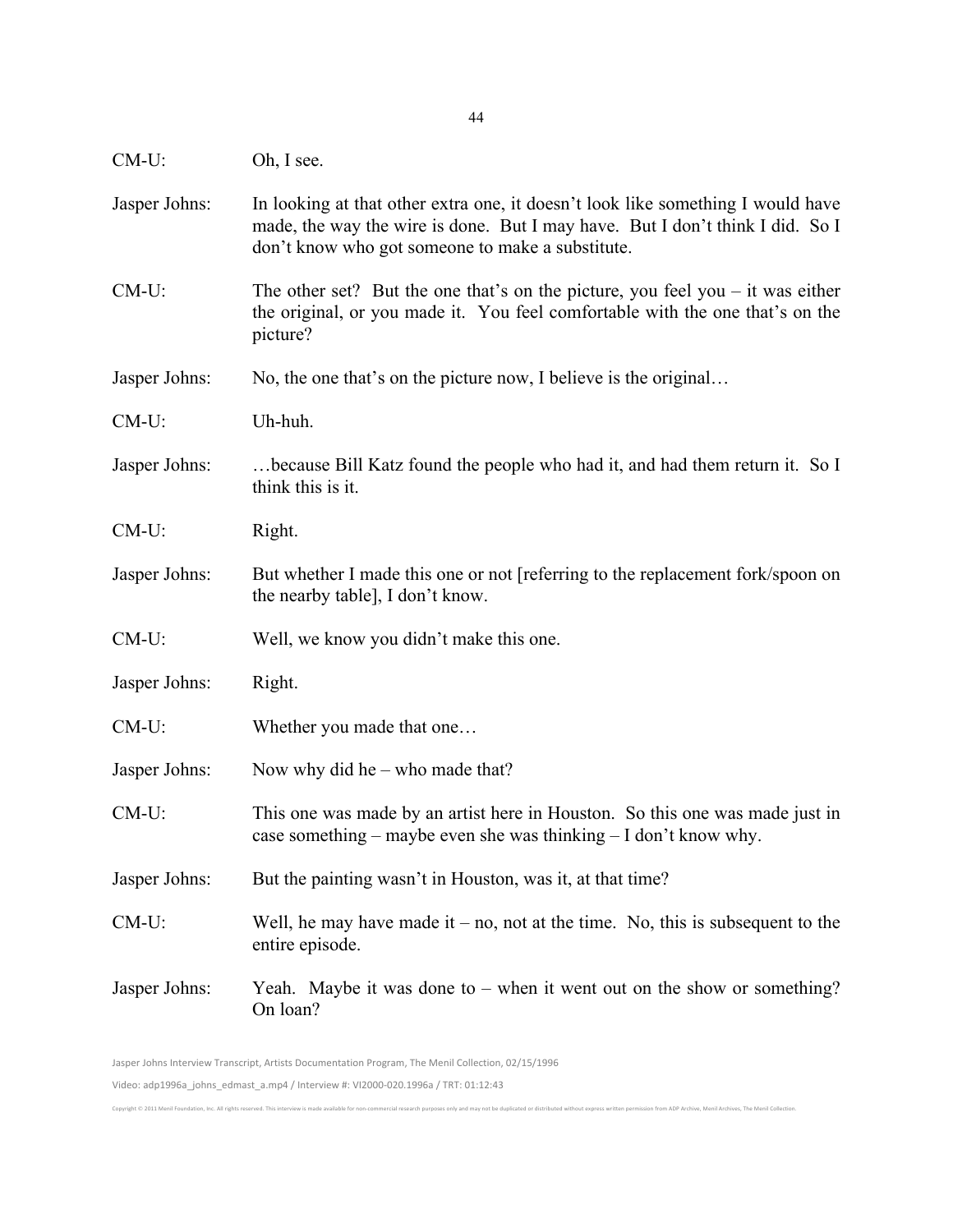| $CM-U$ :      | Not since I've been here.                                                                                                                                                                                                                                                           |
|---------------|-------------------------------------------------------------------------------------------------------------------------------------------------------------------------------------------------------------------------------------------------------------------------------------|
| Jasper Johns: | No?                                                                                                                                                                                                                                                                                 |
| $CM-U$ :      | We wouldn't replace it. But that may have been the idea. But now the<br>question is whether this one is one that you think you may have made.                                                                                                                                       |
| Jasper Johns: | Well, I may have. I just $-1$                                                                                                                                                                                                                                                       |
| $CM-U$ :      | Yeah.                                                                                                                                                                                                                                                                               |
| Jasper Johns: | I just don't think I would have bent the wire like that.                                                                                                                                                                                                                            |
| $CM-U$ :      | Right.                                                                                                                                                                                                                                                                              |
| Jasper Johns: | But maybe.                                                                                                                                                                                                                                                                          |
| $CM-U$ :      | David is                                                                                                                                                                                                                                                                            |
| Jasper Johns: | But at any rate, what $-1$ think this is the original (points to fork and spoon on<br>Voice).                                                                                                                                                                                       |
| $CM-U$ :      | What we've done, for purposes of exhibition, again, it's never covered. And<br>so we've put a wire here. It's – we think it's minimal, but there is a secure –<br>there is something here to prevent someone doing that (gestures as if she were<br>removing object from painting). |
| Jasper Johns: | Um-hum. Um-hum.                                                                                                                                                                                                                                                                     |
| $CM-U$ :      | The other thing we've done is, over the years, this (points at wire stretched<br>diagonally across painting) – you know, wire fatigues in a certain way                                                                                                                             |
| Jasper Johns: | Yes.                                                                                                                                                                                                                                                                                |
| $CM-U$ :      | so we were concerned to maintain the same angle                                                                                                                                                                                                                                     |
| Jasper Johns: | Right.                                                                                                                                                                                                                                                                              |
| $CM-U$ :      | that you had on this. And so if you look here, we felt that the screw eye<br>would continue to slip down on this little "L." And so we would try to secure                                                                                                                          |

45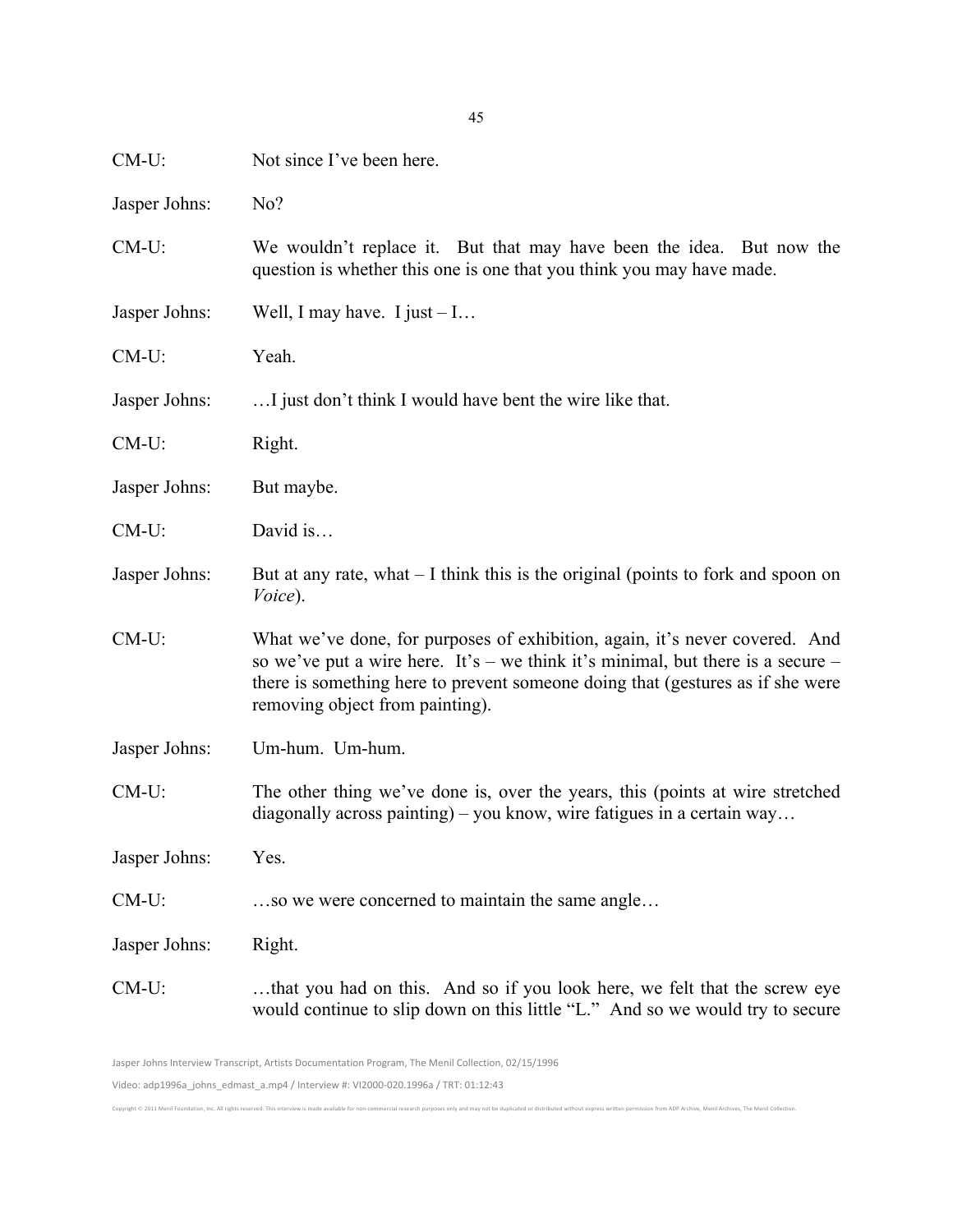it with wood, little toothpicks and so on, until finally it just didn't seem to be – so what we did was fill it with Plex. Can you see that little bit of…

| Jasper Johns: | Uh-huh. I can see it.                                        |
|---------------|--------------------------------------------------------------|
| $CM-U$ :      | Is that all right?                                           |
| Jasper Johns: | Yeah, certainly. Yeah.                                       |
| $CM-U$ :      | I mean, that was all                                         |
| Jasper Johns: | That was always a problem, to keep the proper tension there. |
| [01:00:17]    |                                                              |
|               | [David Whitney arrives at the Menil Conservation Studio.]    |
| Jasper Johns: | Hi, David.                                                   |

David Whitney: Hi.

- Jasper Johns: Come look at these photographs. I mean, do you remember this painting in New York?
- David Whitney: Not really.
- Jasper Johns: Well, then you're a great help.
- (laughter)
- David Whitney: Yeah, I…
- Jasper Johns: There are these two photographs. This I think I made this painting in Edisto Beach, and I think it came back to New York in this state. At some point I…
- David Whitney: Not to Riverside Drive, though.
- Jasper Johns: No, to, to Houston Street. It's where I think it was. What is the date?

Convight @ 2011 Manil Foundation Inc. All rights reserved. This intension is made available for non-commercial research nurroses only and may not be dunlicated or distributed without everyess written nermission from ADB Ar

CM-U: Sixty-four.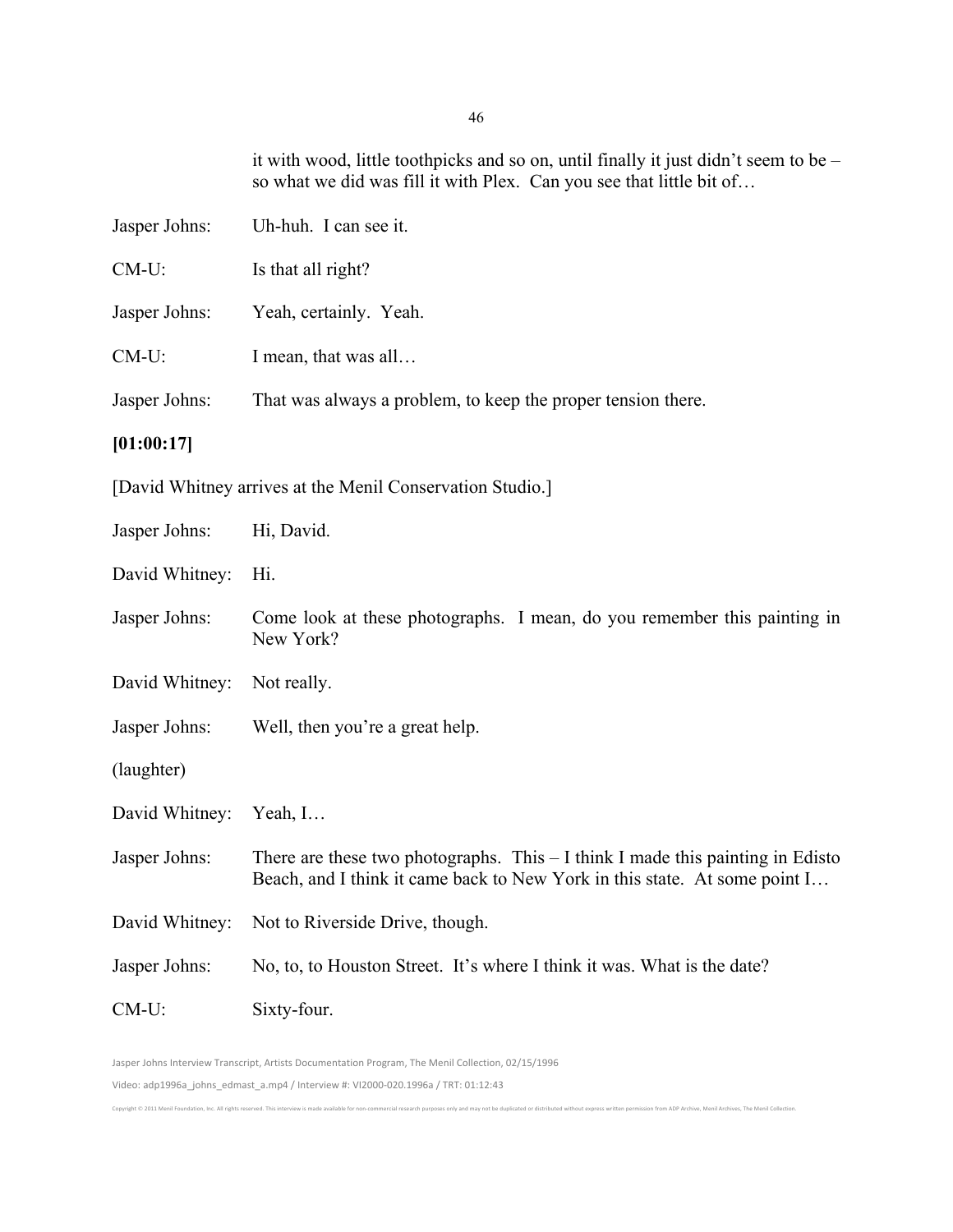47

David Whitney: No, you didn't live in Houston Street 'til much later.

| Jasper Johns: | (laughs) |
|---------------|----------|
|               |          |

- David Whitney: I mean, it wasn't when I was working for you. So it might have been Riverside Drive before that. Anyway, what's the question?
- Jasper Johns: When did I decide to do this? And why? And then…
- David Whitney: You mean change the "Voice"?
- Jasper Johns: Yes. Move "Voice" up there.
- David Whitney: Yeah.
- CM-U: Sixty-seven.
- Jasper Johns: And then look at the back of this painting. It appears to have been covered with a…
- David Whitney: [word inaudible].
- Jasper Johns: …a canvas that isn't the canvas it's painted on.
- David Whitney: Yeah.

Convright @ 2011 Monil Foundation Inc. All rights reserved. This interview is made at

- Jasper Johns: And we can't figure out why.
- David Whitney: Who owned it? Where did you get this painting?
- CM-U: It was purchased directly from Leo Castelli in 1968.
- Jasper Johns: And what's the date? Maybe I didn't make this.
- (laughter)
- CM-U: The voice from behind the canvas. Sixty-four to '67.
- David Whitney: It's been lined. It's been lined, right?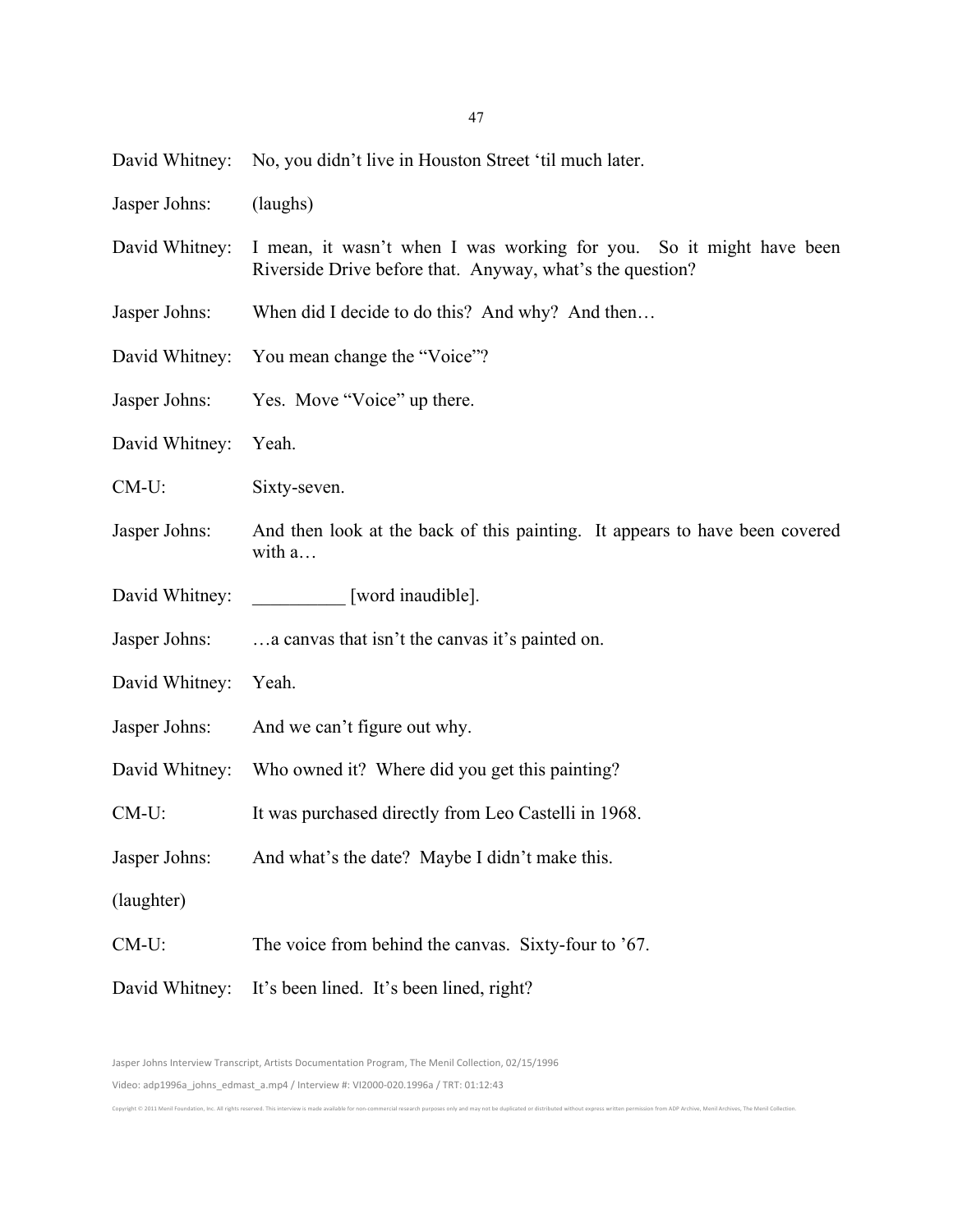| $CM-U$ :       | Well, I don't think so, David. I think it's just a loose $-$ it's just a cosmetic<br>lining. I don't think it's actually attached.                                                                                                                 |
|----------------|----------------------------------------------------------------------------------------------------------------------------------------------------------------------------------------------------------------------------------------------------|
| David Whitney: | Leo wouldn't have done that.                                                                                                                                                                                                                       |
| $CM-U$ :       | I know. And it came directly to us. And we have no record of it ever having<br>been treated here. Unless the framer did it when $it - no - but they'd have to$<br>take – change – someone would have had to change the stretcher. It's a<br>Lebron |
| David Whitney: | It's a [Robert] Kulicke frame.                                                                                                                                                                                                                     |
| $CM-U$ :       | Uh-huh.                                                                                                                                                                                                                                            |
| Jasper Johns:  | It's what?                                                                                                                                                                                                                                         |
| David Whitney: | It's a Kulicke frame, so it was done in New York.                                                                                                                                                                                                  |
| $CM-U$ :       | Were you using these expansion bolt stretchers at the time, do you think? So<br>now we are talking about '67.                                                                                                                                      |
| David Whitney: | I don't think so.                                                                                                                                                                                                                                  |
| $CM-U$ :       | Huh.                                                                                                                                                                                                                                               |
| Jasper Johns:  | Well, that's what I thought. I didn't think that this painting was painted on<br>this kind of stretcher.                                                                                                                                           |
| David Whitney: | Hm. You                                                                                                                                                                                                                                            |
| CM-U:          | So someone did this in changing the stretcher to make it stronger, or<br>whatever? That's when it must have happened.                                                                                                                              |
|                | David Whitney: Your predecessor?                                                                                                                                                                                                                   |
| $CM-U$ :       | No. You know what? There hasn't been a predecessor.                                                                                                                                                                                                |
| David Whitney: | [phrase inaudible].                                                                                                                                                                                                                                |

Jasper Johns Interview Transcript, Artists Documentation Program, The Menil Collection, 02/15/1996

Video: adp1996a\_johns\_edmast\_a.mp4 / Interview #: VI2000-020.1996a / TRT: 01:12:43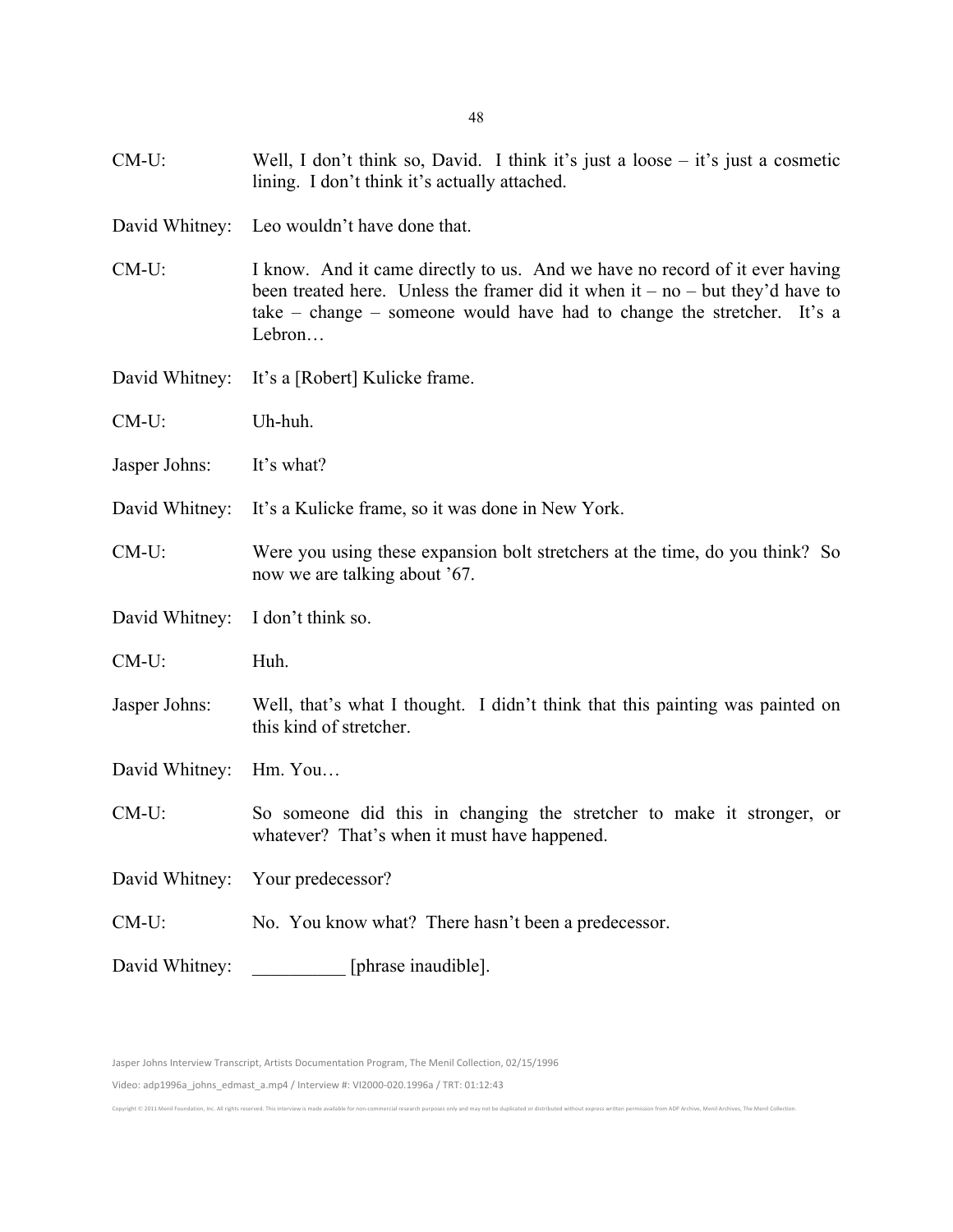| $CM-U$ :                                                                                           | Mrs. Dominique. The works of art were being restored in New York. But she<br>- we have no records. We would have records. The de Menils kept<br>wonderful records.                                      |
|----------------------------------------------------------------------------------------------------|---------------------------------------------------------------------------------------------------------------------------------------------------------------------------------------------------------|
| David Whitney:                                                                                     | Yes.                                                                                                                                                                                                    |
| $CM-U$ :                                                                                           | There is nothing on file.                                                                                                                                                                               |
| Jasper Johns:                                                                                      | I think we should see if Castelli has anything on the painting.                                                                                                                                         |
| $CM-U$ :                                                                                           | All right.                                                                                                                                                                                              |
| Jasper Johns:                                                                                      | That would be one thing to do. And to see if I have anything. Because I am<br>completely confused now if, if this was at Riverside Drive, I don't remember<br>it in Riverside Drive. It seems too tall. |
| David Whitney:                                                                                     | It's too tall. It wouldn't have gone in the room.                                                                                                                                                       |
| Jasper Johns:                                                                                      | And what is the last date?                                                                                                                                                                              |
| $CM-U$ :                                                                                           | 1967.                                                                                                                                                                                                   |
| David Whitney:                                                                                     | $64-67.$                                                                                                                                                                                                |
| $CM-U$ :                                                                                           | So it would have had to be then. If it came.                                                                                                                                                            |
| David Whitney:                                                                                     | Well, if                                                                                                                                                                                                |
| Jasper Johns:                                                                                      | Hmm.                                                                                                                                                                                                    |
| Roberta B.:                                                                                        | Unless it came to a warehouse.                                                                                                                                                                          |
| CM-U:                                                                                              | Roberta was just saying that                                                                                                                                                                            |
| David Whitney:                                                                                     | You didn't finish it in Edisto, because Edisto burned down by then.                                                                                                                                     |
| Roberta B.:                                                                                        | By '66.                                                                                                                                                                                                 |
| David Whitney:                                                                                     | Where did you live before Riverside Drive?                                                                                                                                                              |
| Jasper Johns:                                                                                      | On Front Street.                                                                                                                                                                                        |
| Jasper Johns Interview Transcript, Artists Documentation Program, The Menil Collection, 02/15/1996 |                                                                                                                                                                                                         |

Copyright © 2011 Menil Foundation, Inc. All rights reserved. This interview is made available for non-commercial research purposes only and may not be duplicated or distributed without express written permission from ADP A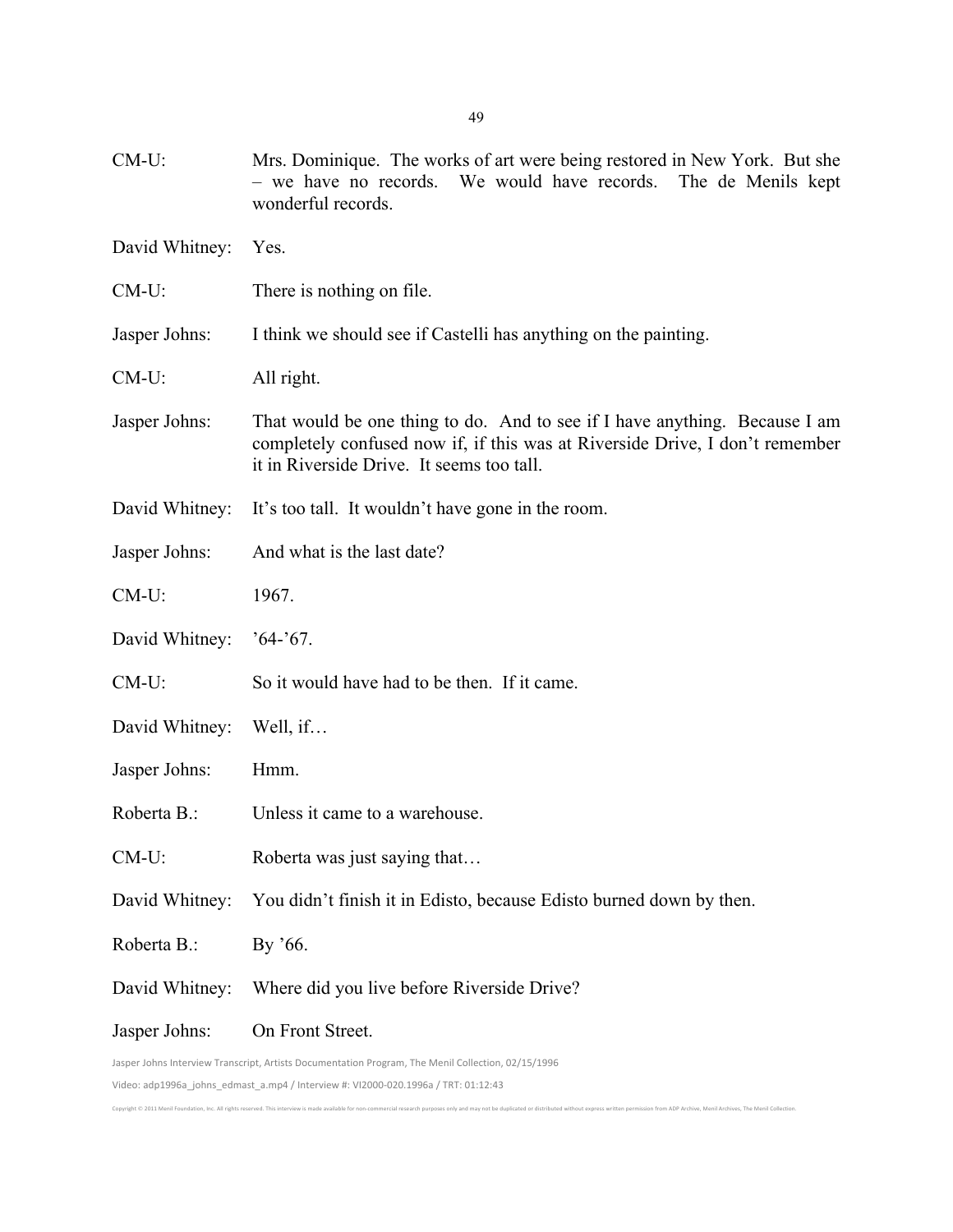| Jasper Johns:                                       | Well, it's a mystery.                                                                                                                                                        |
|-----------------------------------------------------|------------------------------------------------------------------------------------------------------------------------------------------------------------------------------|
| $CM-U$ :                                            | Well, what about the angle [of the wire]? I mean, we've tried to maintain this<br>as closely to the photographs that we have.                                                |
| Jasper Johns:                                       | I just tried to have it be more or less straight without dipping down. That was<br>the only thing I tried to avoid.                                                          |
| [Break in video]                                    |                                                                                                                                                                              |
| [01:04:54]                                          |                                                                                                                                                                              |
| Jasper Johns:                                       | But the other odd thing on this painting is, that on the label on the back, for<br>the Sidney Janis – the Sidney Janis label, it says "(First Version)," for some<br>reason. |
| $CM-U$ :                                            | That's very odd.                                                                                                                                                             |
| Jasper Johns:                                       | And I don't know why it says that.                                                                                                                                           |
| David Whitney:                                      | Well, why? It's very peculiar because you wouldn't know it's the first<br>version.                                                                                           |
| $\mathbf{I}$ $\mathbf{I}$ $\mathbf{I}$ $\mathbf{I}$ |                                                                                                                                                                              |

- Jasper Johns: If there weren't a second version!
- (laughter)

David Whitney: Hm.

- David Whitney: \_\_\_\_\_\_\_\_\_\_ [word inaudible].
- Jasper Johns: Right. Well, someone told me that Dominique thought there were two versions of this painting, and that – I think it was…
- CM-U: Yes. We did think that. Paul [Winkler, Director, The Menil Collection] thought that. But she did say that. Yeah. That she thought there was a second version of this painting.

- Jasper Johns: And it must be because of that.
- CM-U: That explains that.

Jasper Johns Interview Transcript, Artists Documentation Program, The Menil Collection, 02/15/1996 Video: adp1996a\_johns\_edmast\_a.mp4 / Interview #: VI2000-020.1996a / TRT: 01:12:43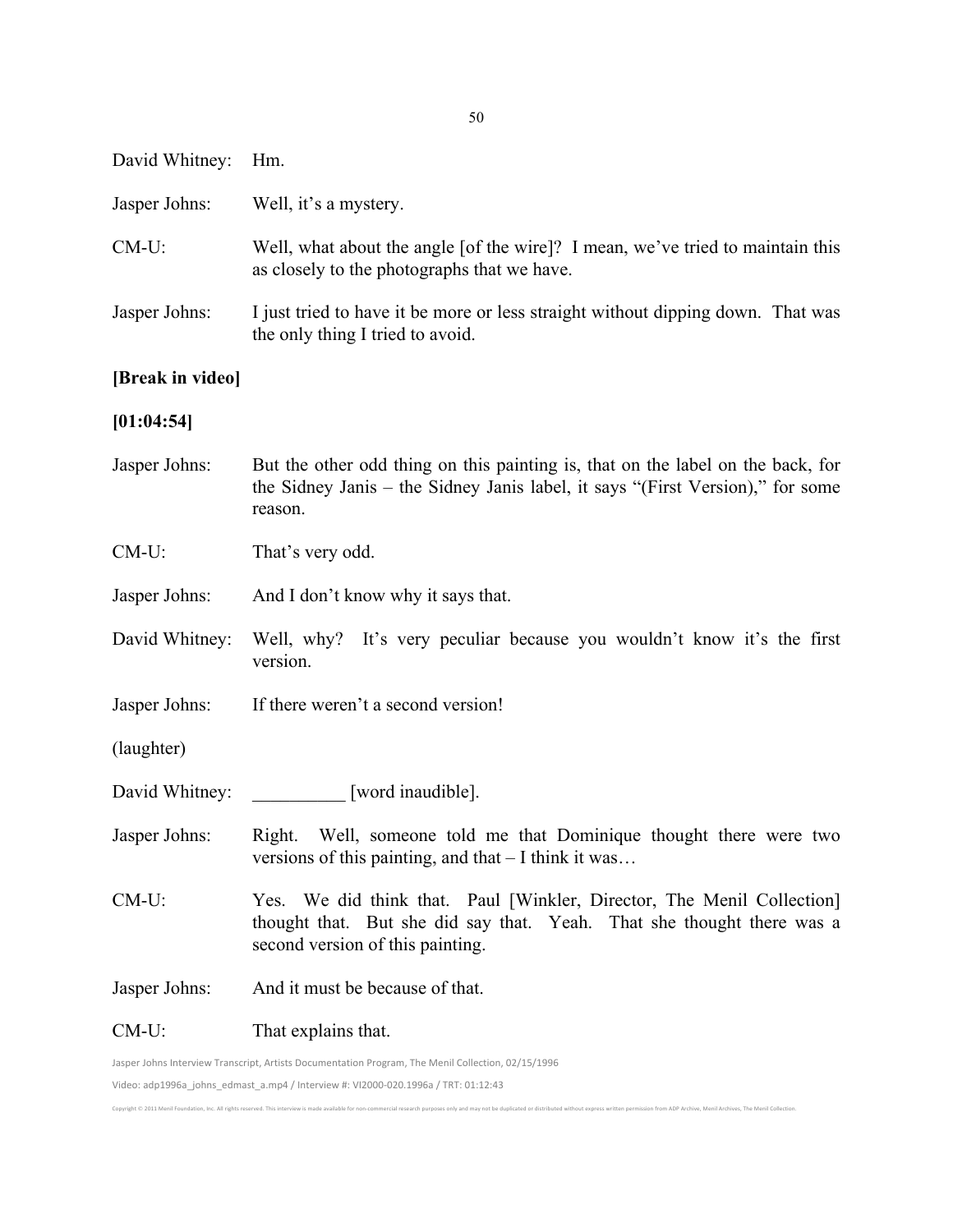| $CM-U$ :                                                                                           | Right. That explains that. You're right.                                                                                                                                                                       |
|----------------------------------------------------------------------------------------------------|----------------------------------------------------------------------------------------------------------------------------------------------------------------------------------------------------------------|
| [Break in video]                                                                                   |                                                                                                                                                                                                                |
| [01:05:45]                                                                                         |                                                                                                                                                                                                                |
| $CM-U$ :                                                                                           | In the event there is someday, what is your thought about a replacement?                                                                                                                                       |
| Jasper Johns:                                                                                      | Well, I think it would be nice to have an extra. I don't know $- I$ could $- I$<br>don't know whether I still have any of these. I doubt it. Anyway, I don't<br>really – anything is a reasonable replacement. |
| $CM-U$ :                                                                                           | Facsimile. Um-hum. Okay. Well, we're going                                                                                                                                                                     |
| David Whitney:                                                                                     | You know, it wouldn't hurt you to buy something similar.                                                                                                                                                       |
| Jasper Johns:                                                                                      | Well, we have two, David. We have a lot of them.                                                                                                                                                               |
| (laughter)                                                                                         |                                                                                                                                                                                                                |
| David Whitney:                                                                                     | Because those things go out of style before you know it.                                                                                                                                                       |
| CM-U:                                                                                              | This is a real issue, actually, David. It is.                                                                                                                                                                  |
| Jasper Johns:                                                                                      | Yeah.                                                                                                                                                                                                          |
| $CM-U$ :                                                                                           | It is. And these are fairly close.                                                                                                                                                                             |
| Jasper Johns:                                                                                      | Hmm. Well, they're of the same period                                                                                                                                                                          |
| $CM-U$ :                                                                                           | Yeah, they are.                                                                                                                                                                                                |
| Jasper Johns:                                                                                      | I would say. Yeah.                                                                                                                                                                                             |
| [Break in video.]                                                                                  |                                                                                                                                                                                                                |
| [01:06:44]                                                                                         |                                                                                                                                                                                                                |
| Roberta B.:                                                                                        | That one says 1967 annual. It says 1967.                                                                                                                                                                       |
| Jasper Johns Interview Transcript, Artists Documentation Program, The Menil Collection, 02/15/1996 |                                                                                                                                                                                                                |

Copyright © 2011 Menil Foundation, Inc. All rights reserved. This interview is made available for non-commercial research purposes only and may not be duplicated or distributed without express written permission from ADP A

Video:'adp1996a\_johns\_edmast\_a.mp4'/'Interview'#:'VI2000K020.1996a'/'TRT:'01:12:43

Jasper Johns: And the two photographs and everything.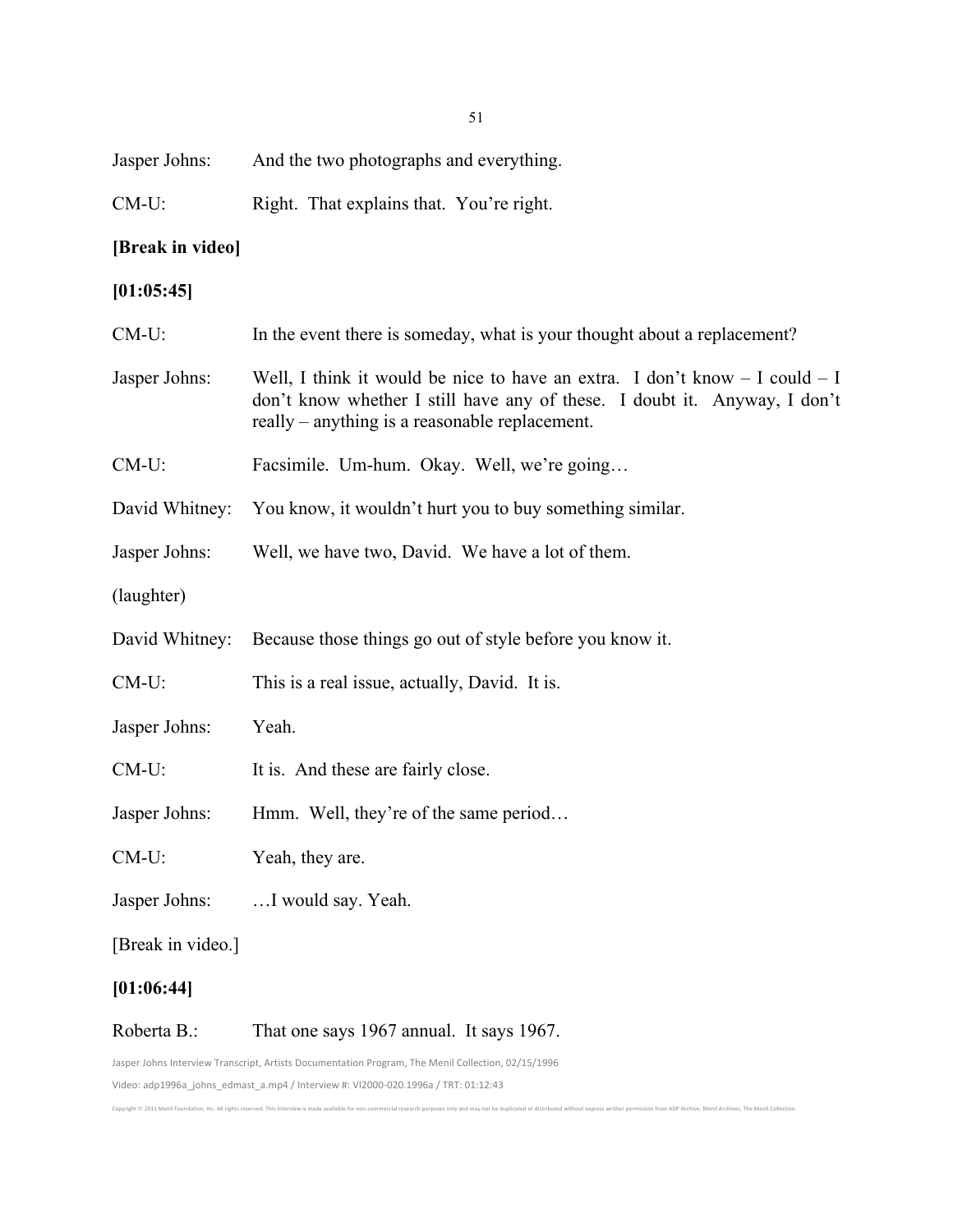| Jasper Johns:  | At the bottom. Doesn't it say '67 to February '68?                                           |
|----------------|----------------------------------------------------------------------------------------------|
| Roberta B.:    | Right. So maybe that's when you redid it, for the Whitney.                                   |
| David Whitney: | No, it would just have been a painting that he had just finished, that he would<br>then send |
| Roberta B.:    | That's what I mean                                                                           |
| Jasper Johns:  | Well, one other question is, did this painting ever belong to anyone else?                   |
| Roberta B.:    | When it was the first one                                                                    |
| $CM-U$ :       | See, according – when it was the first version. That, that's the question.                   |
| Jasper Johns:  | Yeah.                                                                                        |
| $CM-U$ :       | It may have belonged to someone else when it was version – First Version.                    |
| Roberta B.:    | And then you decided you wanted to change it.                                                |
| Jasper Johns:  | I don't – I don't know. And what does that label say, up there?                              |
| David Whitney: | Jesus.                                                                                       |
| Roberta B.:    | Leo Castelli.                                                                                |
| Jasper Johns:  | I can't see it.                                                                              |
| David Whitney: | I can't see it, either [sounds like].                                                        |
| $CM-U$ :       | Which one? Way at the top?                                                                   |
| Jasper Johns:  | The Leo Castelli label. Yeah.                                                                |
| David Whitney: | Oh, my God.                                                                                  |
| $CM-U$ :       | Oh. Collection. And it's been crossed out.                                                   |
| Roberta B.:    | Oh. We better get up there [sounds like].                                                    |

Jasper Johns Interview Transcript, Artists Documentation Program, The Menil Collection, 02/15/1996 Video: adp1996a\_johns\_edmast\_a.mp4 / Interview #: VI2000-020.1996a / TRT: 01:12:43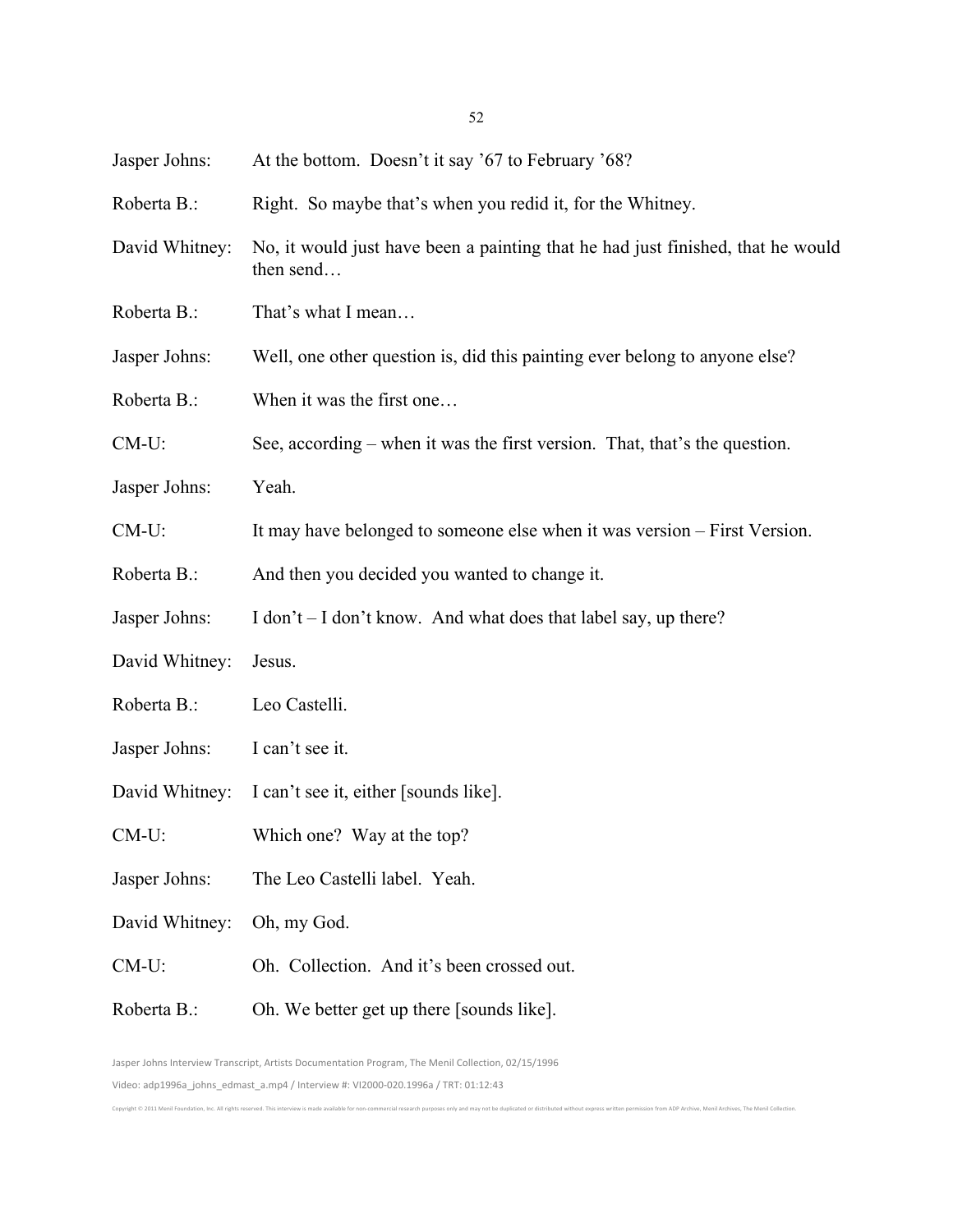CM-U: You know what? Let's get a ladder. I'm going to…

(laughter)

David Whitney: Just call Castelli and ask them to read the card.

(print on screen: "Leo Castelli Gallery card: - Artist 11/28/64 Consignment \$18,000 / - To Ferus Gallery on Consign. 4/28/65 / - In Gallery 2/24/66 / - To JJ 3/10/66 / - In Gallery 9/1/67 / - To Whitney Museum Annual 11/17/67 / - Rtnd to Gallery 2/6/68 / - Sold to Mr. and Mrs. John de Menil 3/25/68 / - Delivered 3/29/68")

[inaudible background voices]

| $CM-U$ :                                                                                           | All right.                                                        |
|----------------------------------------------------------------------------------------------------|-------------------------------------------------------------------|
|                                                                                                    | David Whitney: It'll have everything on it.                       |
| $CM-U$ :                                                                                           | 'Cause obviously what we have is just not complete.               |
| Roberta B.:                                                                                        | The museum [phrase inaudible].                                    |
| David Whitney:                                                                                     | I have a suspicion somebody else owned it.                        |
| $CM-U$ :                                                                                           | Owned this painting. Let me get my ladder.                        |
| Jasper Johns:                                                                                      | But when did I change it?                                         |
|                                                                                                    | David Whitney: When they said, "We don't like this painting."     |
| (laughter)                                                                                         |                                                                   |
| Roberta B.:                                                                                        | Oh, you know there was speculation __________ [phrase inaudible]. |
| $CM-U$ :                                                                                           | What?                                                             |
| Roberta B.:                                                                                        | He was talking about the spoon and fork, and he said that         |
| $CM-U$ :                                                                                           | No, he was talking about                                          |
| Roberta B.:                                                                                        | After [Frank] O'Hara died, he reworked this painting.             |
| Jasper Johns Interview Transcript, Artists Documentation Program, The Menil Collection, 02/15/1996 |                                                                   |

Video: adp1996a\_johns\_edmast\_a.mp4 / Interview #: VI2000-020.1996a / TRT: 01:12:43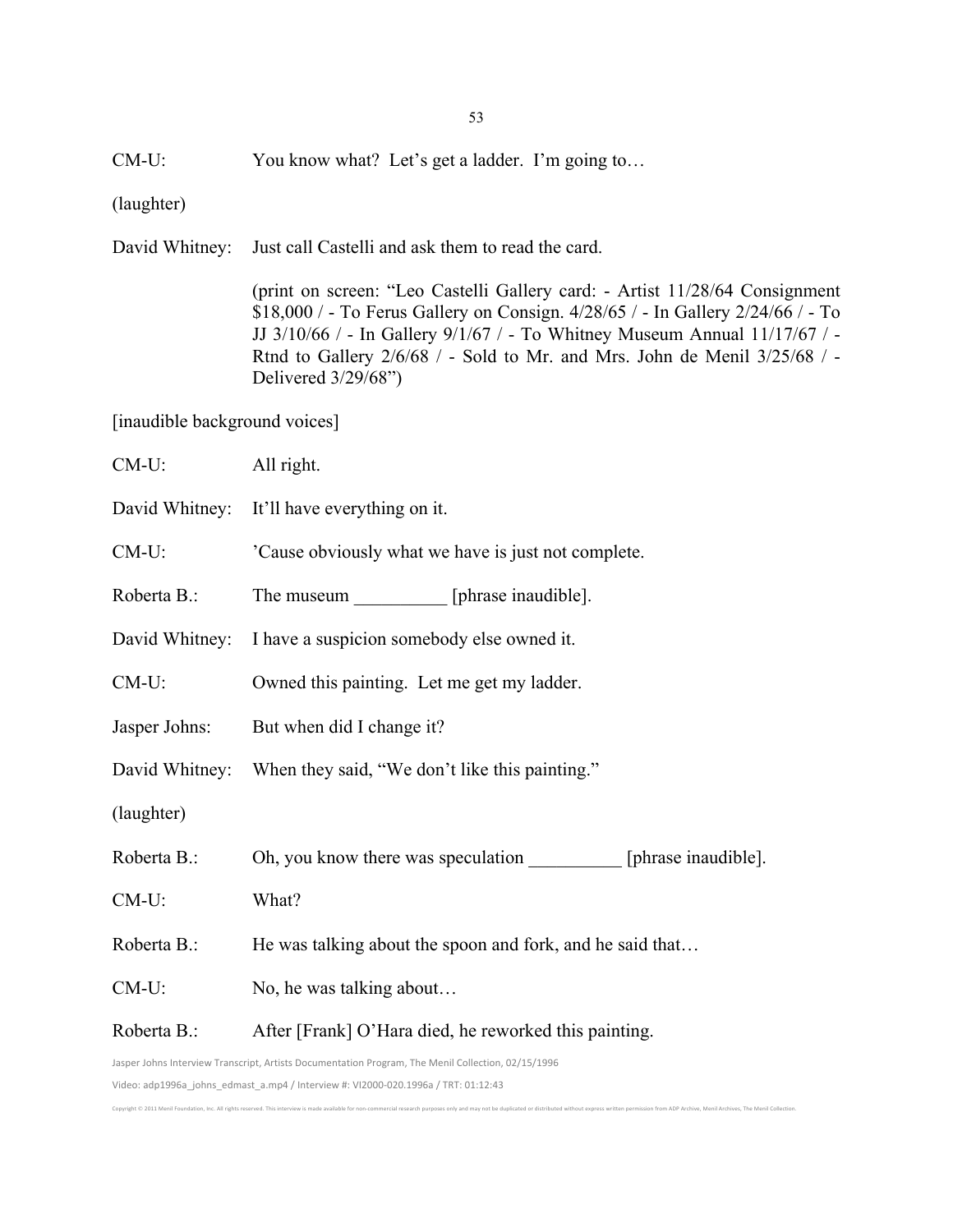| Jasper Johns:  | Yeah. Well, that's just fantasy.                                                                                                                                                                                                                           |
|----------------|------------------------------------------------------------------------------------------------------------------------------------------------------------------------------------------------------------------------------------------------------------|
| $CM-U$ :       | How can he read without glasses?                                                                                                                                                                                                                           |
| Jasper Johns:  | [Reading Leo Castelli label] "Collection the artist."                                                                                                                                                                                                      |
| (laughter)     |                                                                                                                                                                                                                                                            |
| Jasper Johns:  | Sixty-four. Sixty-seven. And "196" is apparently the Leo Castelli number.                                                                                                                                                                                  |
| David Whitney: | What's that?                                                                                                                                                                                                                                               |
| $CM-U$ :       | That looks like                                                                                                                                                                                                                                            |
| Jasper Johns:  | Los Angeles.                                                                                                                                                                                                                                               |
| CM-U:          | That was $-$ that was $-$ oh, first show for the Temporary Contemporary in Los<br>Angeles. ["The First Show: Painting and Sculpture from Eight Collections<br>1940-1980," The Museum of Contemporary Art, Los Angeles, November<br>1983-February 19, 1984] |
| David Whitney: | Oh. After you owned it?                                                                                                                                                                                                                                    |
| $CM-U$ :       | After we owned it.                                                                                                                                                                                                                                         |
| David Whitney: | Yep.                                                                                                                                                                                                                                                       |
| $CM-U$ :       | But this was before we owned it.                                                                                                                                                                                                                           |
| David Whitney: | Just tell them the Castelli number, and they can tell you                                                                                                                                                                                                  |
| $CM-U$ :       | Yeah. Now what's that one – what's this label over here say?                                                                                                                                                                                               |
| Roberta B.:    | Oh, that's the Whitney                                                                                                                                                                                                                                     |
| Jasper Johns:  | That's the Whitney, '67, '68.                                                                                                                                                                                                                              |
| $CM-U$ :       | Okay. Oh. So it must have gone right on exhibition.                                                                                                                                                                                                        |
| David Whitney: | Yes.                                                                                                                                                                                                                                                       |

54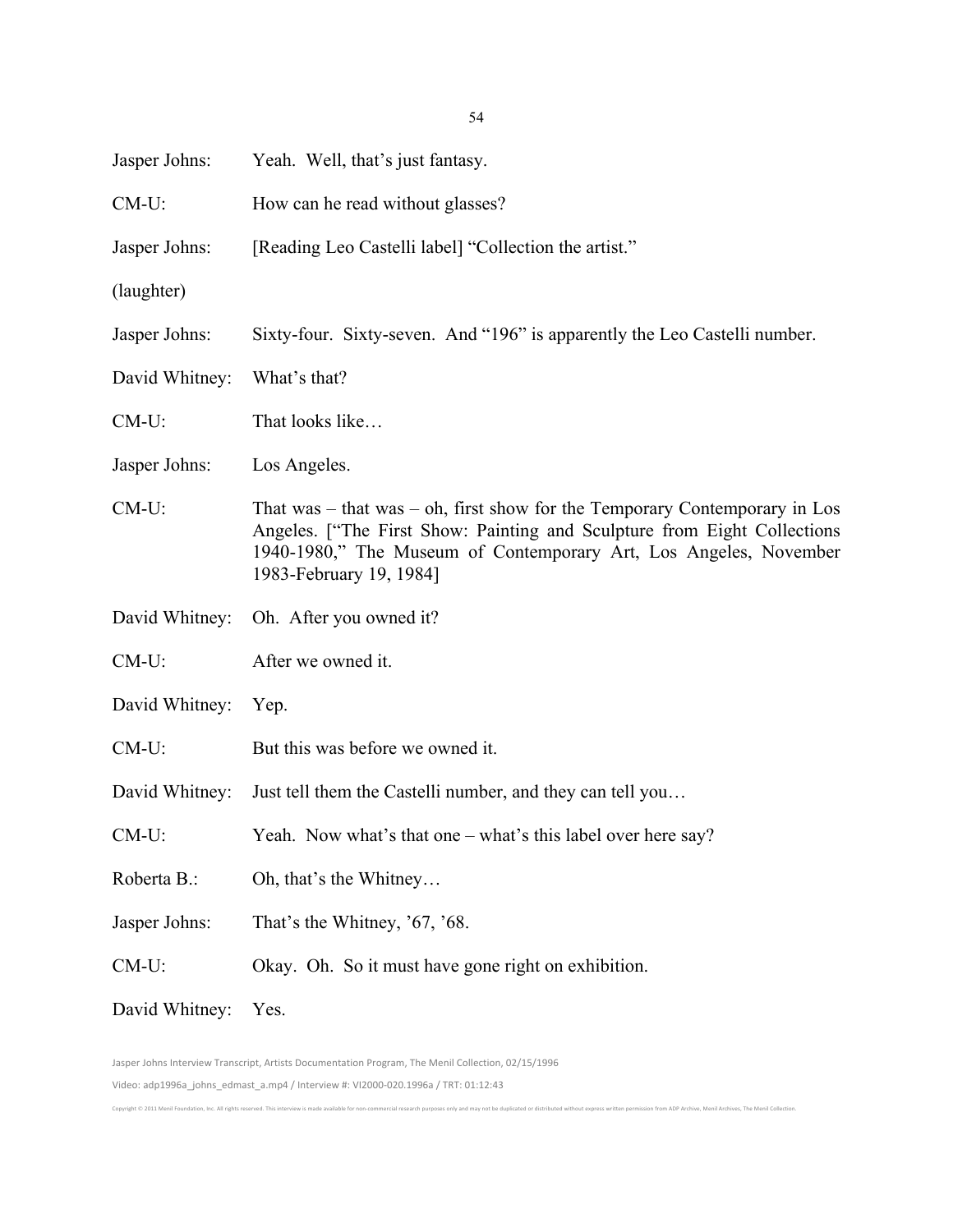| $CM-U$ :       | Before it even went to Dominique's house?                                                                                  |
|----------------|----------------------------------------------------------------------------------------------------------------------------|
| David Whitney: | Yes.                                                                                                                       |
| Jasper Johns:  | Before what?                                                                                                               |
| CM-U:          | Before it even went to their house. The de Menils' house. It must have gone<br>right on exhibition.                        |
| Jasper Johns:  | Unless they bought it from the Whitney.                                                                                    |
| $CM-U$ :       | No, they bought it from Leo Castelli.                                                                                      |
| Jasper Johns:  | Well, I mean, they bought it from Leo.                                                                                     |
| $CM-U$ :       | They bought it, and then lent it – right. Oh, I see. Seen at the – you know,<br>possibly.                                  |
| Roberta B.:    | And I was just thinking, maybe when you thought about exhibiting it at the<br>Whitney, you thought, "I want to change it." |
| $CM-U$ :       | But why? They wouldn't do that.                                                                                            |
| Roberta B.:    | No. Jasper said                                                                                                            |
| $CM-U$ :       | Oh, Jasper.                                                                                                                |
| Roberta B.:    | That's why he decided to rework it.                                                                                        |
| David Whitney: | Maybe the Whitney changed it!                                                                                              |
| (laughter)     |                                                                                                                            |
| CM-U:          | Right.                                                                                                                     |
| Jasper Johns:  | Well, Carol, do you mind calling Castelli                                                                                  |
| CM-U:          | Not at all.                                                                                                                |
| Jasper Johns:  | and ask him. It's their number 196. It appears to be their registry number.                                                |

Jasper Johns Interview Transcript, Artists Documentation Program, The Menil Collection, 02/15/1996 Video: adp1996a\_johns\_edmast\_a.mp4 / Interview #: VI2000-020.1996a / TRT: 01:12:43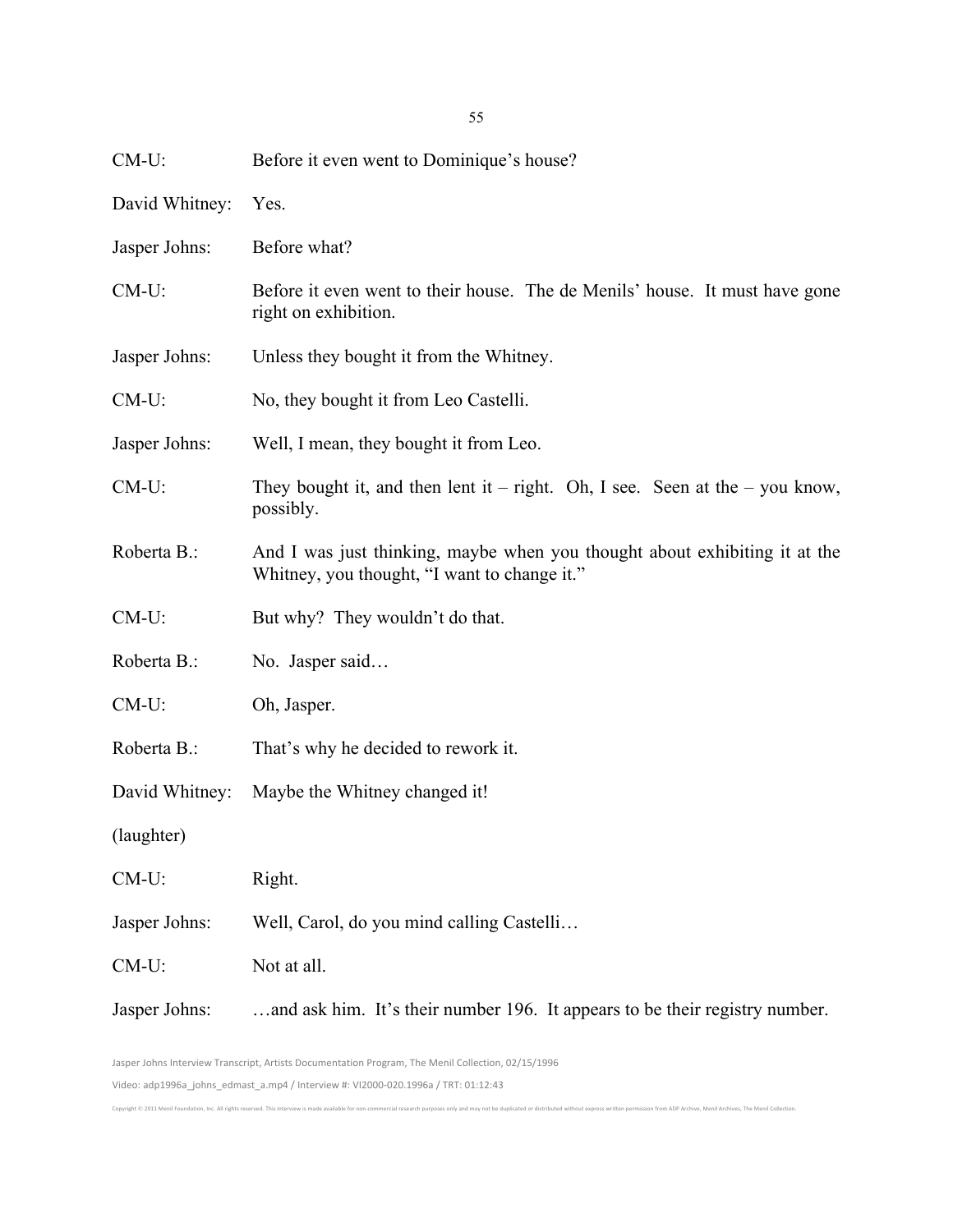| $CM-U$ :                                                                                                                                                                                 | Okay.                                                                                                                       |
|------------------------------------------------------------------------------------------------------------------------------------------------------------------------------------------|-----------------------------------------------------------------------------------------------------------------------------|
| Jasper Johns:                                                                                                                                                                            | And see if they find out anything.                                                                                          |
| $CM-U$ :                                                                                                                                                                                 | I will.                                                                                                                     |
| Jasper Johns:                                                                                                                                                                            | If they know anything, maybe they can solve it. I can't figure it out.                                                      |
| Roberta B.:                                                                                                                                                                              | Is this the only time that a work has been shown and then changed, repainted?<br>That you've let it out as a work of yours? |
| Jasper Johns:                                                                                                                                                                            | We don't know that it was let out.                                                                                          |
| David Whitney:                                                                                                                                                                           | I think Paul described to me and                                                                                            |
| Roberta B.:                                                                                                                                                                              | You think it might have just been photographed for documentation                                                            |
| Jasper Johns:                                                                                                                                                                            | I don't know.                                                                                                               |
| [inaudible background voices]                                                                                                                                                            |                                                                                                                             |
| [Break in video.]                                                                                                                                                                        |                                                                                                                             |
| $CM-U$ :                                                                                                                                                                                 | I'm sorry. I don't know what he's referring to.                                                                             |
| Roberta B.:                                                                                                                                                                              | Oh, gee, isn't that amazing? I never $-$ I was just looking, and I didn't see<br>the                                        |
| $CM-U$ :                                                                                                                                                                                 | I can't imagine what he was thinking of.                                                                                    |
| [inaudible background voices]                                                                                                                                                            |                                                                                                                             |
| $CM-U$ :                                                                                                                                                                                 | Are we being taped?                                                                                                         |
| Jasper Johns:                                                                                                                                                                            | Shall we go?                                                                                                                |
| David Whitney:                                                                                                                                                                           | Yeah. Do you want some lunch?                                                                                               |
| Jasper Johns:                                                                                                                                                                            | Yes.                                                                                                                        |
| David Whitney:                                                                                                                                                                           | Good.                                                                                                                       |
| Jasper Johns Interview Transcript, Artists Documentation Program, The Menil Collection, 02/15/1996<br>Video: adp1996a_johns_edmast_a.mp4 / Interview #: VI2000-020.1996a / TRT: 01:12:43 |                                                                                                                             |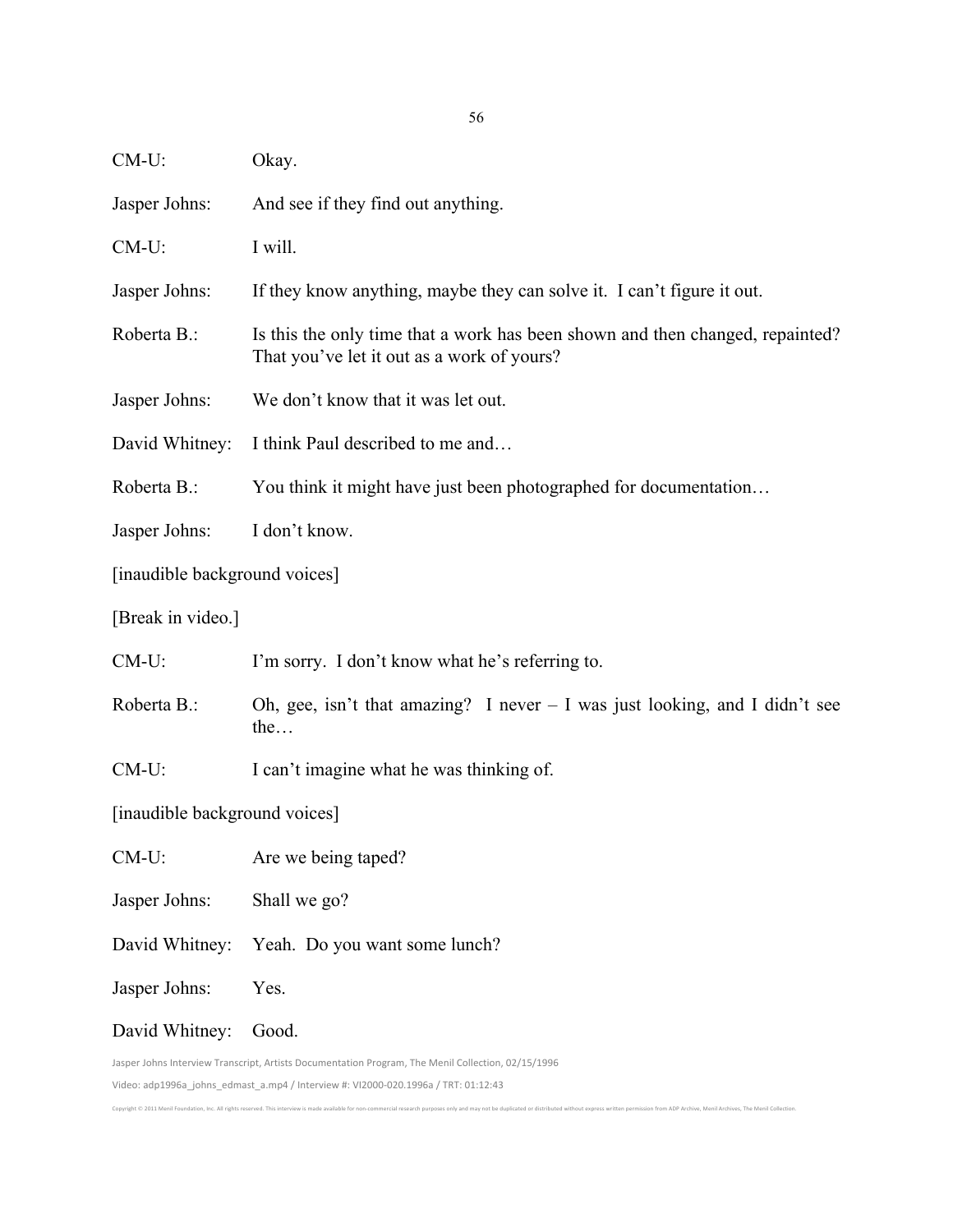| Roberta B.:    | But now the word <i>Voice</i> on the bottom all of a sudden pops out.                                                                                                                            |
|----------------|--------------------------------------------------------------------------------------------------------------------------------------------------------------------------------------------------|
| $CM-U$ :       | Right. You see it?                                                                                                                                                                               |
| David Whitney: | Oh, sure.                                                                                                                                                                                        |
| Roberta B.:    | Yeah.                                                                                                                                                                                            |
| $CM-U$ :       | Oh, you sure do.                                                                                                                                                                                 |
| Roberta B.:    | I just, look [sounds like].                                                                                                                                                                      |
| $CM-U$ :       | And this was a major – that was an addition. That one.                                                                                                                                           |
| Roberta B.:    | Hm.                                                                                                                                                                                              |
| $CM-U$ :       | Well, I'm never taking it apart, that's for sure.                                                                                                                                                |
| (laughter)     |                                                                                                                                                                                                  |
| CM-U:          | It's gonna stay on what it's on. But that's the irony of it. I mean, if they did<br>that $-$ if they stretched those canvases after you painted it, it doesn't look like<br>it's been separated. |
| Jasper Johns:  | No, I know. It certainly doesn't.                                                                                                                                                                |
| $CM-U$ :       | So did they do that?                                                                                                                                                                             |
| Jasper Johns:  | I don't know.                                                                                                                                                                                    |
| Roberta B.:    | This is where the break is, too, but it doesn't look like a crack.                                                                                                                               |
| $CM-U$ :       | Yeah.                                                                                                                                                                                            |
| Jasper Johns:  | I think only if Castelli has something, or if I have something                                                                                                                                   |
| $CM-U$ :       | Well, the way I like to say it is, all the answers are here. We're just not asking<br>the right questions. Pictures have all the answers. We just $-$ well, anyway.<br>Well, thank you           |
| Jasper Johns:  | Thank you.                                                                                                                                                                                       |
|                | Jasper Johns Interview Transcript, Artists Documentation Program, The Menil Collection, 02/15/1996                                                                                               |

Copyright © 2011 Menil Foundation, Inc. All rights reserved. This interview is made available for non-commercial research purposes only and may not be duplicated or distributed without express written permission from ADP A